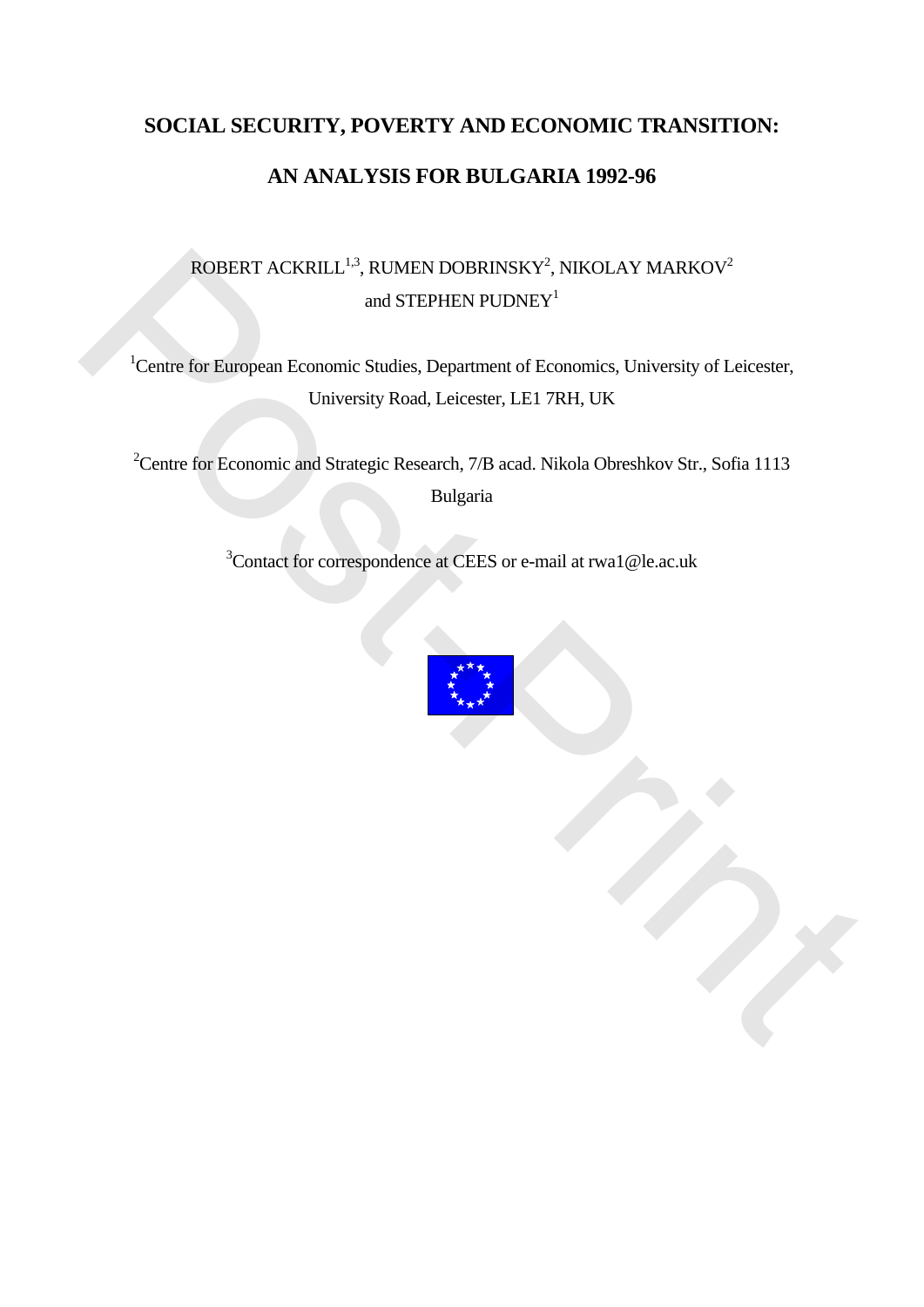**ABSTRACT** The paper addresses the issues of poverty and social security in a transitional environment on the basis of recent economic developments in Bulgaria. Special emphasis is placed on the need for a new type of social safety net stemming from the radical changes in the political and economic system. The evolution of the social security system in Bulgaria during the transition is analysed focusing on such elements as the pension system, unemployment benefits, child allowances, etc. The empirical analysis is based on extensive use of data from the Bulgarian Household Budget Surveys during the period 1992-1996. Poverty in Bulgaria is measured using different poverty measurements and some quantitative results showing the changing dimensions of poverty in the transition period are presented and discussed in the paper. political and economic system. The evolution of the social security system in Bulgaria during the<br>transition is analysed focusing on such elements as the pension system, unemployment benefits,<br>child allowances, etc. The em

**KEYWORDS** Bulgaria, economic transition, poverty.

#### **JEL CLASSIFICATION** D31, J31, P24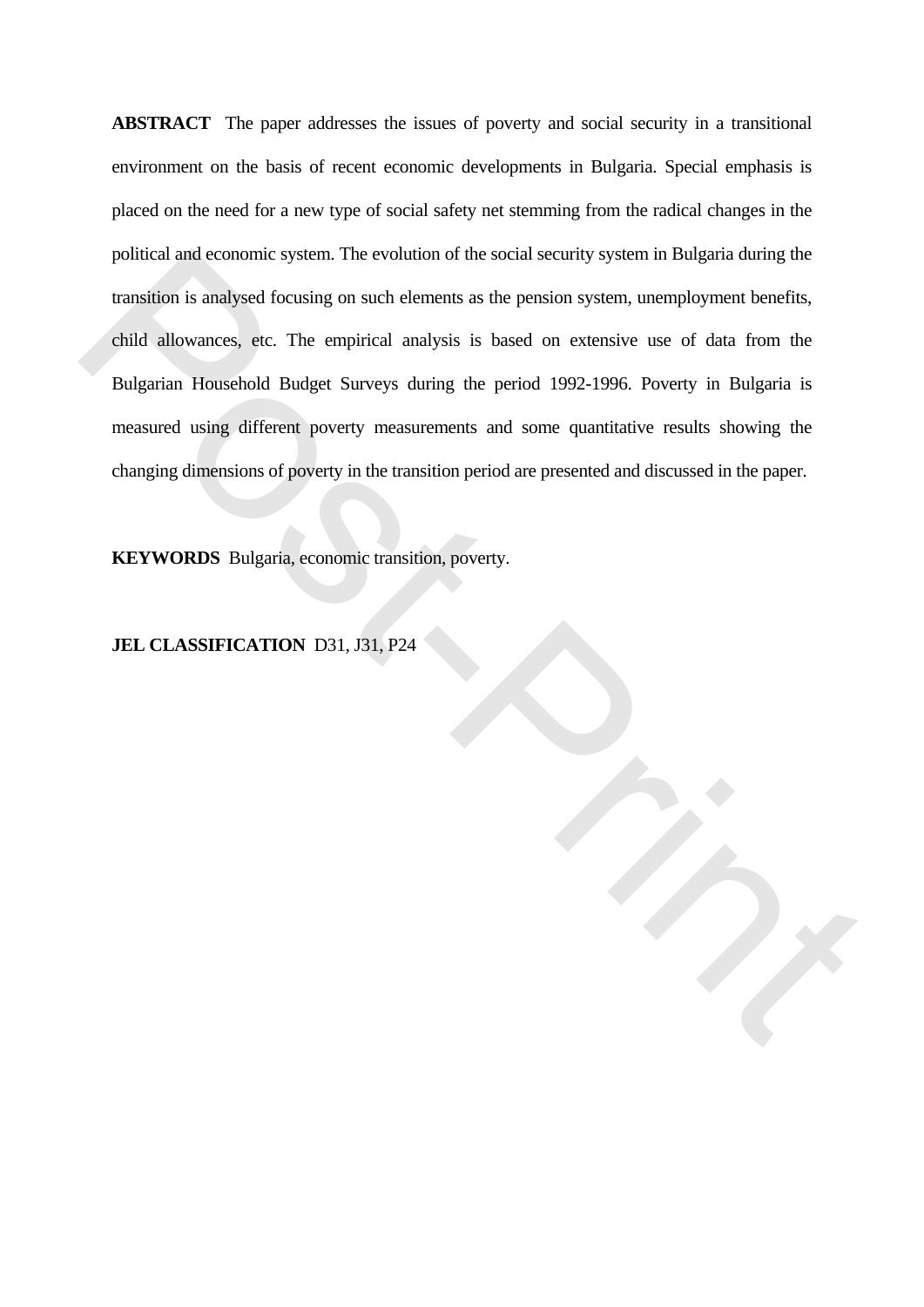#### **1. Introduction**

 Economic transformation effectively started in Bulgaria in 1991 when the country launched a stabilisation programme similar to those launched in Poland in 1990 and Czechoslovakia in 1991. It envisaged price liberalisation, the opening up of the domestic economy and foreign trade, with the abolition of central planning and the free entry of private economic agents to the market. Given limited foreign exchange reserves and isolation from international financial markets because of debt default, Bulgaria opted for a floating exchange rate and money-based stabilisation. The stabilisation programme envisaged control over the growth of the money supply (as the main nominal anchor) while income control - via regulated wages in the public sector - played a supporting role as a second nominal anchor. Subsequently, a combination of political instability, a lack of public consensus over the course of reforms and stop-go policy measures impaired the process of transition, resulting in a poor and uneven economic performance. A deep recession in the initial phase was followed by a weak and fragile recovery in 1994-1995, prior to a deep recession in 1996. Only in 1997 was greater political stability achieved and a new momentum to the reform programme established. Czechoslovakia in 1991. It envisiged price liberalisation, the opening up of the domestic<br>economy and foreign trade, with the abolition of central planning and the free entry of private<br>economic agents to the market. Give

 The aim of this paper is to analyse the changes in the extent and incidence of poverty among private households in Bulgaria during the turbulent period 1992-1996. The organisation of the paper is as follows; in section 2, we summarise the main events of the transitional period to date; section 3 then describes the provisions for social protection that were in existence at the start of the transitional period, and the changes that have been made to the social security system since. Section 4 gives some details of the Bulgarian household budget survey data that we use for the analysis, and section 5 gives the results of a first attempt to measure the extent of poverty within particular social groups and the contribution of different groups to overall poverty. The analysis here parallels the work of Hancock and Pudney (1996) on Hungary, to permit cross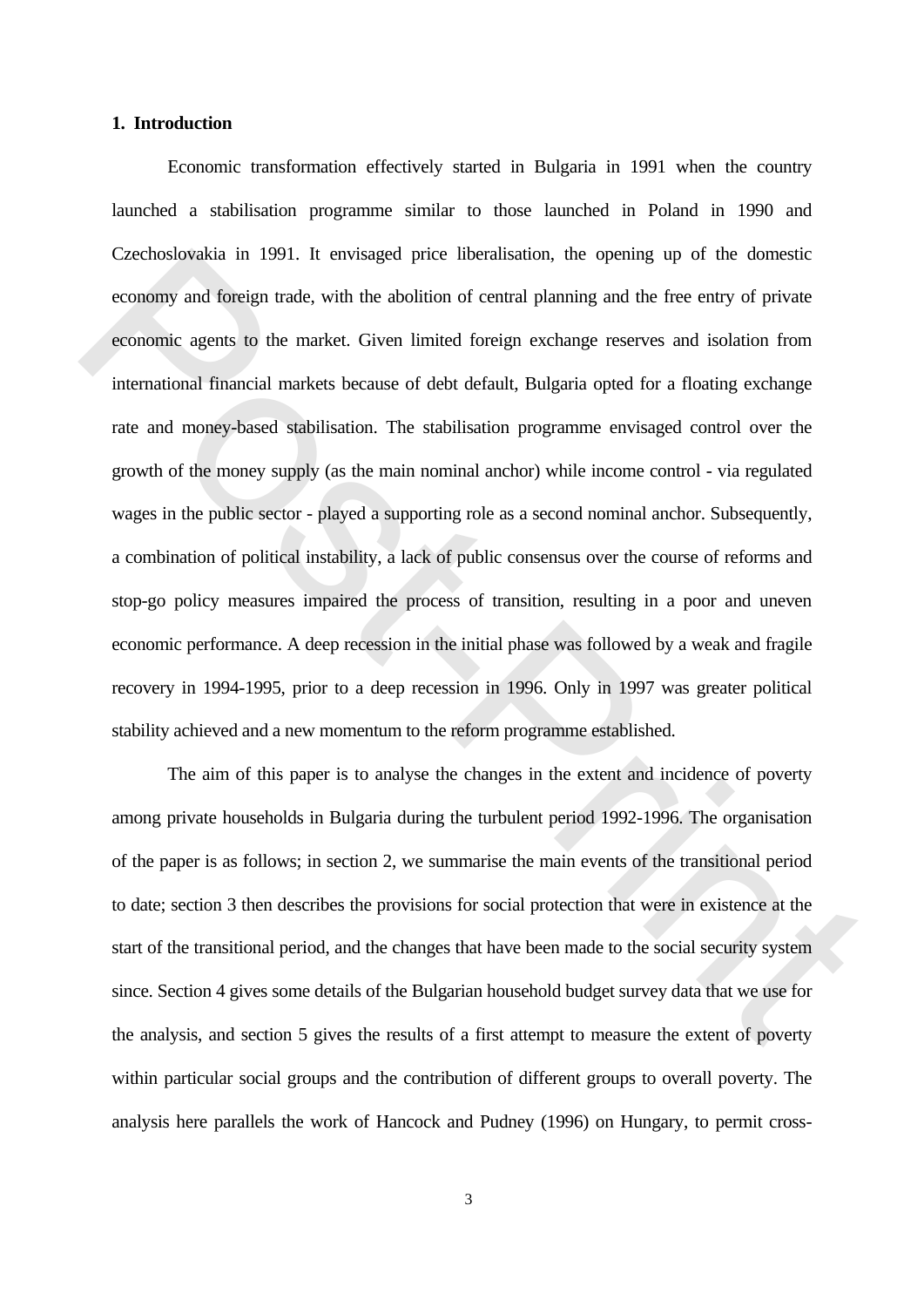country comparisons to be made. Section 6 summarises our conclusions.

#### **2. The process of economic transformation in Bulgaria**

#### 2.1. MACROECONOMIC POLICIES

 The first phase of economic transformation in Bulgaria was typified by slow reforms and inconsistent economic policies. Political instability and stop-go policy implementation contributed to this, resulting in a poor economic performance in this period. The consequences of this are summarised in Table 1, below. Although a deep recession initially was followed by a weak, fragile recovery in 1994-1995, a deep recession hit in 1996. There was a chronic budget deficit, monetary policy was largely accommodating of this and thus Bulgaria failed to achieve a steady disinflationary path.

 Given Bulgaria's dependence on the CMEA for trade, the collapse of this trade saw Bulgaria's exports more than halve in the early years of transition. This occurred mainly in manufacturing and led to a large number of state-owned industrial firms experiencing serious financial problems. It was aggravated by many enterprises having obsolete physical assets, making them unsuited to competition in a free-market. Not until 1996 was any serious attempt made to impose hard budget constraints on these firms. In the meantime, poor financial discipline had become endemic and the soft budget constraints discouraged restructuring. This policy approach resulted in increasing amounts of public resources being wasted. Moreover, the resulting erosion of the net present value of aggregate productive assets during the period 1993 to 1995 amounted to over 50 per cent of average annual GDP in that period (Dobrinsky, 1998). 2.1. MACROECONOMIC POLICIES<br>The first phase of economic transformation in Bulgaria was typified by slow reforms and<br>inconsistent economic policies. Political instability and stop-go policy implementation<br>contributed to thi

## **Table 1: Bulgaria: selected macroeconomic indicators**

(average annual percentage rates of change, unless otherwise indicated)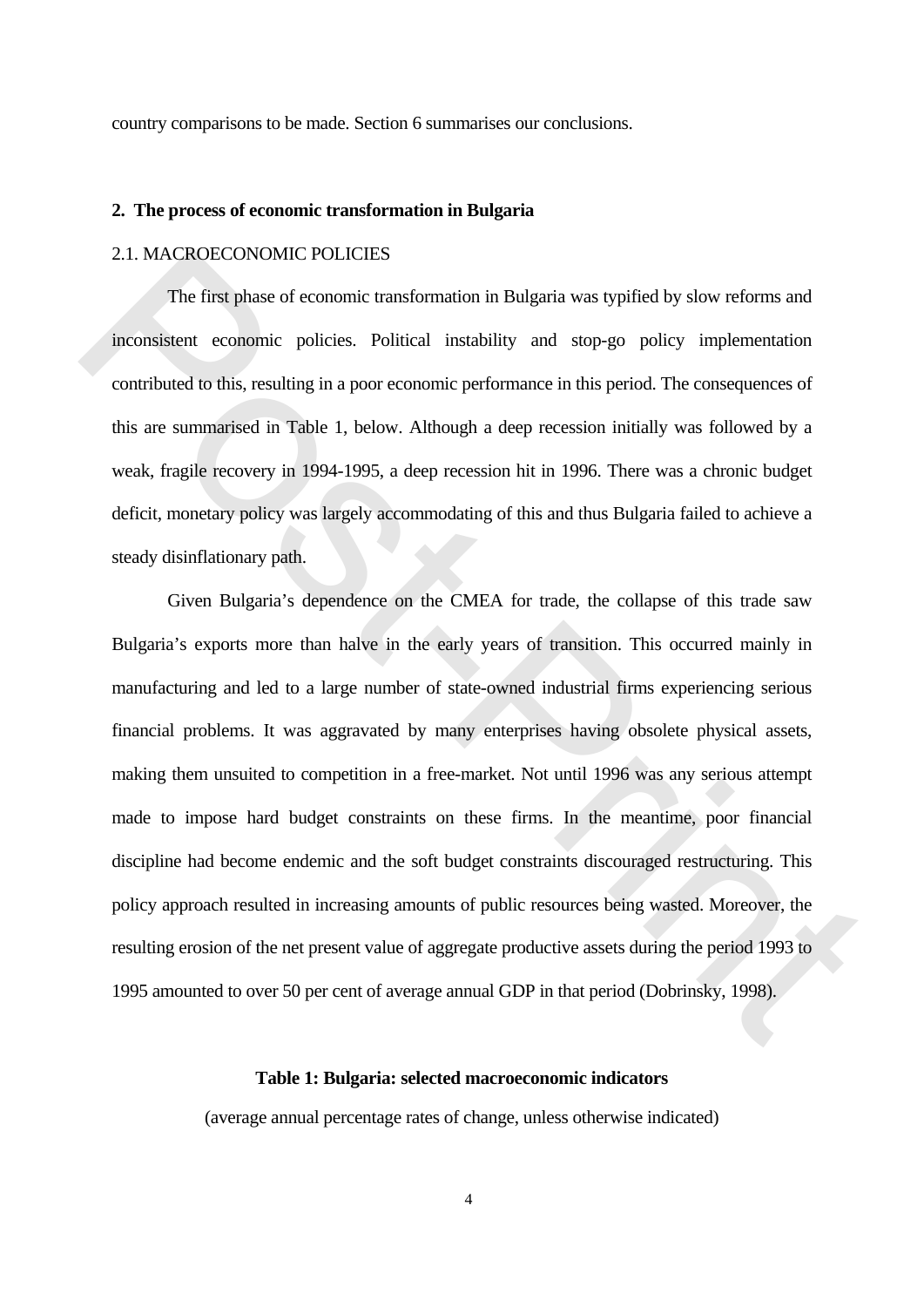|                                                                                                                                                                                                                                                                                              | 1991    | 1992    | 1993    | 1994    | 1995   | 1996       | 1997    |
|----------------------------------------------------------------------------------------------------------------------------------------------------------------------------------------------------------------------------------------------------------------------------------------------|---------|---------|---------|---------|--------|------------|---------|
| Gross domestic product                                                                                                                                                                                                                                                                       | $-11.7$ | $-7.3$  | $-1.5$  | 1.8     | 2.9    | $-10.1$    | $-6.9$  |
| Gross industrial output                                                                                                                                                                                                                                                                      | $-22.2$ | $-15.9$ | $-10.9$ | 8.5     | 5.0    | $-8.3$     | $-10.2$ |
| Total employment                                                                                                                                                                                                                                                                             | $-13.0$ | $-10.4$ | $-1.6$  | 0.6     | 1.3    | $-0.1$     | $-2.7$  |
| Unemployment rate (%, endperiod)                                                                                                                                                                                                                                                             | 11.1    | 15.2    | 16.4    | 12.8    | 11.1   | 12.5       | 13.7    |
| Consumer prices (annual average)                                                                                                                                                                                                                                                             | 338.5   | 91.3    | 72.9    | 96.2    |        | 62.2 123.1 | 1083.0  |
| Average real wages and salaries <sup>b</sup>                                                                                                                                                                                                                                                 | $-39.0$ | 5.8     | $-8.7$  | $-21.8$ | $-5.5$ | $-21.7$    | $-12.4$ |
| Money supply $(M1)^a$                                                                                                                                                                                                                                                                        | 24.2    | 40.7    | 27.3    | 55.5    |        | 43.6 119.3 | 868.0   |
| BNB basic interest rate (%)                                                                                                                                                                                                                                                                  | 56.5    | 58.2    | 58.1    | 81.8    |        | 59.8 245.8 | 137.1   |
| Current account deficit/(surplus) (% of GDP)                                                                                                                                                                                                                                                 | 0.9     | 4.2     | 10.2    | 0.3     | 0.2    | (0.8)      | (4.4)   |
| Merchandise exports (mn USD)                                                                                                                                                                                                                                                                 | 3279    | 3922    | 3721    | 3985    | 5355   | 4890       | 4914    |
| Merchandise imports (mn USD)                                                                                                                                                                                                                                                                 | 2647    | 4468    | 4757    | 4185    | 5658   | 5074       | 4886    |
| Exchange rate (BGL/USD, average)                                                                                                                                                                                                                                                             | 16.7    | 23.3    | 27.6    | 54.2    |        | 67.1 177.5 | 1682    |
| 2.2. STRUCTURAL CHANGES                                                                                                                                                                                                                                                                      |         |         |         |         |        |            |         |
| Transition brought about significant changes to the structure of the Bulgarian economy.                                                                                                                                                                                                      |         |         |         |         |        |            |         |
|                                                                                                                                                                                                                                                                                              |         |         |         |         |        |            |         |
|                                                                                                                                                                                                                                                                                              |         |         |         |         |        |            |         |
|                                                                                                                                                                                                                                                                                              |         |         |         |         |        |            |         |
| Figure 1 shows the composition of GDP over time. One notable feature is the rising share of<br>agriculture in recent years. Table 2 shows employment by sector. Whilst the changes are less<br>dramatic, the rise in the share of agriculture and the decline in manufacturing is confirmed. |         |         |         |         |        |            |         |
|                                                                                                                                                                                                                                                                                              |         |         |         |         |        |            |         |
|                                                                                                                                                                                                                                                                                              |         |         |         |         |        |            |         |
|                                                                                                                                                                                                                                                                                              |         |         |         |         |        |            |         |

## 2.2. STRUCTURAL CHANGES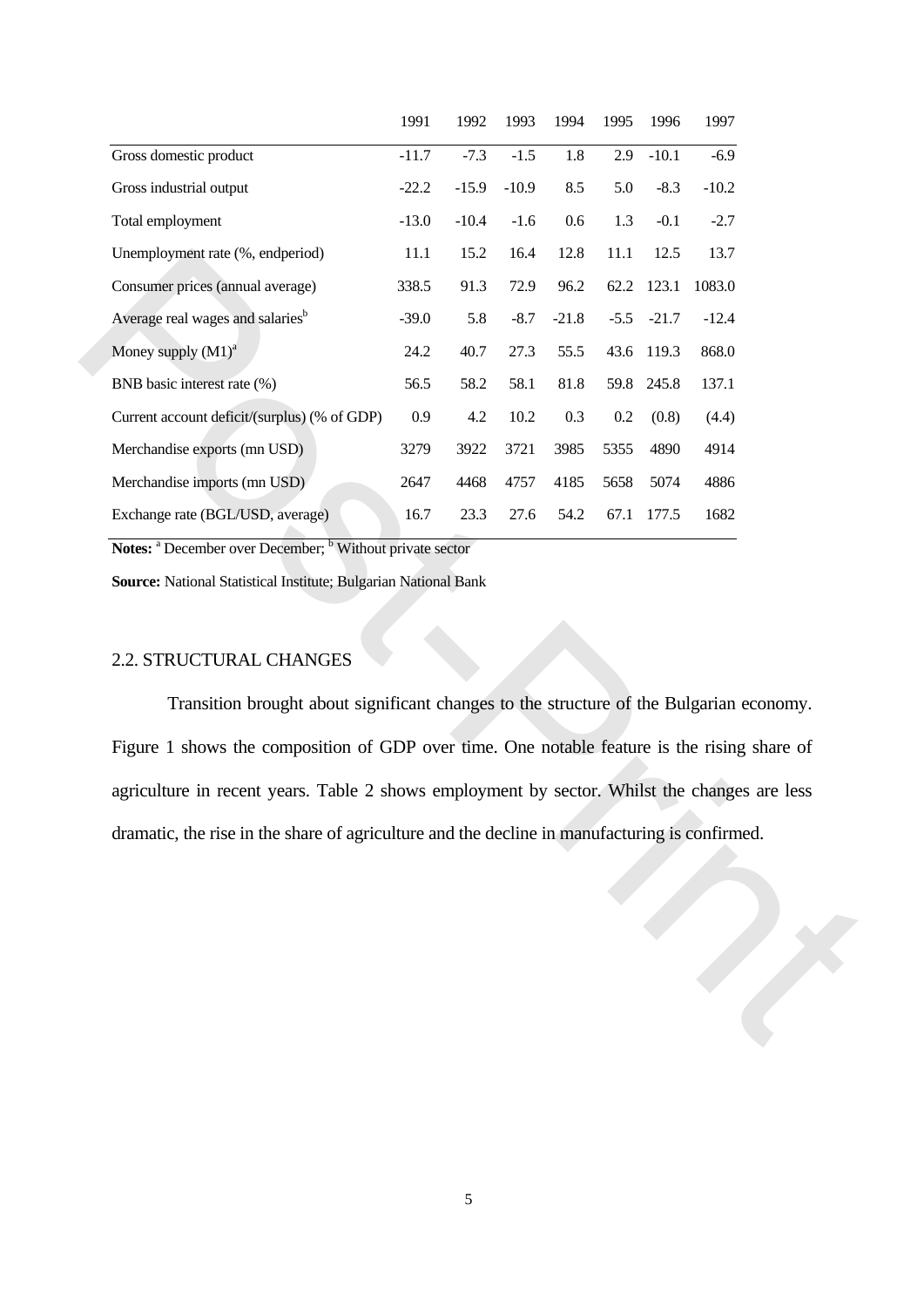

**Figure 1: GDP Shares, %, 1991 to 1997**

| Mining and manufacturing<br>34.5<br>32.6<br>30.4<br>29.1<br>28.1<br>27.5<br>27.3<br>Construction<br>5.9<br>7.1<br>6.2<br>6.5<br>5.7<br>5.1<br>4.9<br>Agriculture<br>19.1<br>21.7<br>22.8<br>23.9<br>23.8<br>20.7<br>23.4<br>0.5<br>Forestry<br>0.5<br>0.4<br>0.4<br>0.5<br>0.5<br>0.4<br>Transportation |                                               |
|---------------------------------------------------------------------------------------------------------------------------------------------------------------------------------------------------------------------------------------------------------------------------------------------------------|-----------------------------------------------|
|                                                                                                                                                                                                                                                                                                         |                                               |
|                                                                                                                                                                                                                                                                                                         |                                               |
|                                                                                                                                                                                                                                                                                                         |                                               |
|                                                                                                                                                                                                                                                                                                         |                                               |
|                                                                                                                                                                                                                                                                                                         | 5.9<br>6.1<br>6.2<br>5.8<br>6.3<br>6.1<br>6.1 |
| Communications<br>1.2<br>1.3<br>1.4<br>1.4<br>1.4<br>1.4<br>1.4                                                                                                                                                                                                                                         |                                               |
| Wholesale and retail trade<br>10.0<br>10.3<br>9.6<br>11.4<br>10.9<br>10.9<br>11.2                                                                                                                                                                                                                       |                                               |
| <b>Other Services</b><br>21.8<br>22.6<br>23.3<br>23.2<br>23.9<br>24.6<br>24.8                                                                                                                                                                                                                           |                                               |
| <b>Source: National Statistical Institute</b>                                                                                                                                                                                                                                                           |                                               |
|                                                                                                                                                                                                                                                                                                         |                                               |
|                                                                                                                                                                                                                                                                                                         |                                               |
|                                                                                                                                                                                                                                                                                                         |                                               |

**Table 2** Breakdown of total employment by main sectors, %

 One of the most important developments during this restructuring was the growth of the private sector, representing 42% of all employment in 1996 (Table 3). The private sector in Bulgaria has increased considerably in recent years, although at a slower pace than in the central European transition economies (ECE 1996, page 70). It was also the most dynamic sector of the economy: according to reports of the National Statistical Institute (NSI, 1997). In 1995, the private sector made up roughly one third of the economy, but contributed about two-thirds of the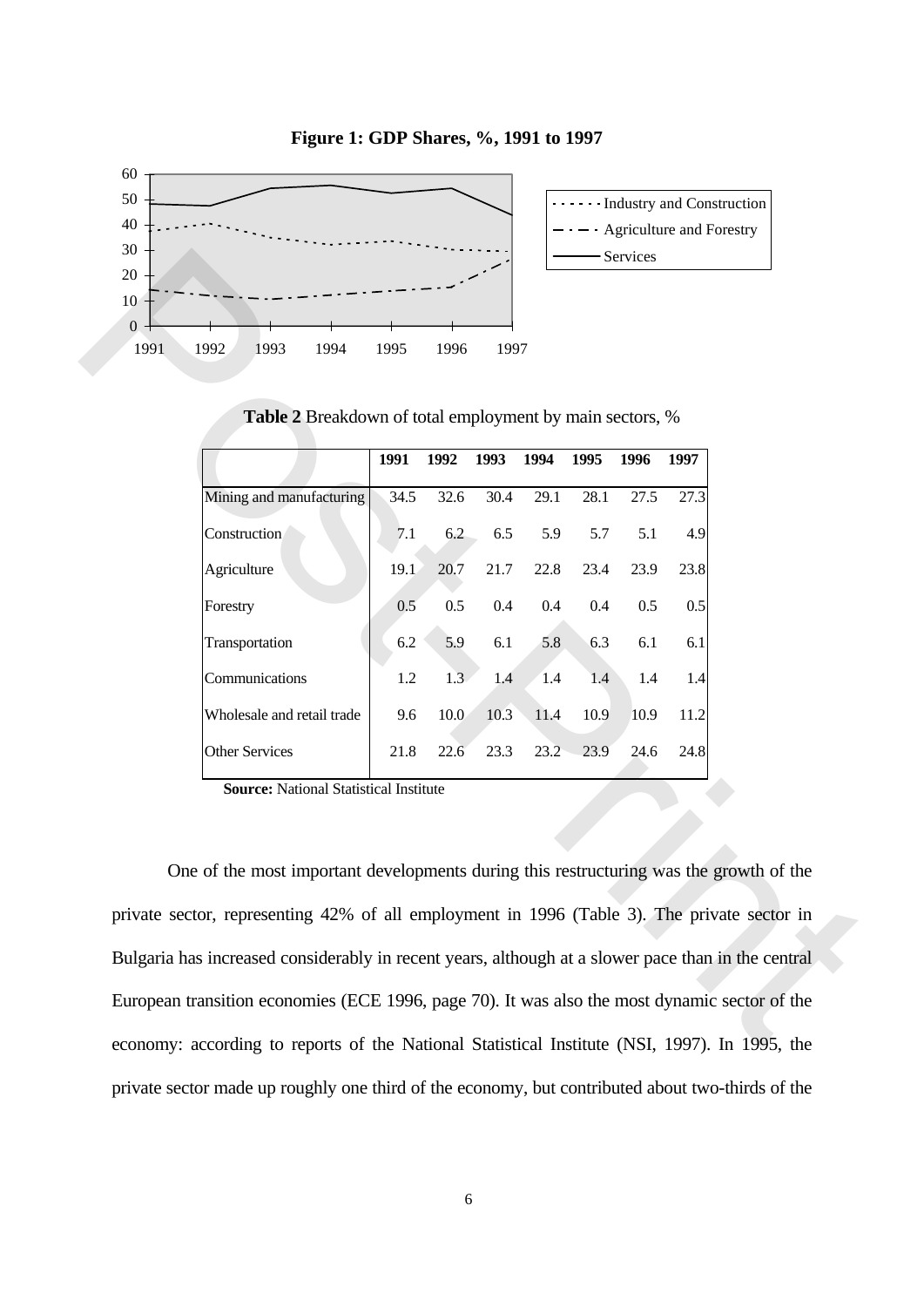economic growth in that year.

 By 1996 the private sector had come to dominate trade and agriculture (the latter assisted by the process of land restitution, initiated in 1992) and was increasingly important in construction and transportation. Because of the uneven evolution of the private sector, however, the structure of private employment is still distinctly different from that in the public sector. By 1997, the private sector contributed 58.8% of Gross Value Added, 11.2% from industry, 22.7% from agriculture and 24.9% from services. It should be noted, however, that the weakest part of the reform process in Bulgaria has been the privatisation of formerly state-owned enterprises suggesting that, in some sectors at least, much of the private sector is made up of new enterprises. Only in 1996 was a mass privatisation scheme introduced, based on vouchers and similar to the scheme used in the Czech Republic. construction and transportation. Because of the unevera evolution of the private sector, however,<br>the structure of private employment is still distinctly different from that in the public sector. By<br>1997, the private sect

| Sector                     | 1992 | 1993 | 1994 | 1995 | 1996 |
|----------------------------|------|------|------|------|------|
| Mining and manufacturing   | 1.2  | 2.4  | 3.6  | 4.4  | 4.6  |
| Construction               | 0.9  | 2.2  | 2.5  | 2.9  | 2.9  |
| Agriculture                | 9.7  | 14.4 | 17.9 | 19.6 | 20.7 |
| Forestry                   |      | 0.0  | 0.0  | 0.0  | 0.0  |
| Transportation             | 0.5  | 1.2  | 1.3  | 2.2  | 2.1  |
| Communications             |      | 0.0  | 0.0  | 0.0  | 0.0  |
| Wholesale and retail trade | 4.4  | 5.8  | 7.8  | 7.9  | 8.1  |
| <b>Other Services</b>      | 1.0  | 2.3  | 2.9  | 0.8  | 0.8  |
| Total                      | 17.7 | 28.3 | 36.0 | 40.6 | 42.0 |

**Table 3 Share of private sector in total employment, %** 

 **Source**: National Statistical Institute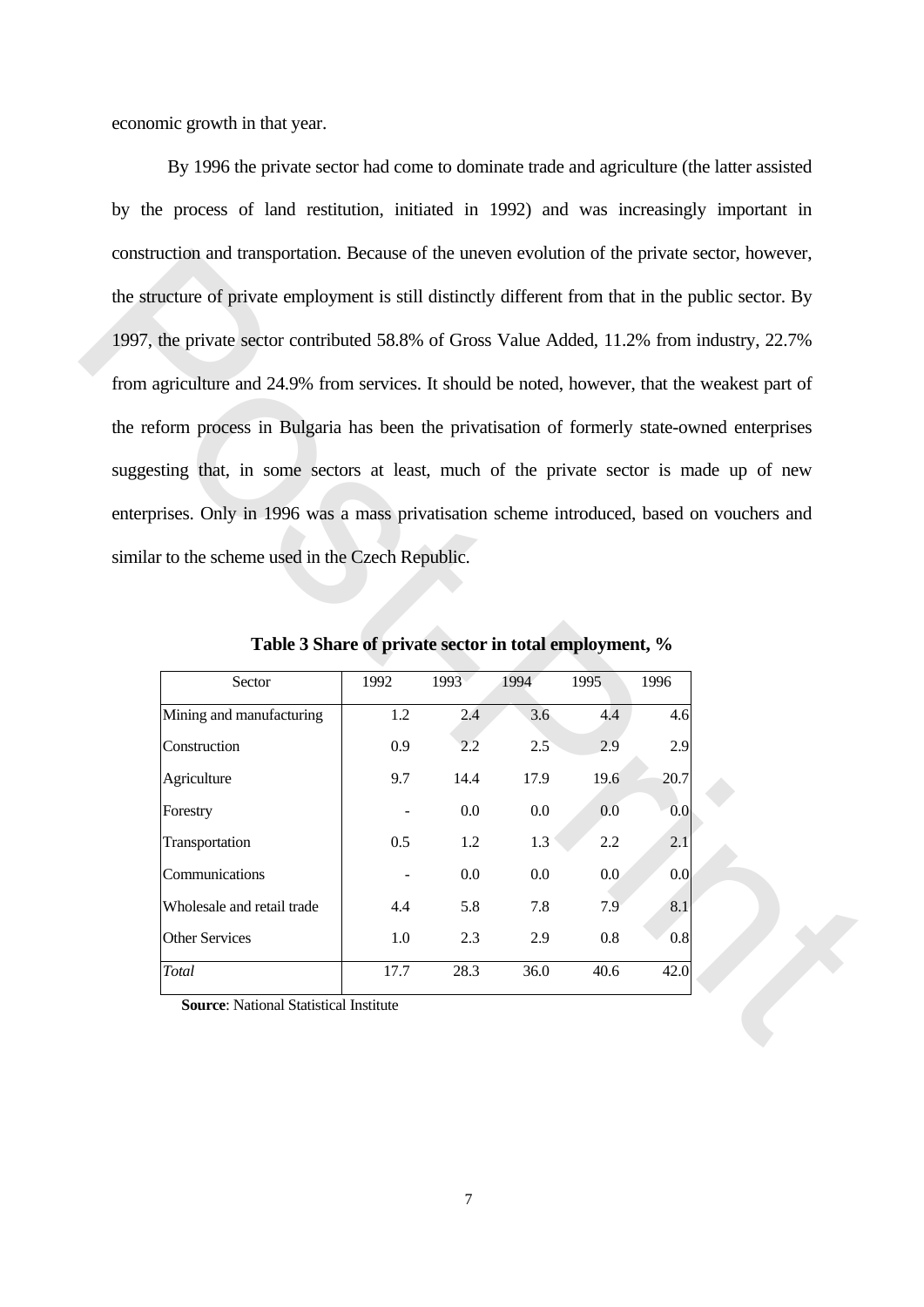#### **3. The state budget and the social security system in Bulgaria**

 Table 4 summarises recent developments in the state budget. From 1994 to 1996, the deficit is seen to come from a primary surplus more than offset by interest expenditures. Moreover, within the non-interest budget surplus, the Social Security Fund (consisting mainly of pensions and unemployment insurance) has been running a chronic deficit. Bulgaria has already missed one opportunity for a fundamental reform of the revenue side of the social insurance system. Several authors have recommended the transfer of privatisation receipts (Jenkins, 1992) or publicly-owned real assets like land (Pudney, 1995) to the social insurance fund to create a funded pension system, generating extra investment income for the pension fund. This approach has been ruled out by the privatisation policy adopted. Moreover, within the non-interest budget surplus, the Social Security Fund (consisting mainly of<br>pensions and unemployment insurance) has been rumning a chronic deficit. Bulgaria has already<br>missed one opportunity for a fu

 The alternative is to consider reforms that reduce social security expenditure, but do not impair seriously the principal objective of protecting vulnerable individuals from poverty. Two main elements are needed for this: a) a detailed identification of the population groups that are, or might become, affected by poverty, and b) a reform of the rules governing benefit payments to reduce expenditure, avoiding as far as possible the groups identified as vulnerable.

 Before 1989 the social security system was "pay-as-you-go", typical of a centrally planned economy. The state budget absorbed surplus funds and covered deficits. Child care and sick leave support and benefits were well developed, although there were practically no provisions for unemployment and social assistance was limited. Since 1991 the system has changed substantially and it currently contains three major components plus the Child Benefit system (see IMF 1996).

8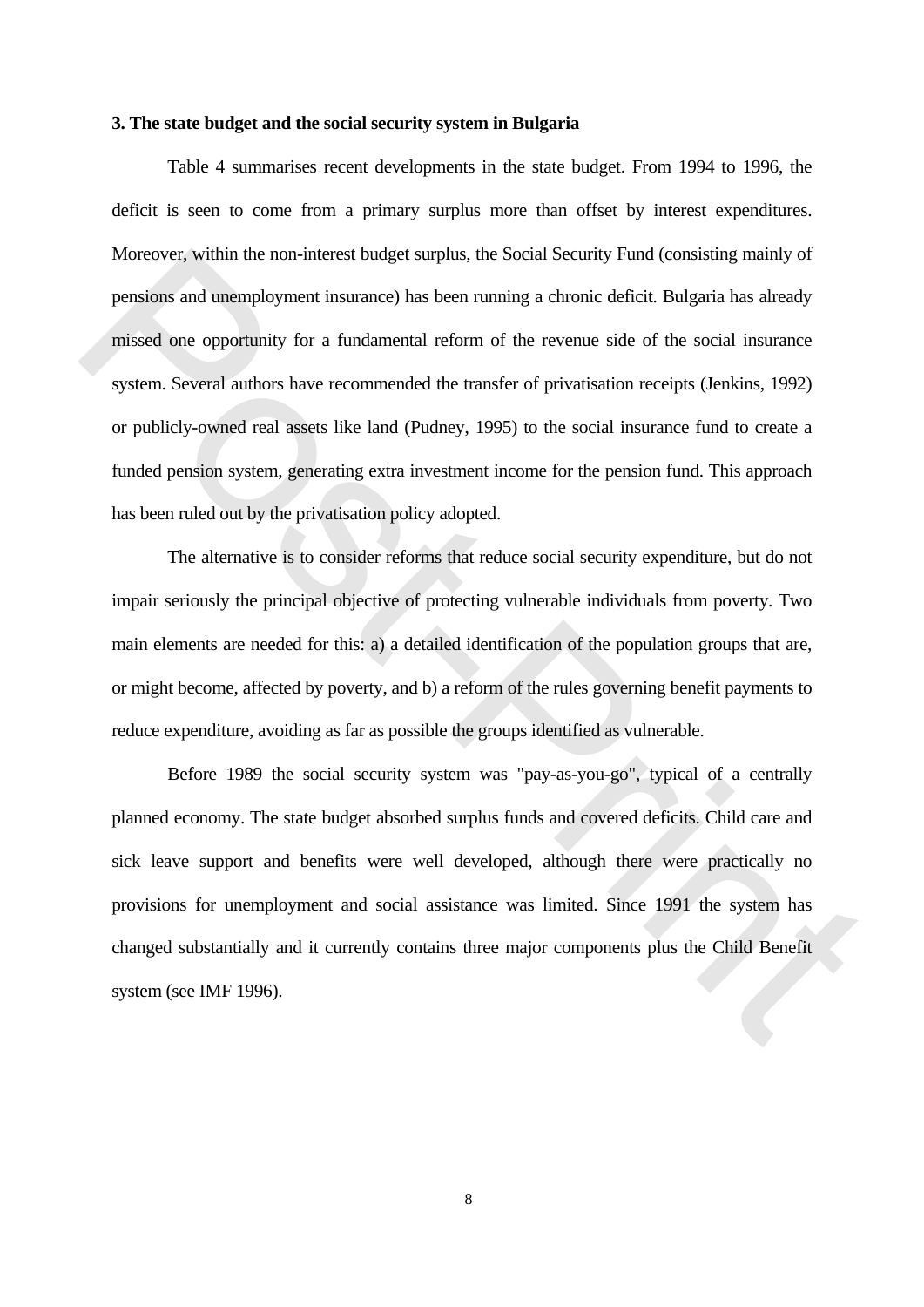|                                   | 1990       | 1991           | 1992    | 1993    | 1994    | 1995      | 1996    |
|-----------------------------------|------------|----------------|---------|---------|---------|-----------|---------|
| Revenue                           | 52.8       | 39.3           | 38.7    | 37.2    | 38.3    | 36.0      | 33.6    |
| Tax revenue, of which             | 42.4       | 36.4           | 34.7    | 32.1    | 34.1    | 31.4      | 29.3    |
| Profit tax                        | 17.9       | 17.2           | 8.3     | 5.4     | 7.2     | 5.6       | 5.8     |
| Income tax                        | 4.2        | 3.3            | 5.4     | 5.0     | 4.3     | 4.2       | 4.2     |
| VAT and excise taxes <sup>a</sup> | 9.0        | 7.1            | 6.1     | 7.3     | 10.3    | 9.5       | 8.6     |
| <b>Customs</b> duties             | 1.0        | $1.1\,$        | 2.0     | 3.0     | 2.7     | 2.5       | 2.3     |
| Social insurance contributions    | 9.6        | 7.6            | 10.7    | 10.1    | 8.5     | $\rm 8.0$ | 7.3     |
| Other tax revenue                 | 0.7        | 0.1            | 2.1     | 1.3     | $1.1\,$ | 1.7       | 1.0     |
| Non-tax revenue, of which         | 10.4       | 2.9            | 4.0     | 5.1     | 4.2     | 4.6       | 4.3     |
| Extrabudgetary accounts           |            | $\overline{a}$ | 0.4     | 2.1     | 0.5     | 0.7       | 0.5     |
| Non-interest expenditure          | 52.5       | 36.6           | 37.5    | 38.8    | 30.9    | 27.5      | 23.8    |
| Current expenditure, of which     | 49.4       | 34.8           | 35.0    | 36.8    | 29.4    | 26.3      | 23.1    |
| Wages and salaries                | 5.5        | 4.9            | 6.1     | 6.4     | 5.0     | 4.6       | 3.7     |
| Maintenance and operations        | 12.2       | 9.1            | 10.4    | 7.1     | 6.7     | 5.8       | 5.3     |
| Defence and security              | 4.8        | 3.8            | 2.3     | 4.0     | 3.5     | 3.6       | 3.4     |
| Subsidies                         | 14.9       | 3.9            | 2.0     | $2.2\,$ | 1.3     | 1.1       | 0.9     |
| Social insurance expenditure      | 12.0       | 13.2           | 14.2    | 15.1    | 12.5    | 10.9      | 9.6     |
| Extrabudgetary accounts           |            |                |         | 2.1     | 0.4     | 0.4       | $0.2\,$ |
| Investment                        | 3.1        | 1.8            | 2.5     | 1.9     | 1.5     | $1.1\,$   | 0.8     |
| Primary balance                   | 0.3        | 2.7            | 1.3     | (1.5)   | $7.4\,$ | 8.6       | 9.8     |
| Domestic interest                 | $0.7\,$    | $6.0\,$        | $4.8\,$ | 8.3     | 11.7    | 11.4      | 17.9    |
| Domestic balance                  | (0.4)      | (3.3)          | (3.5)   | (9.8)   | (4.3)   | (2.9)     | (8.1)   |
| External interest                 | $\ \, 8.8$ | 11.9           | $1.6\,$ | $1.0\,$ | 1.2     | $2.8\,$   | 2.9     |
| Deficit (consolidated government) | (9.1)      | (15.2)         | (5.2)   | (10.9)  | (5.5)   | (5.7)     | (10.9)  |
|                                   |            |                |         |         |         |           |         |

**Table 4** The state budget during transition (% of GDP)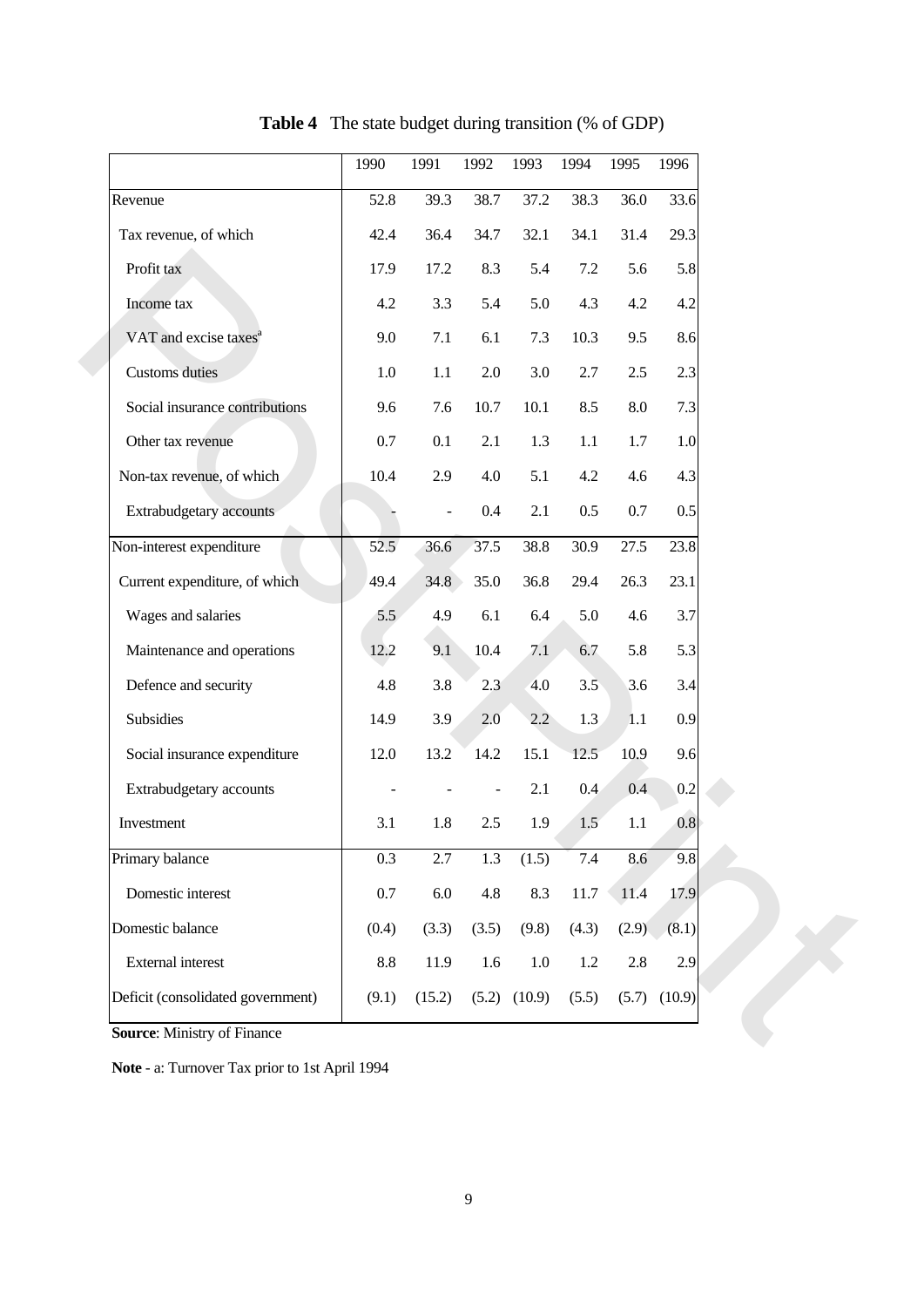The social security system is financed by payroll contributions of 35% to 50% of the gross wage (depending on the type of worker) and is paid by employers, or by the self-employed themselves. Since 1995 the Social Security Fund has been formally separated from the state budget, but in practice the budget continues to finance its persistent deficit. The current rules governing the amounts of benefits payable to households are summarised in Tables 5-7. Note that average public sector earnings per full-time worker in 1995 was 7460 leva per month.

## 3.1. PENSIONS

 Pensions are by far the largest expenditure item of the Social Security Fund, despite their modest levels (in 1993, the average pension was 33.7% of the average wage). Even so, the pension system is in chronic deficit. There are several reasons for this. Typical of transition economies, Bulgaria has a low retirement age of 60 for men and 55 for women in "normal" occupations, with earlier retirement (at ages 57/52 and 52/47) for workers in certain categories of heavy or dangerous labour. The ratio of pensioners to employed in 1994 was 78%, one of the highest ratios in the world. budget, but in practice the budget continues to finance its persistent deficit. The current rules<br>governing the amounts of benefits payable to buoxeholds are summarised in Tables 5-7. Note<br>that average public sector earnin

 Compared to other social security benefits, pensions have been favourably treated in terms of inflation-protection. Over 1994-5, the basic pension was increased by nearly 170%, whilst Unemployment Benefit was increased by 95% and (single) Child Benefit by a little over 90%. Even so, there was a real fall as the CPI rose by 195% over the same period. This fall in the real value of the pension was slightly less than the 29% fall in the real average wage, although from a much lower base.

 A major reform of the Bulgarian pension system is planned for 1999. It envisages a gradual replacement of the pay-as-you-go system by a three-pillar funded pension system.

**Table 5** Rules of the main social security benefits and changes 1990-96 (Leva per month)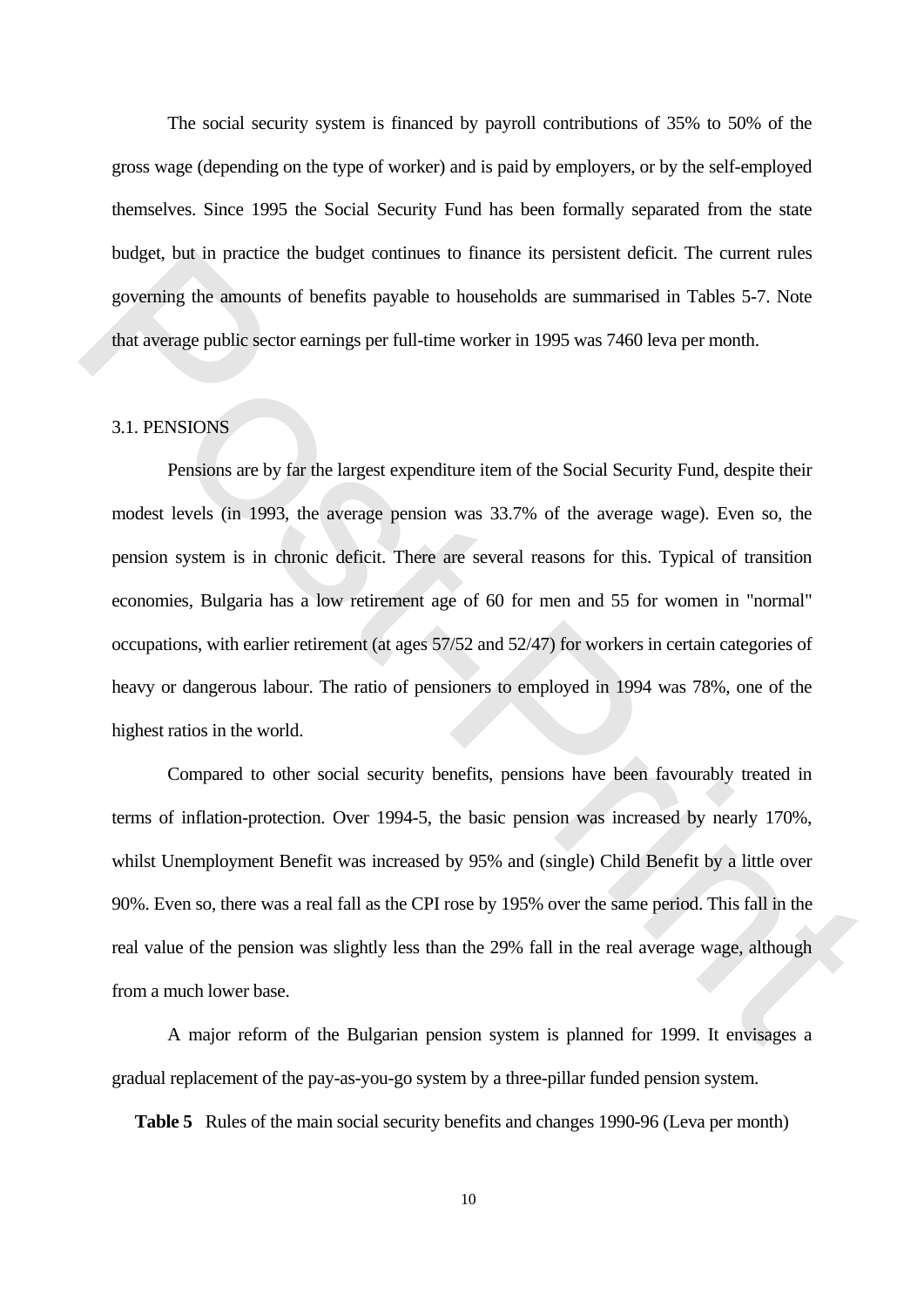| 1990<br>Jan<br>165<br>Jul<br>Dec<br>1991<br>Jan<br>Feb<br>165<br>165<br>Apr<br>165<br>May<br>165<br>Jun<br>Jul<br>620<br>1992<br>Apr<br>Jun<br>Jul<br>850<br>Dec<br>850<br>1993<br>890<br>Jan<br>1200<br>Mar<br>Jul<br>1343<br>Oct<br>1414<br>1994<br>Jan<br>1565<br>1814<br>Jul<br>2143<br>Oct<br>1995<br>2450<br>Apr<br>2555<br>Jul<br>Sep<br>Oct<br>2760<br>1996<br>3040<br>Apr<br>Oct<br><i>Note 1</i> : Unemployment benefit - period of eligibility = 6-12 months (depending on duration of past employment). Initial level of unemployment benefit $U = 60\%$ of gross<br>wage (subject to minimum = 90% of minimum wage; maximum = 140% of minimum wage). From this, subsequent changes were made as shown in the table.<br>Note 2: The initial level of child benefit $C = 15$ Leva for 1st child; (30 Lv if more than 1 child in household); 30 Lv for 2nd child; 55 Lv for 3rd child; 15 Lv for each<br>additional child. Subsequent changes were made as shown in the table.<br>Note 3: Pensions are payable only to people with full Bulgarian residence rights. Three periods of pension levels are identified. The initial pension level is shown in detail<br>below. Subsequent changes made are shown in the above table relative to these levels. Until<br><i>Note 4</i> : From April 1992, the pension was set equal to Social pension + $[1 + 0.01]$ years of employment   × indexed best 3 years' gross wage (subject to a maximum of 3 ×<br>Social pension). Subsequent adjustments are shown in the table. Until<br><i>Note</i> 5: From April 1996, the pension was set equal to 55% of gross wage (indexed best 3 Years) (subject to a maximum of $3 \times$ Social pension). |               | wage $(lv)$<br>compensation |            | Benefit <sup>1</sup>                                       |                        | pension |                             | addition               |
|-------------------------------------------------------------------------------------------------------------------------------------------------------------------------------------------------------------------------------------------------------------------------------------------------------------------------------------------------------------------------------------------------------------------------------------------------------------------------------------------------------------------------------------------------------------------------------------------------------------------------------------------------------------------------------------------------------------------------------------------------------------------------------------------------------------------------------------------------------------------------------------------------------------------------------------------------------------------------------------------------------------------------------------------------------------------------------------------------------------------------------------------------------------------------------------------------------------------------------------------------------------------------------------------------------------------------------------------------------------------------------------------------------------------------------------------------------------------------------------------------------------------------------------------------------------------------------------------------------------------------------------------------------------------------------------------------------|---------------|-----------------------------|------------|------------------------------------------------------------|------------------------|---------|-----------------------------|------------------------|
|                                                                                                                                                                                                                                                                                                                                                                                                                                                                                                                                                                                                                                                                                                                                                                                                                                                                                                                                                                                                                                                                                                                                                                                                                                                                                                                                                                                                                                                                                                                                                                                                                                                                                                       | 140           |                             |            |                                                            |                        |         |                             |                        |
|                                                                                                                                                                                                                                                                                                                                                                                                                                                                                                                                                                                                                                                                                                                                                                                                                                                                                                                                                                                                                                                                                                                                                                                                                                                                                                                                                                                                                                                                                                                                                                                                                                                                                                       |               |                             |            |                                                            |                        |         |                             |                        |
|                                                                                                                                                                                                                                                                                                                                                                                                                                                                                                                                                                                                                                                                                                                                                                                                                                                                                                                                                                                                                                                                                                                                                                                                                                                                                                                                                                                                                                                                                                                                                                                                                                                                                                       |               |                             |            |                                                            | $+13$ Lv               |         | $+16$ Lv                    |                        |
|                                                                                                                                                                                                                                                                                                                                                                                                                                                                                                                                                                                                                                                                                                                                                                                                                                                                                                                                                                                                                                                                                                                                                                                                                                                                                                                                                                                                                                                                                                                                                                                                                                                                                                       |               |                             |            | $+27%$                                                     | $+32$ Lv               |         | $+40$ Lv                    |                        |
|                                                                                                                                                                                                                                                                                                                                                                                                                                                                                                                                                                                                                                                                                                                                                                                                                                                                                                                                                                                                                                                                                                                                                                                                                                                                                                                                                                                                                                                                                                                                                                                                                                                                                                       |               | 270                         | 435        | $+270$ Lv                                                  |                        |         | $+182$ Lv                   |                        |
|                                                                                                                                                                                                                                                                                                                                                                                                                                                                                                                                                                                                                                                                                                                                                                                                                                                                                                                                                                                                                                                                                                                                                                                                                                                                                                                                                                                                                                                                                                                                                                                                                                                                                                       | 683           | 353                         | 518        | $+19%$                                                     | $+40$ Lv               |         | $+254$ Lv                   |                        |
|                                                                                                                                                                                                                                                                                                                                                                                                                                                                                                                                                                                                                                                                                                                                                                                                                                                                                                                                                                                                                                                                                                                                                                                                                                                                                                                                                                                                                                                                                                                                                                                                                                                                                                       | 768           | 340                         | 505        | $+16%$                                                     |                        |         | $+247$ Lv                   |                        |
|                                                                                                                                                                                                                                                                                                                                                                                                                                                                                                                                                                                                                                                                                                                                                                                                                                                                                                                                                                                                                                                                                                                                                                                                                                                                                                                                                                                                                                                                                                                                                                                                                                                                                                       | 850           | 455                         | 620        | $+455$ Lv                                                  |                        |         | $+250$ Lv                   |                        |
|                                                                                                                                                                                                                                                                                                                                                                                                                                                                                                                                                                                                                                                                                                                                                                                                                                                                                                                                                                                                                                                                                                                                                                                                                                                                                                                                                                                                                                                                                                                                                                                                                                                                                                       | 900           |                             |            |                                                            |                        |         |                             |                        |
|                                                                                                                                                                                                                                                                                                                                                                                                                                                                                                                                                                                                                                                                                                                                                                                                                                                                                                                                                                                                                                                                                                                                                                                                                                                                                                                                                                                                                                                                                                                                                                                                                                                                                                       | 1728          |                             |            |                                                            |                        |         | $\mathbf{P}=\mathbf{P_1}^4$ |                        |
|                                                                                                                                                                                                                                                                                                                                                                                                                                                                                                                                                                                                                                                                                                                                                                                                                                                                                                                                                                                                                                                                                                                                                                                                                                                                                                                                                                                                                                                                                                                                                                                                                                                                                                       | 2022          |                             |            |                                                            |                        | 450     |                             |                        |
|                                                                                                                                                                                                                                                                                                                                                                                                                                                                                                                                                                                                                                                                                                                                                                                                                                                                                                                                                                                                                                                                                                                                                                                                                                                                                                                                                                                                                                                                                                                                                                                                                                                                                                       | 2007          |                             |            |                                                            | $+170$ Lv              |         |                             |                        |
|                                                                                                                                                                                                                                                                                                                                                                                                                                                                                                                                                                                                                                                                                                                                                                                                                                                                                                                                                                                                                                                                                                                                                                                                                                                                                                                                                                                                                                                                                                                                                                                                                                                                                                       | 2693          |                             |            |                                                            |                        |         |                             |                        |
|                                                                                                                                                                                                                                                                                                                                                                                                                                                                                                                                                                                                                                                                                                                                                                                                                                                                                                                                                                                                                                                                                                                                                                                                                                                                                                                                                                                                                                                                                                                                                                                                                                                                                                       | 2248          |                             |            |                                                            |                        |         | $+30$ Lv                    |                        |
|                                                                                                                                                                                                                                                                                                                                                                                                                                                                                                                                                                                                                                                                                                                                                                                                                                                                                                                                                                                                                                                                                                                                                                                                                                                                                                                                                                                                                                                                                                                                                                                                                                                                                                       | 2832          |                             |            | $+316$ or 280 Lv                                           | $+200$ Lv              |         |                             | $+80$ Lv               |
|                                                                                                                                                                                                                                                                                                                                                                                                                                                                                                                                                                                                                                                                                                                                                                                                                                                                                                                                                                                                                                                                                                                                                                                                                                                                                                                                                                                                                                                                                                                                                                                                                                                                                                       | 3181          |                             |            | $+11.9%$                                                   | $+224$ Lv              |         |                             |                        |
|                                                                                                                                                                                                                                                                                                                                                                                                                                                                                                                                                                                                                                                                                                                                                                                                                                                                                                                                                                                                                                                                                                                                                                                                                                                                                                                                                                                                                                                                                                                                                                                                                                                                                                       | 3433          |                             |            | $+5.3%$                                                    | $+236$ Lv              |         |                             |                        |
|                                                                                                                                                                                                                                                                                                                                                                                                                                                                                                                                                                                                                                                                                                                                                                                                                                                                                                                                                                                                                                                                                                                                                                                                                                                                                                                                                                                                                                                                                                                                                                                                                                                                                                       |               |                             |            | $+10.7%$                                                   |                        | 780     | $+73.3%$                    | $+280$ Lv              |
|                                                                                                                                                                                                                                                                                                                                                                                                                                                                                                                                                                                                                                                                                                                                                                                                                                                                                                                                                                                                                                                                                                                                                                                                                                                                                                                                                                                                                                                                                                                                                                                                                                                                                                       | 3589<br>4686  |                             |            | $+15.9%$                                                   | $+302$ Lv              | 866     | $+11%$                      |                        |
|                                                                                                                                                                                                                                                                                                                                                                                                                                                                                                                                                                                                                                                                                                                                                                                                                                                                                                                                                                                                                                                                                                                                                                                                                                                                                                                                                                                                                                                                                                                                                                                                                                                                                                       |               |                             |            |                                                            |                        |         |                             | $+430$ Lv              |
|                                                                                                                                                                                                                                                                                                                                                                                                                                                                                                                                                                                                                                                                                                                                                                                                                                                                                                                                                                                                                                                                                                                                                                                                                                                                                                                                                                                                                                                                                                                                                                                                                                                                                                       | 5162          |                             |            | $+18.1%$                                                   | $+357$ Lv              |         |                             |                        |
|                                                                                                                                                                                                                                                                                                                                                                                                                                                                                                                                                                                                                                                                                                                                                                                                                                                                                                                                                                                                                                                                                                                                                                                                                                                                                                                                                                                                                                                                                                                                                                                                                                                                                                       | 6690          |                             |            | $+14%$                                                     | $+410$ Lv              | 1130    | $+30.5%$                    | $+430$ Lv<br>$+140$ Lv |
|                                                                                                                                                                                                                                                                                                                                                                                                                                                                                                                                                                                                                                                                                                                                                                                                                                                                                                                                                                                                                                                                                                                                                                                                                                                                                                                                                                                                                                                                                                                                                                                                                                                                                                       | 7336          |                             |            | $+4.6%$                                                    | $+428$ Lv              |         |                             |                        |
|                                                                                                                                                                                                                                                                                                                                                                                                                                                                                                                                                                                                                                                                                                                                                                                                                                                                                                                                                                                                                                                                                                                                                                                                                                                                                                                                                                                                                                                                                                                                                                                                                                                                                                       | 8527          |                             |            |                                                            |                        | 1210    | $+7%$                       | $+430$ Lv<br>$+140$ Ly |
|                                                                                                                                                                                                                                                                                                                                                                                                                                                                                                                                                                                                                                                                                                                                                                                                                                                                                                                                                                                                                                                                                                                                                                                                                                                                                                                                                                                                                                                                                                                                                                                                                                                                                                       | 7811          |                             |            | $+8.1%$                                                    | $+465$ Lv              |         |                             |                        |
|                                                                                                                                                                                                                                                                                                                                                                                                                                                                                                                                                                                                                                                                                                                                                                                                                                                                                                                                                                                                                                                                                                                                                                                                                                                                                                                                                                                                                                                                                                                                                                                                                                                                                                       | 9524          |                             |            |                                                            |                        | 1800    | $P = P_2^5$                 |                        |
|                                                                                                                                                                                                                                                                                                                                                                                                                                                                                                                                                                                                                                                                                                                                                                                                                                                                                                                                                                                                                                                                                                                                                                                                                                                                                                                                                                                                                                                                                                                                                                                                                                                                                                       | 3340<br>17225 |                             |            |                                                            |                        |         |                             |                        |
|                                                                                                                                                                                                                                                                                                                                                                                                                                                                                                                                                                                                                                                                                                                                                                                                                                                                                                                                                                                                                                                                                                                                                                                                                                                                                                                                                                                                                                                                                                                                                                                                                                                                                                       |               |                             |            |                                                            |                        |         |                             |                        |
|                                                                                                                                                                                                                                                                                                                                                                                                                                                                                                                                                                                                                                                                                                                                                                                                                                                                                                                                                                                                                                                                                                                                                                                                                                                                                                                                                                                                                                                                                                                                                                                                                                                                                                       |               | <b>Gross Wage</b>           |            | <b>Initial Pension Level</b><br>Pension as % of gross wage | <b>Minimum Pension</b> |         |                             |                        |
|                                                                                                                                                                                                                                                                                                                                                                                                                                                                                                                                                                                                                                                                                                                                                                                                                                                                                                                                                                                                                                                                                                                                                                                                                                                                                                                                                                                                                                                                                                                                                                                                                                                                                                       |               | Under 60 lv                 | 80%        |                                                            | 70 lv                  |         |                             |                        |
|                                                                                                                                                                                                                                                                                                                                                                                                                                                                                                                                                                                                                                                                                                                                                                                                                                                                                                                                                                                                                                                                                                                                                                                                                                                                                                                                                                                                                                                                                                                                                                                                                                                                                                       |               | 60-80 lv                    | 75%        |                                                            | 70 lv                  |         |                             |                        |
|                                                                                                                                                                                                                                                                                                                                                                                                                                                                                                                                                                                                                                                                                                                                                                                                                                                                                                                                                                                                                                                                                                                                                                                                                                                                                                                                                                                                                                                                                                                                                                                                                                                                                                       |               | 80-100 lv<br>100-120 lv     | 70%<br>65% |                                                            | 70 lv<br>70 lv         |         |                             |                        |
|                                                                                                                                                                                                                                                                                                                                                                                                                                                                                                                                                                                                                                                                                                                                                                                                                                                                                                                                                                                                                                                                                                                                                                                                                                                                                                                                                                                                                                                                                                                                                                                                                                                                                                       |               | 120-220 lv                  | 60%        |                                                            | $78\,\mathrm{lv}$      |         |                             |                        |
|                                                                                                                                                                                                                                                                                                                                                                                                                                                                                                                                                                                                                                                                                                                                                                                                                                                                                                                                                                                                                                                                                                                                                                                                                                                                                                                                                                                                                                                                                                                                                                                                                                                                                                       |               | Over 220 lv                 | 55%        |                                                            | 132 lv                 |         |                             |                        |
|                                                                                                                                                                                                                                                                                                                                                                                                                                                                                                                                                                                                                                                                                                                                                                                                                                                                                                                                                                                                                                                                                                                                                                                                                                                                                                                                                                                                                                                                                                                                                                                                                                                                                                       |               |                             |            |                                                            |                        |         |                             |                        |
|                                                                                                                                                                                                                                                                                                                                                                                                                                                                                                                                                                                                                                                                                                                                                                                                                                                                                                                                                                                                                                                                                                                                                                                                                                                                                                                                                                                                                                                                                                                                                                                                                                                                                                       |               |                             |            |                                                            |                        |         |                             |                        |

|                   | <b>Initial Pension Level</b> |                        |
|-------------------|------------------------------|------------------------|
| <b>Gross Wage</b> | Pension as % of gross wage   | <b>Minimum Pension</b> |
| Under 60 lv       | 80%                          | $70 \text{lv}$         |
| $60-80$ ly        | 75%                          | 701v                   |
| 80-100 lv         | 70%                          | 701v                   |
| $100 - 120$ ly    | 65%                          | 701v                   |
| 120-220 lv        | 60%                          | 78 lv                  |
| Over 220 lv       | 55%                          | $132 \text{lv}$        |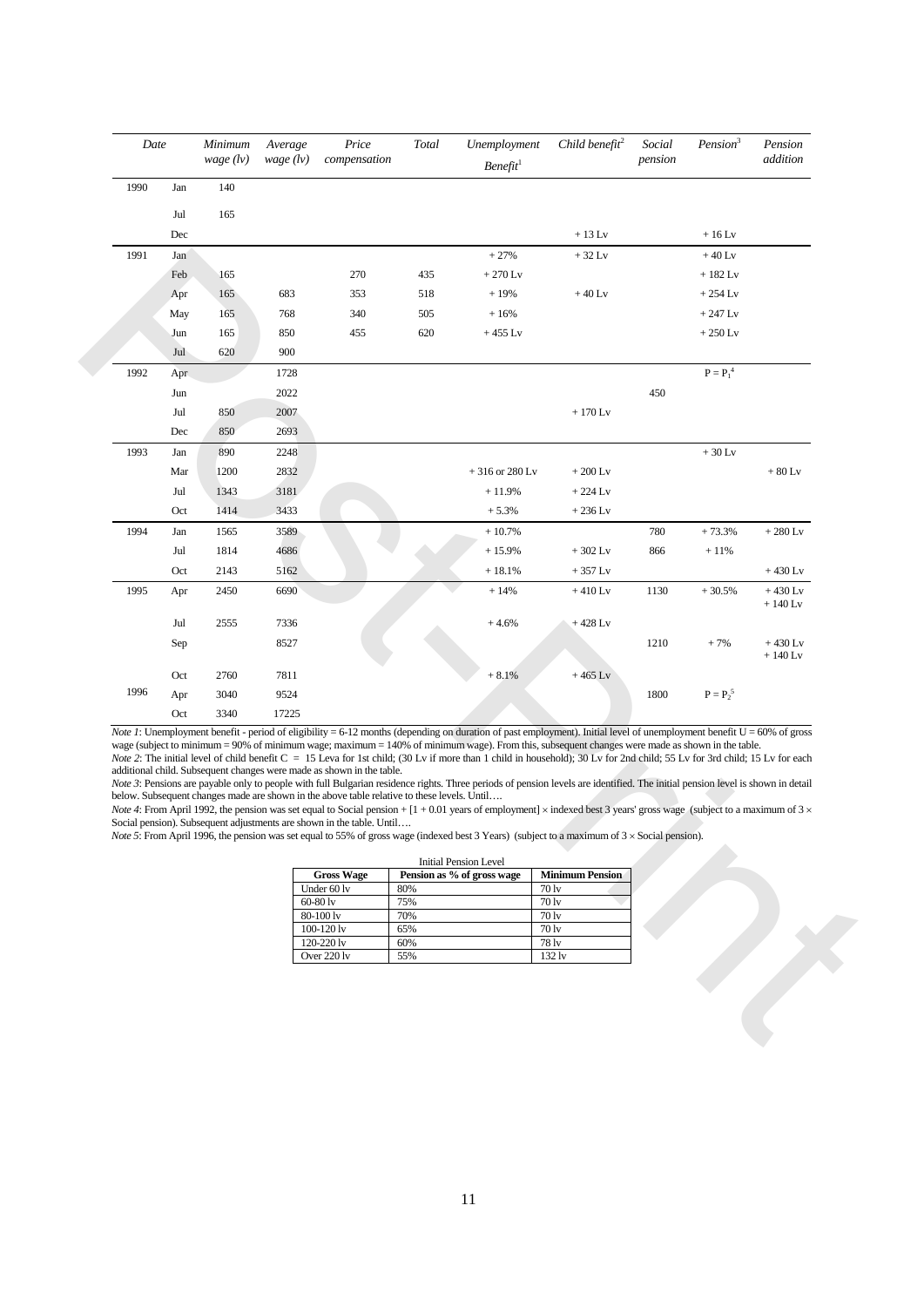#### 3.2. THE UNEMPLOYMENT AND VOCATIONAL TRAINING FUND

 Unemployment benefit (UB) was introduced in 1990. In principle its costs are met from the Unemployment and Vocational Training Fund (UVTF), which is financed mainly by payroll contributions amounting to 7% of the gross wage bill. The fund provides unemployment benefits as well as employment services (such as vocational training and other active labour market policies). The duration of unemployment benefits ranges from 6 to 12 months depending on age and the duration of past employment and tends to favour older workers (Table 6).

|                                     | Table 6 Eligibility for receipt of unemployment benefit |                                 |
|-------------------------------------|---------------------------------------------------------|---------------------------------|
| Duration of past employment (years) | Age                                                     | No. of months of UB entitlement |
| < 5                                 | all ages                                                | 6                               |
| $\geq$ 5                            | < 40                                                    | 7                               |
| $\geq 5$                            | $\geq 40$                                               | 8                               |
| $\geq 10$                           | $\geq$ 45                                               | 9                               |
| $\geq 20$                           | $\geq 51$ (men)                                         | $10\,$                          |
| $\geq 20$                           | $\geq 51$ (women)                                       | 12                              |
| $\geq 25$                           | $\geq 56$ (men)                                         | 12                              |
|                                     |                                                         |                                 |

 **Table 6** Eligibility for receipt of unemployment benefit

 The benefit payable is 60% of previous earnings (with an upper limit of 140% of the minimum wage) but, with inflation, the income replacement ratio in 1995 was just 25% , with only 30% of unemployed receiving benefit (ESE, 1996). Recently there was a policy shift towards a more active labour market policy. Through 1995, Spending on such policies rose from 14.2% of total UVTF spending in January to 39.8% in November.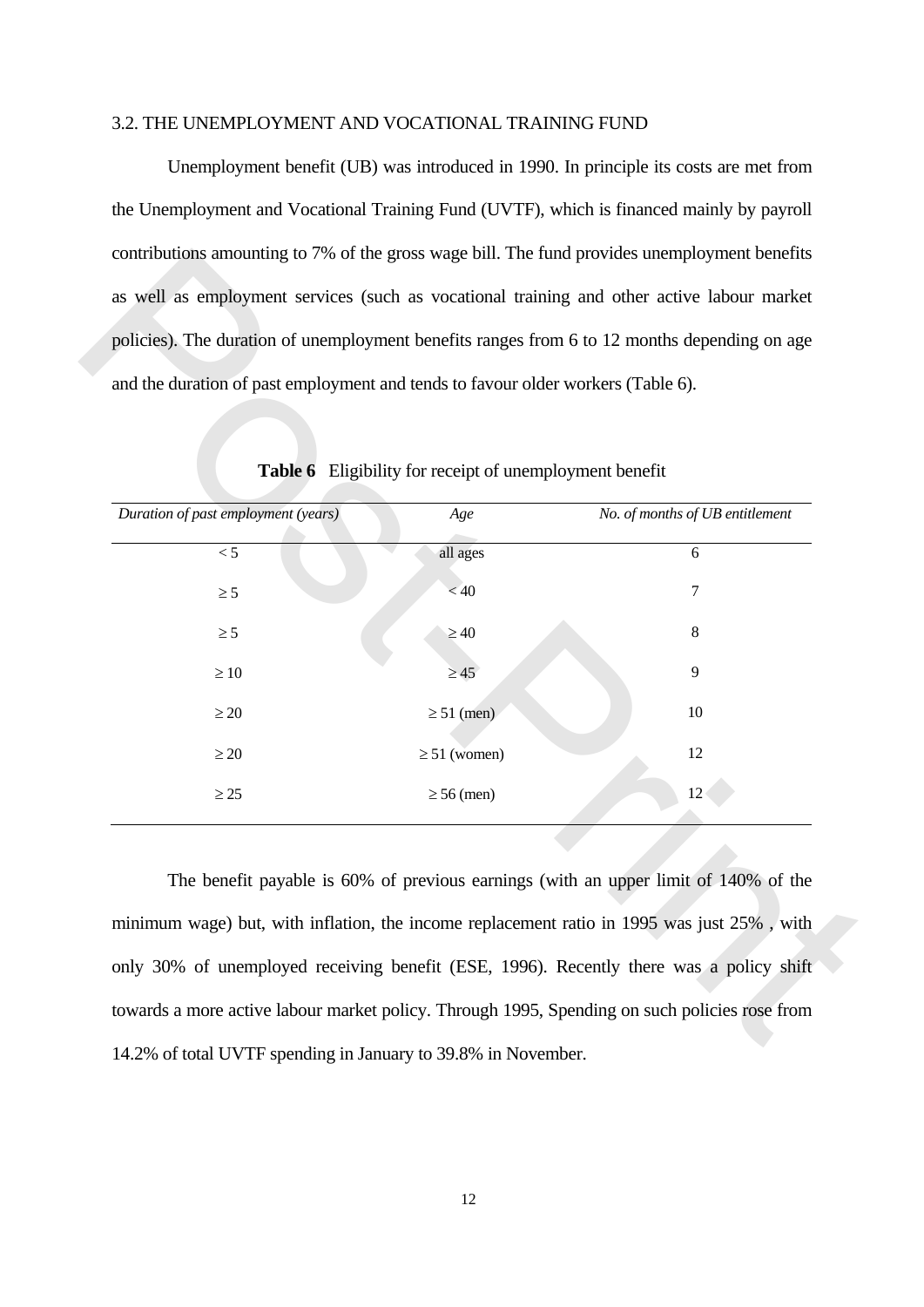#### 3.3. CHILD-RELATED BENEFITS

 Maternity and child allowances are modest but the duration of maternity leave is generous and employment cannot be terminated during this leave. The system entitles an employed mother to 120 days<sup>1</sup> maternity leave on full pay from her employer during the period up to the child's second birthday. Of this, 45 days can be taken before the birth. If she wishes, the mother can take a third year of leave, with her job kept open, during which time she receives a small fixed sum paid from the Social Security Fund rather than her employer.

 Separate from this is Child Benefit, paid by the Social Security Fund (described in Table 5). This entails payments dependent only on the number of children. The rules initially were unusual, providing a steeply increasing marginal payment for each of the first three children, then a small marginal benefit thereafter, rewarding moderately large families. However, the fixed supplements per child added since to (partly) offset inflation have diluted this effect. In 1995, among families with children, Child Benefit amounted to 3.35% of household income (calculated from the Household Budget Survey). employed mother to 120 days' maternity leave on tull pay from her employer during the period<br>up to the child's second birthday. Of this, 45 days can be taken before the birth. If she wishes, the<br>mother can take a third yea

## 3.4. SOCIAL ASSISTANCE PROGRAMMES

<u>.</u>

 Most social assistance programmes were introduced in 1991 in a "social safety net" system. Financing comes from the state budget and includes financial support for households and individuals without other sources of income (and who are below a certain poverty line) and providing homes for the elderly, disabled, orphans etc. The level of assistance is low and the eligibility of individuals and households is closely monitored by the authorities. As is typical of this type of system, the Bulgarian system has many complexities in treating special cases, but the

<sup>1</sup> 150 days for a second child, 180 days for a third and 120 days for subsequent children.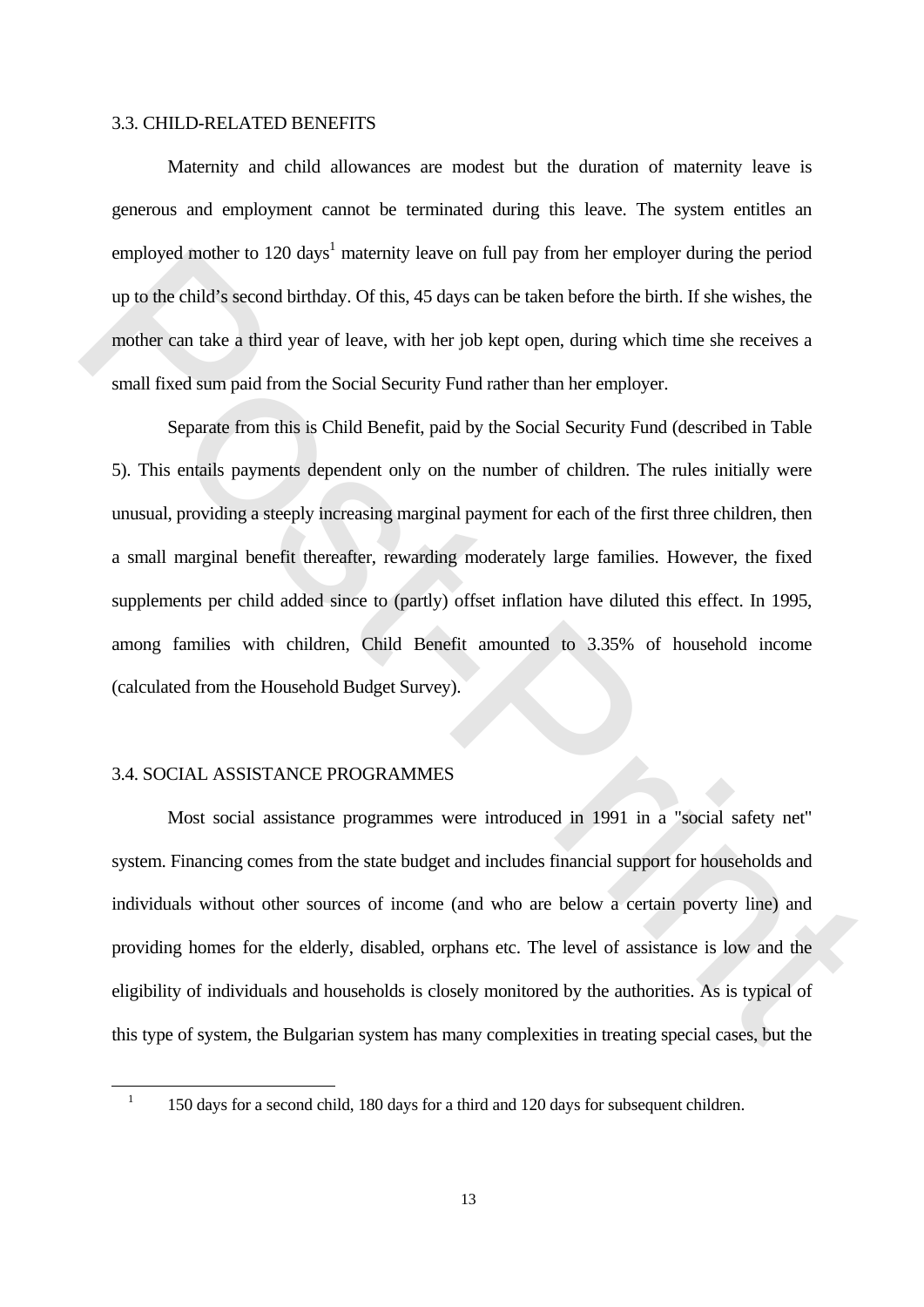core of the system is summarised in Table 7. There is a prescribed subsistence level of income, with payment made to eligible households to bring them up to this level. Between 1992 to 1996, subsistence income was increased by a factor below consumer price inflation. Between mid 1992 and mid 1995, prices rose nearly 5-fold, while the prescribed subsistence income was raised less than 3-fold. There is a striking contrast between this and the relatively favourable treatment of pensions. It is interesting to note that the adult equivalent scale built into the system is very similar to the OECD scale we use below, but gives slightly less weight to children.

|                         |      | similar to the OECD scale we use below, but gives slightly less weight to children. |     |
|-------------------------|------|-------------------------------------------------------------------------------------|-----|
|                         |      |                                                                                     |     |
|                         |      |                                                                                     |     |
|                         |      | Table 7 The Bulgarian system of social assistance                                   |     |
| Base subsistence income |      | Basic formula for social assistance payments:                                       |     |
| $(Lv.$ per month)       |      |                                                                                     |     |
| 1992<br>Jul             | 500  | Payment = Subsistence household income                                              |     |
| 1993<br>Jan             | 550  | - Actual household income                                                           |     |
| Mar                     | 750  | Subsistence household income $=$ No. of equivalent persons                          |     |
| Jul                     | 840  | $\times$ base subsistence income                                                    |     |
| Oct                     | 885  |                                                                                     |     |
| 1994<br>Jan             | 940  | Equivalence scale:                                                                  |     |
| Oct                     | 1225 | Living alone                                                                        | 1.0 |
| 1995 Apr                | 1400 | Married couple                                                                      | 1.8 |
| Jul                     | 1460 | Unmarried child over 18, living with parents                                        | 0.7 |
| Oct                     | 1600 | Parent living with unmarried child                                                  | 0.7 |
| 1996 Apr                | 1800 | Unrelated adult living with household                                               | 0.9 |
|                         |      | Child under 18                                                                      | 0.4 |
|                         |      | Child under 16 with serious disability                                              | 0.8 |

## **Table 7** The Bulgarian system of social assistance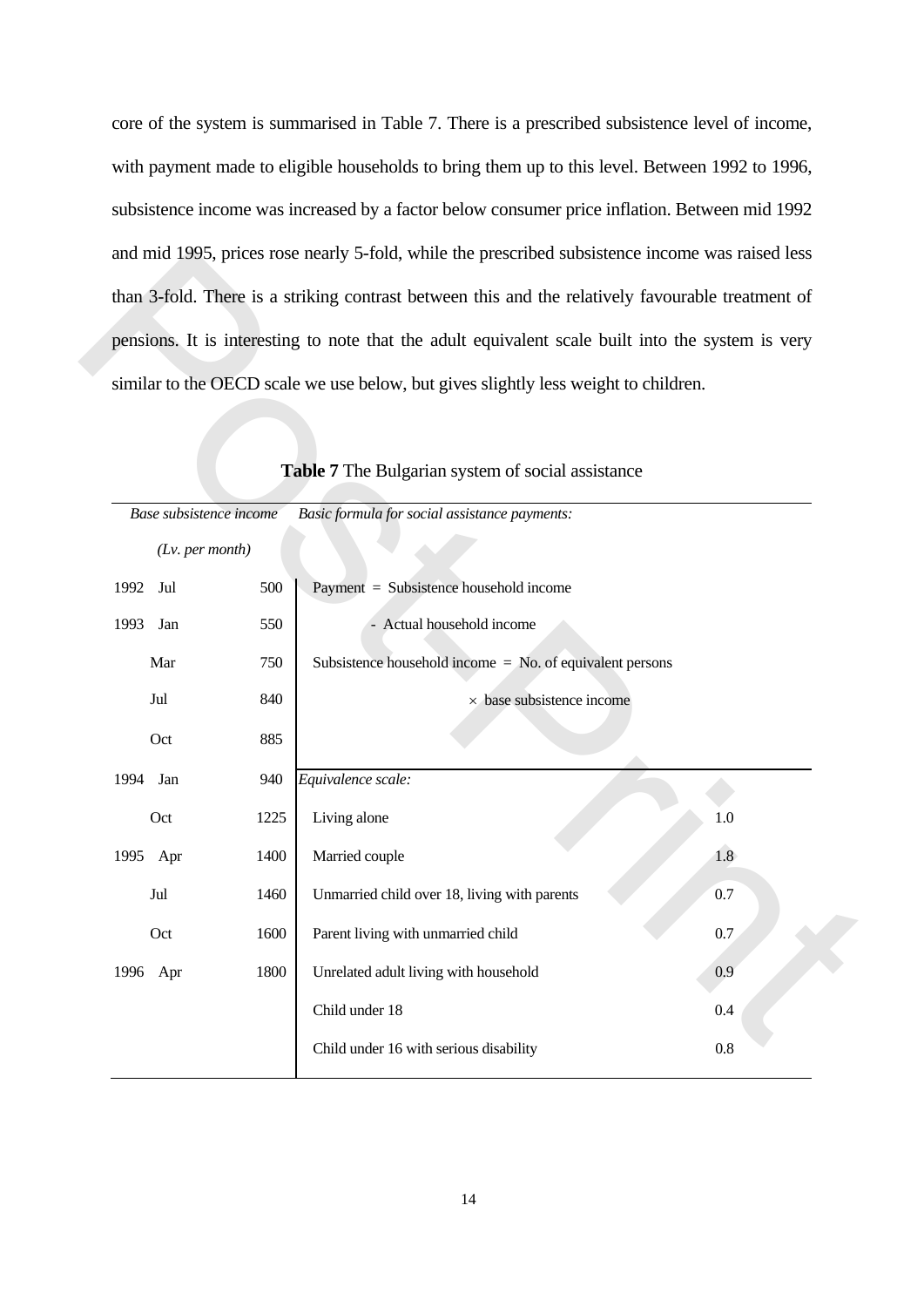#### **4. The Bulgarian Household Budget Surveys**

#### 4.1. SAMPLE UNIT AND SCOPE OF THE SURVEY

 The household budget survey (HBS) in Bulgaria is conducted annually by the National Statistical Institute. The sample unit is the private household, defined as:

- (i) a person living independently, who eats separately and with own budget; or
- (ii) two or more persons who share the whole or part of a dwelling, who eat together and have a common budget, irrespective of kinship.

Persons who are temporarily absent: children, pupils, students, persons carrying out their military service and those receiving temporary medical treatment in hospitals, sanatoria etc, are also considered members of a household. Persons who have left and established their own household and also those who have permanently joined residential institutions are not considered as members of a household. The HBS does not cover the institutional population.

 The HBS questionnaire gives information on: household composition and sociodemographic characteristics of members; numbers of days at work and absence from work due to illness for all workers in the household; amounts of money and in-kind income by sources; amounts of money and in-kind expenditures by uses; purchased amounts of food products and some non-food goods; goods produced and consumed by the household; and the number, turnover and production from household animals. Statistical Institute. The sample unit is the private bousehold, defined as:<br>
(i) a person living independently, who eats separately and with own budget; or<br>
(ii) two or more persons who share the whole or part of a dwelli

#### 4.2. SELECTION AND SUBSTITUTION OF THE HOUSEHOLDS

 The size of the annual HBS sample is 2508 households from 418 sites for 1988-1992. There were some changes in 1993 and in the middle of 1994 an additional 3600 households from 600 sites were included in the sample; the detailed figures are presented in Table 8. The number of sites and households is distributed proportionally by regions, and in them - by towns and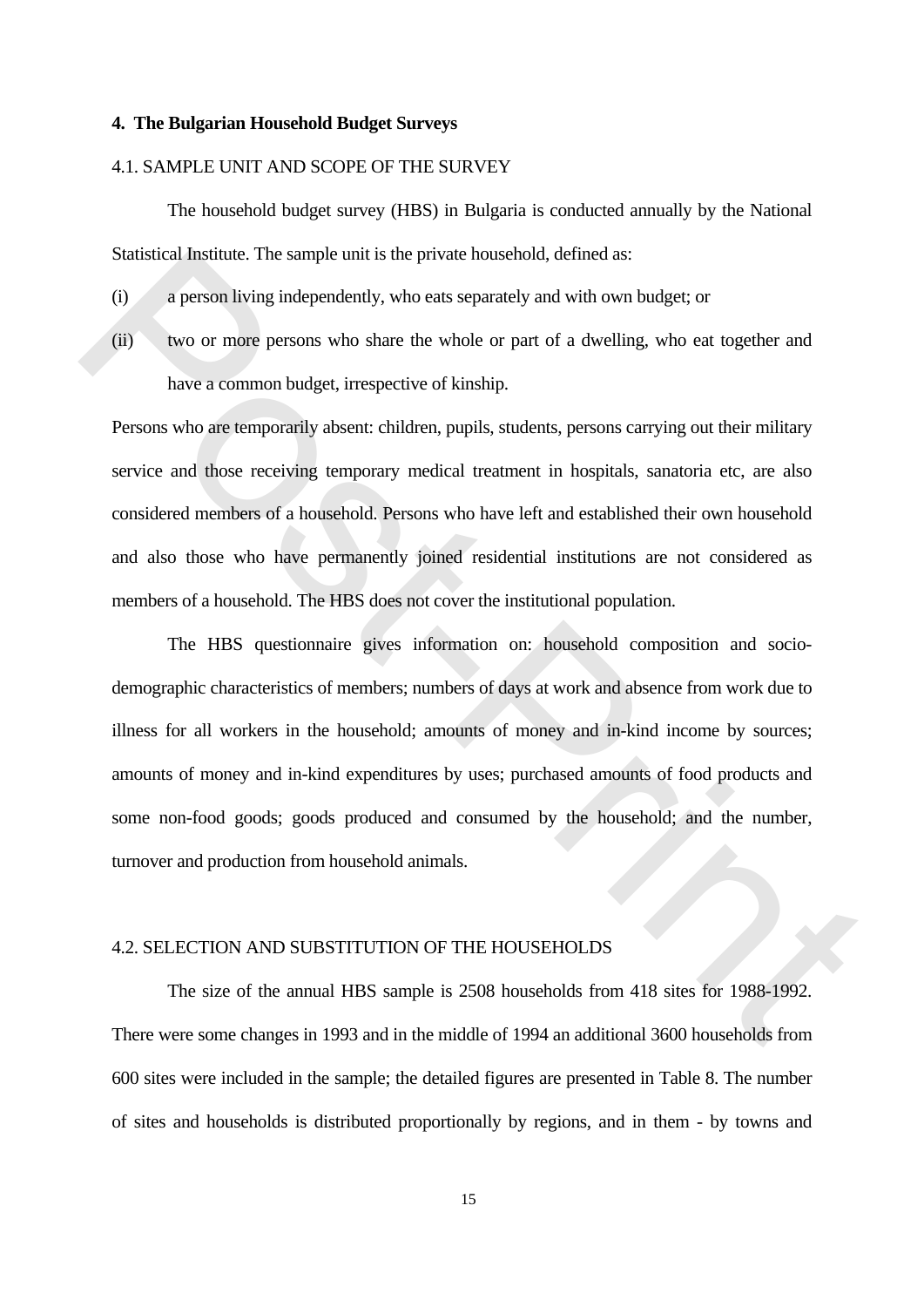villages depending on the number of households (based on the latest census enumeration).

| Period          | No of households |       | No. of sites |       |
|-----------------|------------------|-------|--------------|-------|
|                 |                  | Total | Urban        | Rural |
| 1988 - 1992     | 2508             | 418   | 270          | 148   |
| 1993            | 2508             | 418   | 271          | 147   |
| 1994, Jan - Jun | 2508             | 418   | 271          | 147   |
| 1994, Jul - Dec | 6108             | 1018  | 683          | 335   |
| 1995 - 1996     | 6000             | 1000  | 676          | 324   |

**Table 8** Coverage of the Bulgarian HBS

**Source**: National Statistical Institute

#### 4.2.1. SAMPLE DESIGN

 The sample design is a two-stage random sampling procedure based on the territorial principle, as follows.

(i) At the first stage a set of census enumeration districts is chosen. The districts to be included in the set at the first stage are selected with probability proportional to their size.

(ii) At the second stage households for study are determined. First the list of households in each selected site is drafted. This is sorted in ascending order depending on the number of members of the household. The last variable (size of the household) has a close correlation with the studied variables: income, expenses and consumption per capita. The households from each site are selected from the lists using systematic sampling with an appropriate sampling interval. Ford No of households<br>
1998 - 1992 2508 418 271<br>
1998 - 1992 2508 418 271<br>
1994, Jon June 2008 418 271<br>
1994, Jon June 2008 418 271<br>
1994 - 1996 - 1996 6<br>
1995 - 1996 6<br>
1995 - 1996 6<br>
1995 - 1996 6<br>
1996 - 1996 8<br>
1996 -

## 4.2.2. SUBSTITUTION

Participation in HBS is voluntary. Each randomly selected household that does not wish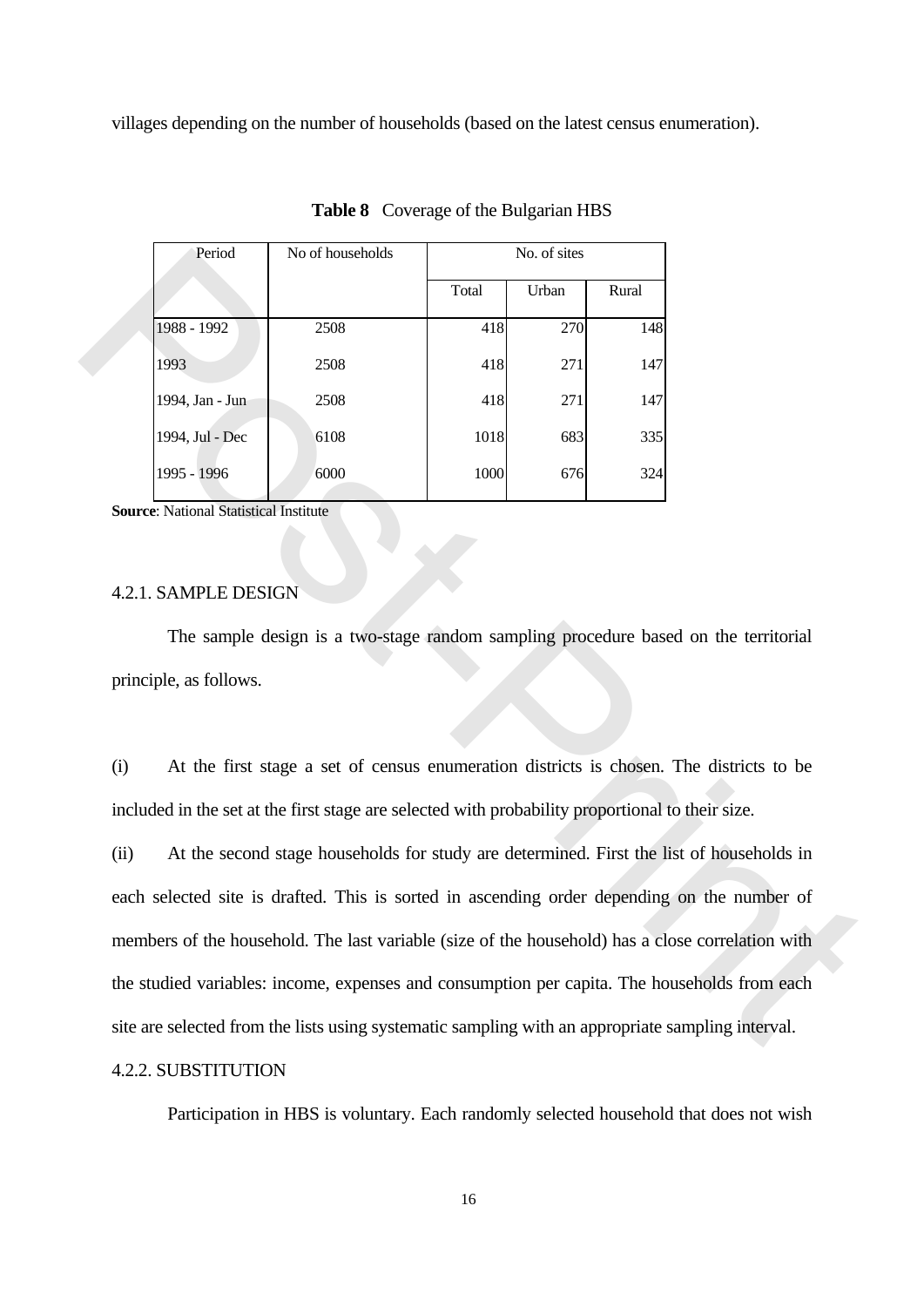or is not able to collaborate with the study is substituted with one having the same number of members. More detail on the substituted households is given in Table 9. This shows a nonresponse rate of 20-35%, fairly typical for this type of survey. In the case of substitution the interviewer must fill in a "form of substitution" and, when a household refuses to participate in the survey - the reasons for doing so. In our analysis, we exclude from the sample all households which participated for less than 12 months, either because they were substitutes or because they ceased co-operating. This reduces the impact of complications introduced by seasonality and the need to adjust for the high rate of within-year inflation, although there may be difficulties in the case of those who are employed only for part of the year. metries were must full in a "torm of substitution" and, when a bousehold refuses to participate in<br>the sarvey - the reasons for doing so. In our analysis, we exclude from the sample all households<br>which participated for le

## 4.3. METHODOLOGY AND TIMING OF THE SURVEY

 The method of the survey enquiry is self-recording by a member of the sampled household, combined with an interview. Households record daily information on:

- all money expenses for food and non-food products, services and other;
- all money income from wages and salaries, social insurance, sale of produce from household plot and other sources;
- income in-kind and consumption of food and non-food products;
- data on the members of the household and changes in the household or its members.

Diaries are kept for a whole year, avoiding problems associated with within-year inflation. Interviewers attend a household at least twice per month. They carry out a detailed interview with members of household and check for completeness and reliability of records in the diary.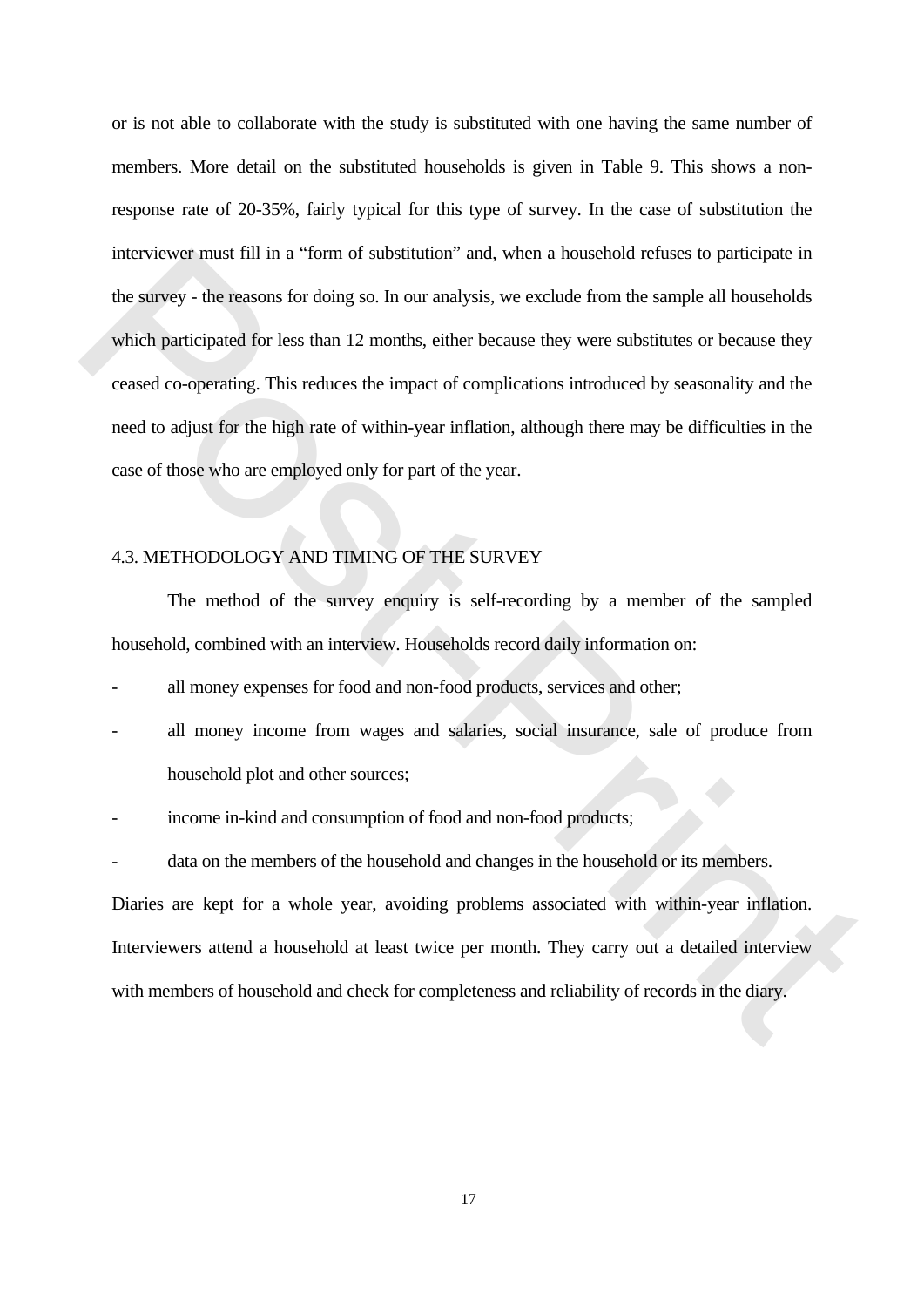|                                                | 1993 |       | 1994 (Jan-Jun)                            |       | 1994 (Jul-Dec) |       | 1995 |       | 1996                        |       |
|------------------------------------------------|------|-------|-------------------------------------------|-------|----------------|-------|------|-------|-----------------------------|-------|
|                                                |      |       | Number Weight Number Weight Number Weight |       |                |       |      |       | Number Weight Number Weight |       |
| Selected in HBS sample:                        | 2508 | 100.0 | 2508                                      | 100.0 | 3600           | 100.0 | 6000 | 100.0 | 6000                        | 100.0 |
| Not substituted                                | 1681 | 67.0  | 1649                                      | 65.8  | 2929           | 81.4  | 3849 | 64.2  | 3724                        | 62.1  |
| Substituted during the year - total            | 827  | 33.0  | 859                                       | 34.2  | 671            | 18.6  | 2151 | 35.9  | 2276                        | 37.9  |
| Substituted after the beginning of the survey  | 177  | 7.1   | 154                                       | 6.1   | 65             | 1.8   | 388  | 6.5   | 389                         | 6.5   |
| Substituted before the beginning of the survey | 650  | 25.9  | 705                                       | 28.1  | 606            | 16.8  | 1763 | 29.4  | 1887                        | 31.5  |
| Of which                                       |      |       |                                           |       |                |       |      |       |                             |       |
| Did not live at indicated address              | 306  | 12.2  | 262                                       | 10.5  | 170            | 4.7   | 296  | 4.9   | 360                         | 6.0   |
| In poor health                                 | 111  | 4.4   | 127                                       | 5.1   | 127            | 3.5   | 303  | 5.1   | 286                         | 4.8   |
| Did not believe the purposes of the survey     | 79   | 3.2   | 103                                       | 4.1   | 120            | 3.3   | 361  | 6.0   | 373                         | 6.2   |
| Refused due to time shortage                   | 78   | 3.2   | 134                                       | 5.3   | 86             | 2.4   | 307  | 5.1   | 396                         | 6.6   |
| Doubt in keeping anonymity                     | 31   | 1.2   | 36                                        | 1.4   | 49             | 1.4   | 109  | 1.8   | 73                          | 1.2   |
| Insufficient fee for participation             | 22   | 0.9   | 8                                         | 0.3   | 18             | 0.5   | 77   | 1.3   | 125                         | 2.1   |
| Other reasons                                  | 23   | 0.9   | 35                                        | 1.4   | 36             | 1.0   | 310  | 5.2   | 274                         | 4.6   |
| <b>Source: National Statistical Institute</b>  |      |       |                                           |       |                |       |      |       |                             |       |
|                                                |      |       |                                           |       |                |       |      |       |                             |       |
|                                                |      |       |                                           |       |                |       |      |       |                             |       |
|                                                |      |       |                                           |       |                |       |      |       |                             |       |
|                                                |      |       |                                           |       |                |       |      |       | $\rightarrow$               |       |
| 18                                             |      |       |                                           |       |                |       |      |       |                             |       |

## **Table 9: Substitutions in the HBS Sample, 1993-1996**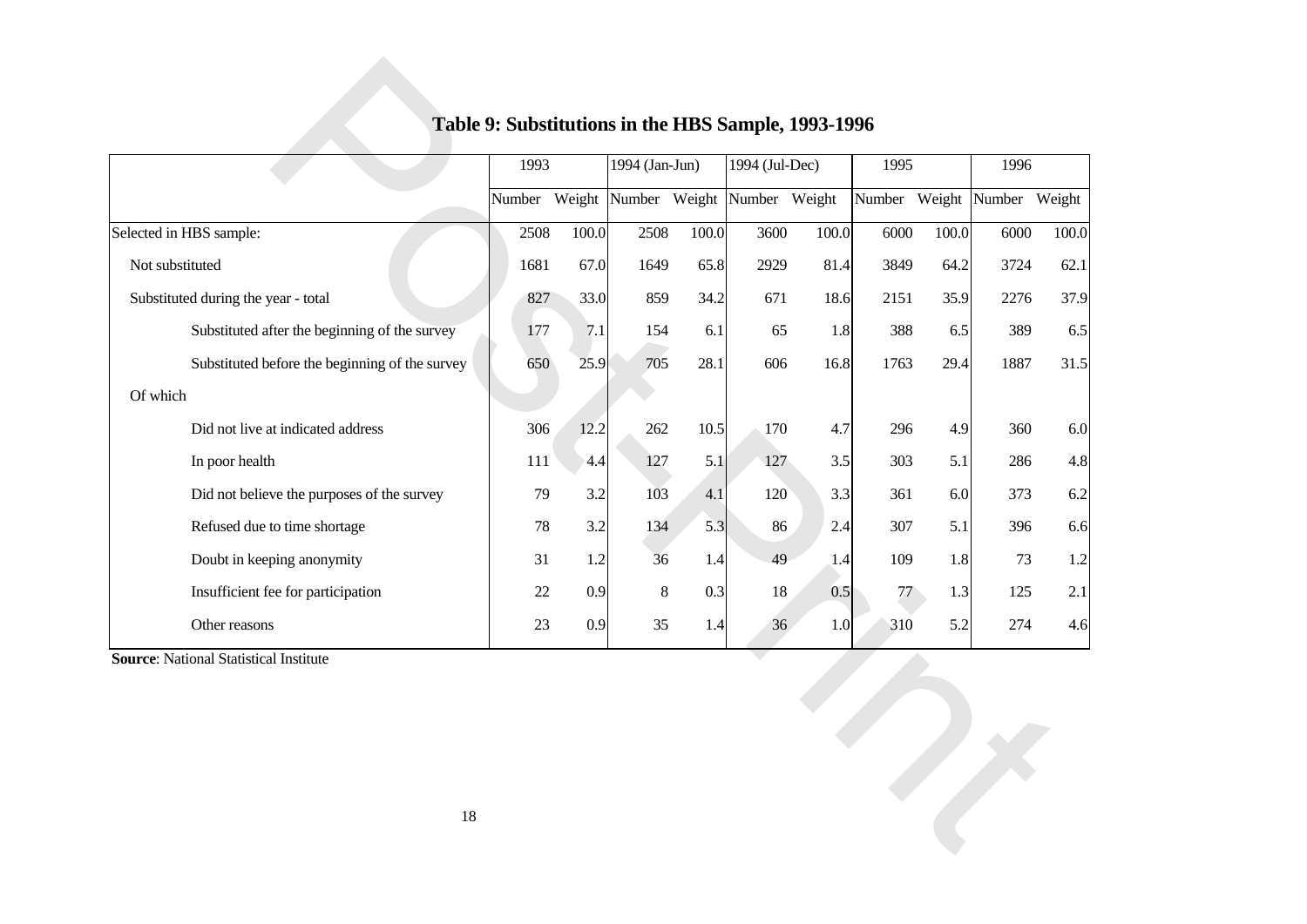#### 4.4. CHARACTERISTICS OF THE HBS SAMPLE

Selected characteristics of the Bulgarian HBS are given in Tables 10-12.

|                                                                                                | 1988                             | 1989 | 1990               | 1991   | 1992 | 1993 | 1994 | 1995 | 1996 |
|------------------------------------------------------------------------------------------------|----------------------------------|------|--------------------|--------|------|------|------|------|------|
|                                                                                                | Composition by economic activity |      |                    |        |      |      |      |      |      |
| Employed                                                                                       | 46.1                             | 45.9 | 45.2               | 39.9   | 37.2 | 35.1 | 35.8 | 34.8 | 35.6 |
| Unemployed                                                                                     |                                  |      |                    |        | 4.3  | 7.4  | 8.7  | 9.8  | 9.5  |
| Economically inactive                                                                          | 53.9                             | 54.1 | 54.8               | 60.1   | 58.5 | 57.5 | 55.5 | 55.4 | 54.9 |
| - Receiving income                                                                             | 25.4                             | 26.2 | 24.2               | $28\,$ | 32.3 | 31.4 | 30.3 | 29.6 | 29.5 |
| - Not receiving income                                                                         | 28.5                             | 27.9 | 30.6               | 32.1   | 26.2 | 26.1 | 25.2 | 25.8 | 25.4 |
| Total                                                                                          | 100                              | 100  | 100                | 100    | 100  | 100  | 100  | 100  | 100  |
|                                                                                                |                                  |      | Composition by age |        |      |      |      |      |      |
| Under 16 years                                                                                 | 19                               | 19.4 | 19.7               | 19.8   | 18   | 18.4 | 17.8 | 18.4 | 17.8 |
| Men 16-59 years                                                                                | 27.2                             | 27.4 | 28.9               | 28.6   | 27.9 | 27.5 | 28.9 | 28.6 | 28.1 |
| Men 60 and more                                                                                | 10.4                             | 10.7 | $\overline{9}$     | 9.5    | 10.2 | 10.4 | 9.9  | 9.9  | 10.2 |
| Women 16-54 years                                                                              | 25.9                             | 25.4 | 27.1               | $27\,$ | 26.7 | 26.8 | 26.8 | 26.9 | 27.3 |
| Women 55 and more                                                                              | 17.5                             | 17.1 | 15.3               | 15.1   | 17.2 | 16.9 | 16.6 | 16.2 | 16.6 |
| Total                                                                                          | 100                              | 100  | 100                | 100    | 100  | 100  | 100  | 100  | 100  |
| <b>Source: National Statistical Institute</b>                                                  |                                  |      |                    |        |      |      |      |      |      |
|                                                                                                |                                  |      |                    |        |      |      |      |      |      |
| Tables 11 and 12 detail the change over time in the composition of income and                  |                                  |      |                    |        |      |      |      |      |      |
|                                                                                                |                                  |      |                    |        |      |      |      |      |      |
| expenditure of the HBS households. Over time, the importance of agricultural smallholdings has |                                  |      |                    |        |      |      |      |      |      |
| increased dramatically, with the share of (imputed) income coming from household production    |                                  |      |                    |        |      |      |      |      |      |

**Table 10** Number of surveyed persons in households by economic activity and age

 Tables 11 and 12 detail the change over time in the composition of income and expenditure of the HBS households. Over time, the importance of agricultural smallholdings has increased dramatically, with the share of (imputed) income coming from household production rising markedly. Most of this increase is not marketed: when the imputed value of home produced food is added to food expenditure, the budget share of food rises from 39% to 48% in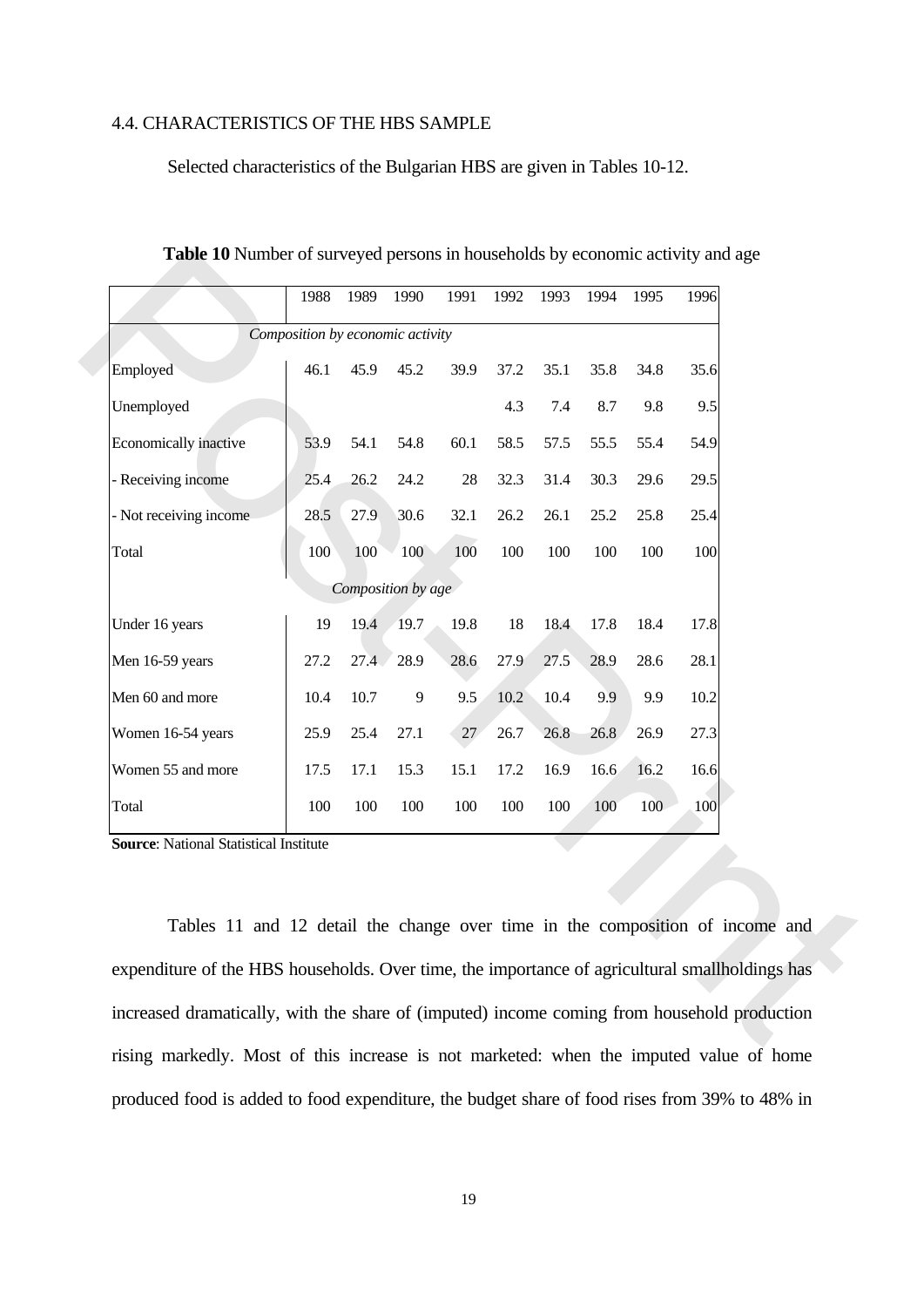1996. Another striking feature of income trends is the huge fall (from 59% to 40%) in the share of earnings in household income, offset partly by a rise in "other net revenues", which includes receipts from insurance policies, gifts, lottery winnings and net borrowing.

|                                               |         |         |         | 1988 1989 1990 1991 1992 1993 1994 1995 1996 |      |                  |      |           |      |
|-----------------------------------------------|---------|---------|---------|----------------------------------------------|------|------------------|------|-----------|------|
| Money incomes                                 |         |         |         |                                              |      |                  |      |           |      |
| Total                                         | 100     | 100     | 100     | 100                                          | 100  | 100              | 100  | 100       | 100  |
| - Wages and salaries                          | 66.3    | 64.1    | 65.4    | 58.7                                         | 58.3 | 55.8             | 54.4 | 55.1      | 52.1 |
| - Other than wages and salaries               | 0.7     | 0.7     | $0.5\,$ | $0.5\,$                                      | 2.7  | 3.1              | 3.8  | 4.3       | 4.7  |
| - Pensions, allowances & scholarships         | 23.9    | 24.4    | 21.5    | 29.4                                         | 27.1 | 28.2             | 27.1 | 25.0      | 25.0 |
| - Household plot                              | 4.6     | 5.2     | 5.0     | 3.8                                          | 3.8  | 3.8              | 4.3  | 5.4       | 5.6  |
| - Other net revenues                          | 4.5     | 5.6     | 7.6     | 7.6                                          | 8.1  | 9.1              | 10.4 | 10.2      | 12.6 |
| Total incomes                                 |         |         |         |                                              |      |                  |      |           |      |
| Total                                         | 100     | 100     | 100     | 100                                          | 100  | 100              | 100  | 100       | 100  |
| - Wages and salaries                          | 58.7    | 55.9    | 57.3    | 45.4                                         | 44.3 | 42.9             | 38.2 | 38.0      | 39.5 |
| - Other than wages and salaries               | $0.6\,$ | $0.6\,$ | 0.4     | $0.4\,$                                      | 2.1  | 2.5              | 2.8  | 3.0       | 3.6  |
| - Pensions, allowances & scholarships         | 21.1    | 21.2    | 18.8    | 22.7                                         | 20.7 | 21.6             |      | 19.0 17.2 | 19.0 |
| - Household plot                              | 13.5    | 14.7    | 14.7    | 21.4                                         |      | 21.2 20.2 25.9   |      | 27.6      | 22.6 |
| - Other net revenues                          | 6.1     | 7.6     | 9.4     | 10.1                                         |      | $11.7$ 12.8 14.1 |      | 14.2      | 15.3 |
| <b>Source:</b> National Statistical Institute |         |         |         |                                              |      |                  |      |           |      |

| <b>Table 11</b> Gross household incomes by sources |  |
|----------------------------------------------------|--|
|----------------------------------------------------|--|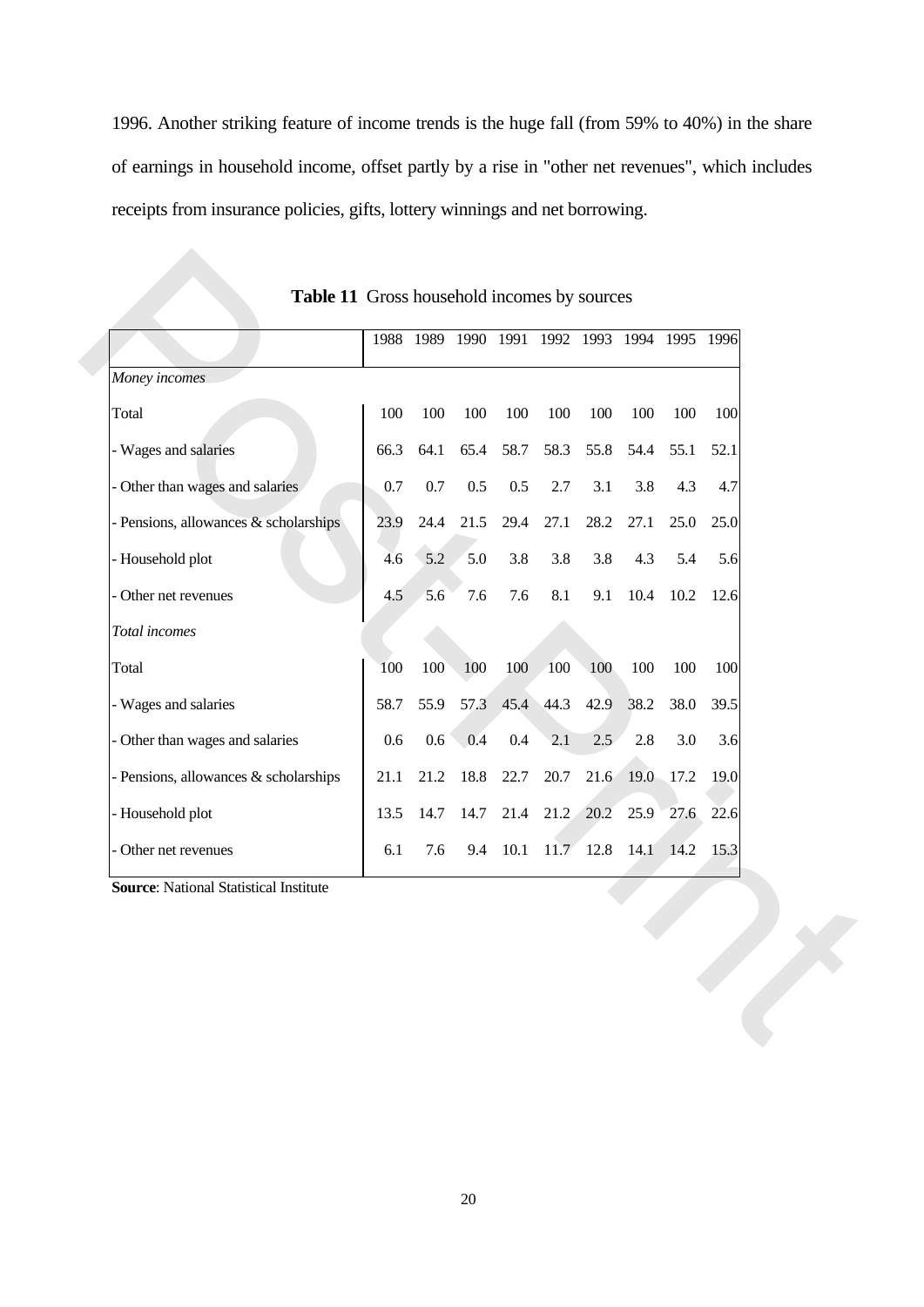|                                | 1988    |         |            |         | 1989 1990 1991 1992 1993 1994 1995 1996 |         |         |      |         |
|--------------------------------|---------|---------|------------|---------|-----------------------------------------|---------|---------|------|---------|
| Cash expenditure               |         |         |            |         |                                         |         |         |      |         |
| - Foods                        | 34.1    | 32.3    | 30.2       | 39.3    | 38.0                                    | 36.8    | 38.8    | 39.8 | 43.0    |
| - Spirits                      | 1.9     | 1.9     | 1.8        | 1.8     | 1.8                                     | 1.7     | 1.6     | 1.5  | 1.3     |
| - Tobacco products             | 2.6     | 2.6     | $2.5\,$    | 3.5     | 2.1                                     | 2.4     | 2.7     | 2.5  | 2.4     |
| - Clothing and footwear        | 11.1    | 11.1    | 13.4       | 10.3    | 9.2                                     | 9.0     | 8.3     | 8.8  | 7.2     |
| - Housing                      | 8.0     | 8.1     | 8.0        | 8.4     | 8.1                                     | 8.9     | 8.3     | 8.0  | 9.9     |
| - Furniture and equipment      | 5.1     | 5.2     | 4.9        | 3.6     | 4.4                                     | 4.4     | 4.1     | 3.8  | 2.7     |
| - Culture and social life      | 3.9     | 4.2     | 5.2        | 3.9     | 3.7                                     | 3.6     | 3.1     | 3.1  | 2.3     |
| - Hygiene                      | 2.6     | 2.5     | 2.2        | 2.1     | 2.7                                     | 3.4     | 4.2     | 4.7  | 4.8     |
| - Transport and communications | 8.1     | 8.2     | 9.1        | 8.1     | 8.6                                     | $\,8.8$ | 8.7     | 7.9  | 8.1     |
| - Taxes and fees               | 7.9     | 7.9     | 7.7        | 7.3     | 9.5                                     | 8.8     | 8.3     | 8.2  | 7.6     |
| - Other expenses               | 14.7    | 16.0    | 15.0       | 11.7    | 11.9                                    | 12.2    | 11.9    | 11.7 | 10.7    |
| Total expenditure              |         |         |            |         |                                         |         |         |      |         |
| - Foods                        | 39.5    | 38.1    | 36.3       | 47.4    | 43.4                                    | 42.9    | 45.0    | 46.3 | 48.2    |
| - Spirits                      | 3.4     | 3.4     | 3.3        | 3.2     | 2.3                                     | 2.1     | 2.0     | 1.8  | 1.8     |
| - Tobacco products             | 2.3     | 2.3     | 2.2        | 2.9     | 1.9                                     | 2.2     | 2.4     | 2.2  | 2.1     |
| - Clothing and footwear        | 9.9     | 9.9     | 11.9       | 8.6     | 8.3                                     | 8.1     | 7.4     | 7.8  | 6.5     |
| - Housing                      | 7.4     | 7.4     | 7.3        | 7.3     | 7.3                                     | 8.0     | 7.5     | 7.2  | 9.0     |
| - Furniture and equipment      | 4.5     | 4.6     | 4.3        | 3.0     | 3.9                                     | 4.0     | 3.7     | 3.4  | 2.4     |
| - Culture and social life      | 3.5     | 3.7     | 4.6        | 3.3     | 3.3                                     | 3.2     | 2.7     | 2.7  | 2.1     |
| - Hygiene                      | 2.3     | $2.2\,$ | $2.0\,$    | 1.8     | $2.5\,$                                 | $3.0\,$ | 3.7     | 4.1  | $4.4\,$ |
| - Transport and communications | $7.2\,$ | 7.3     | $\ \, 8.0$ | 6.7     | $7.7\,$                                 | 7.9     | $7.7\,$ | 7.0  | $7.2\,$ |
| - Taxes and fees               | 7.0     | 6.9     | 6.8        | $6.0\,$ | 8.6                                     | 7.8     | 7.3     | 7.2  | 6.8     |
| - Other expenses               | 13.0    | 14.2    | 13.3       | 9.8     | $10.8\,$                                | 10.8    | 10.6    | 10.3 | 9.5     |

## **Table 12** Household outgoings by uses (% of total)

**Source**: National Statistical Institute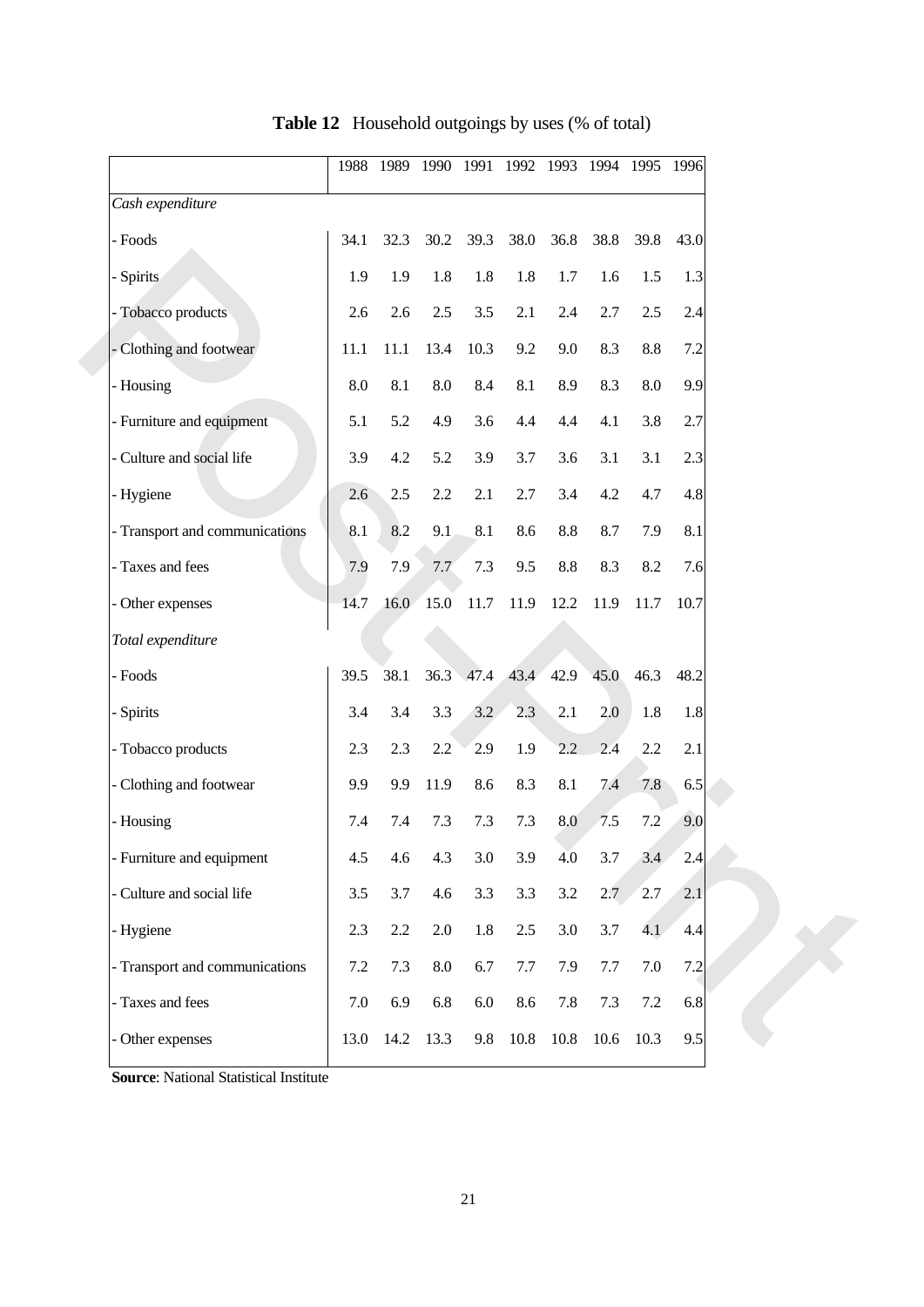#### **5. The pattern of poverty in Bulgaria**

#### 5.1. POVERTY MEASUREMENT

 Many different poverty measures have been proposed (see Atkinson (1989), chapters 1-2, for a survey). To ensure ease of interpretation and to avoid excessively obscure detail we use the one, most commonly-used measure: the individual headcount (see Hancock and Pudney, 1996, for its application to Hungary and for a comparison with other measures). Thus, for a poverty line *L*, poverty is measured here by the following index:

$$
I(L) = \frac{E\left[ z T\left(\frac{y}{s} < L\right) \right]}{E(z)}
$$
 (1)

*z* is the number of household members; *y* is the household resources measure, equal to post-tax income or total expenditure on consumption goods; *s* is an adult equivalence scale; *L* is a single poverty line appropriate to all family types after equivalisation; T(*y/s*<*L*) is the indicator function equal to 1 if *y/s* < *L* and 0 otherwise. In this study, the variable *s* is either the *per capita* scale, equal to the number of household members (*z*); or it is the *OECD* scale, equal to 1.0 for the first adult plus 0.7 for each additional adult plus 0.5 for each child under 14. The index (1) is a population measure, and in practice must be estimated from sample data. We use the natural sample analogue, which replaces the expectation in (1) by an unweighted sample mean. for a survey). To ensure ease of interpretation and to avoid excessively obscure detail we use the<br>one, most commonly-used measure: the individual headcount (see Hancock and Puchey, 1996,<br>for its application to Hungary an

 In the following analysis, we use two alternative measures for *y*. One is income based and is defined as cash income net of direct tax and social insurance contributions plus the imputed value of income paid in kind plus the imputed value of consumption of home-produced commodities. The second is based on the expenditure diaries kept by households, and is defined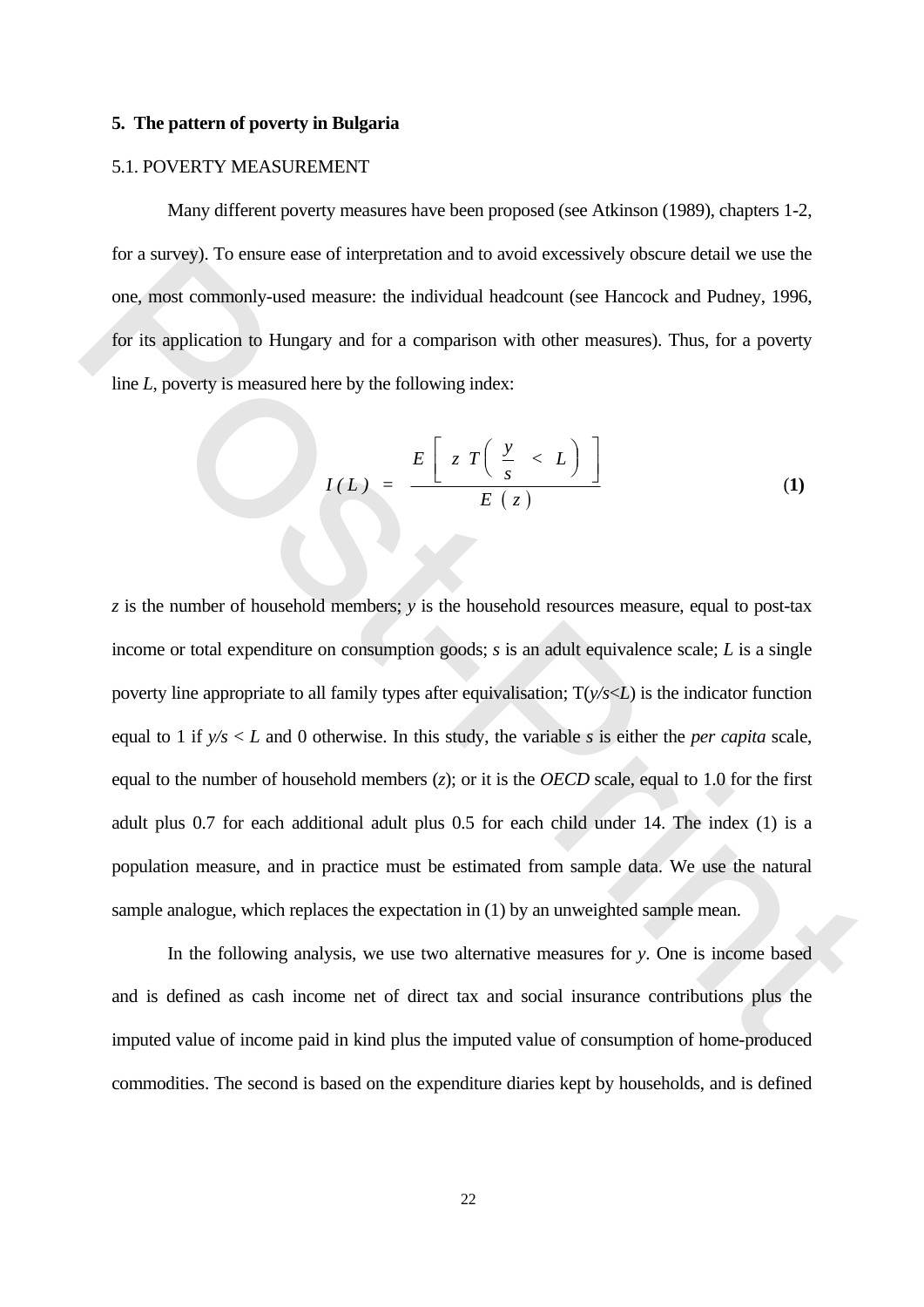as total expenditure on consumption goods plus the imputed value of consumption of homeproduced commodities and consumption of goods received as income in kind. Mean and median equivalised income and expenditure are given in Table 13. Expenditure is notably smaller than income on average, implying a savings rate of around 15% to 20%. This is a high saving rate for a period when real interest rates were often negative, although similar rates of household saving are found elsewhere in Eastern and Central Europe.

| Table 13 Mean and median equivalised income and expenditure 1992-95 ('000 Lv. per year) |        |      |      |      |      |       |
|-----------------------------------------------------------------------------------------|--------|------|------|------|------|-------|
| Household welfare measure                                                               |        | 1992 | 1993 | 1994 | 1995 | 1996  |
| Income per head                                                                         | Mean   | 16.2 | 24.6 | 42.0 | 62.4 | 94.0  |
|                                                                                         | Median | 14.0 | 21.1 | 34.8 | 50.0 | 78.5  |
| Income / OECD scale                                                                     | Mean   | 20.0 | 30.1 | 51.1 | 76.0 | 114.7 |
|                                                                                         | Median | 17.7 | 26.7 | 43.5 | 63.4 | 98.5  |
| Expenditure per head                                                                    | Mean   | 13.9 | 21.5 | 35.2 | 50.3 | 86.6  |
|                                                                                         | Median | 12.3 | 18.9 | 31.1 | 43.8 | 76.0  |
| Expenditure / OECD scale                                                                | Mean   | 17.3 | 26.4 | 43.2 | 61.8 | 106.4 |
|                                                                                         | Median | 15.6 | 23.4 | 38.6 | 54.3 | 93.8  |
|                                                                                         |        |      |      |      |      |       |

**Table 13** Mean and median equivalised income and expenditure 1992-95 ('000 Lv. per year)

 Given this difference between income and expenditure, it is important to use both measures of household resources as a test of the sensitivity of our results to measurement conventions. All imputation is conducted by the National Statistical Institute. We can specify *L* either as a relative or an absolute poverty line. If we keep the poverty line constant in real terms (see Section 5.2) measured poverty increases over time given the large falls in real income over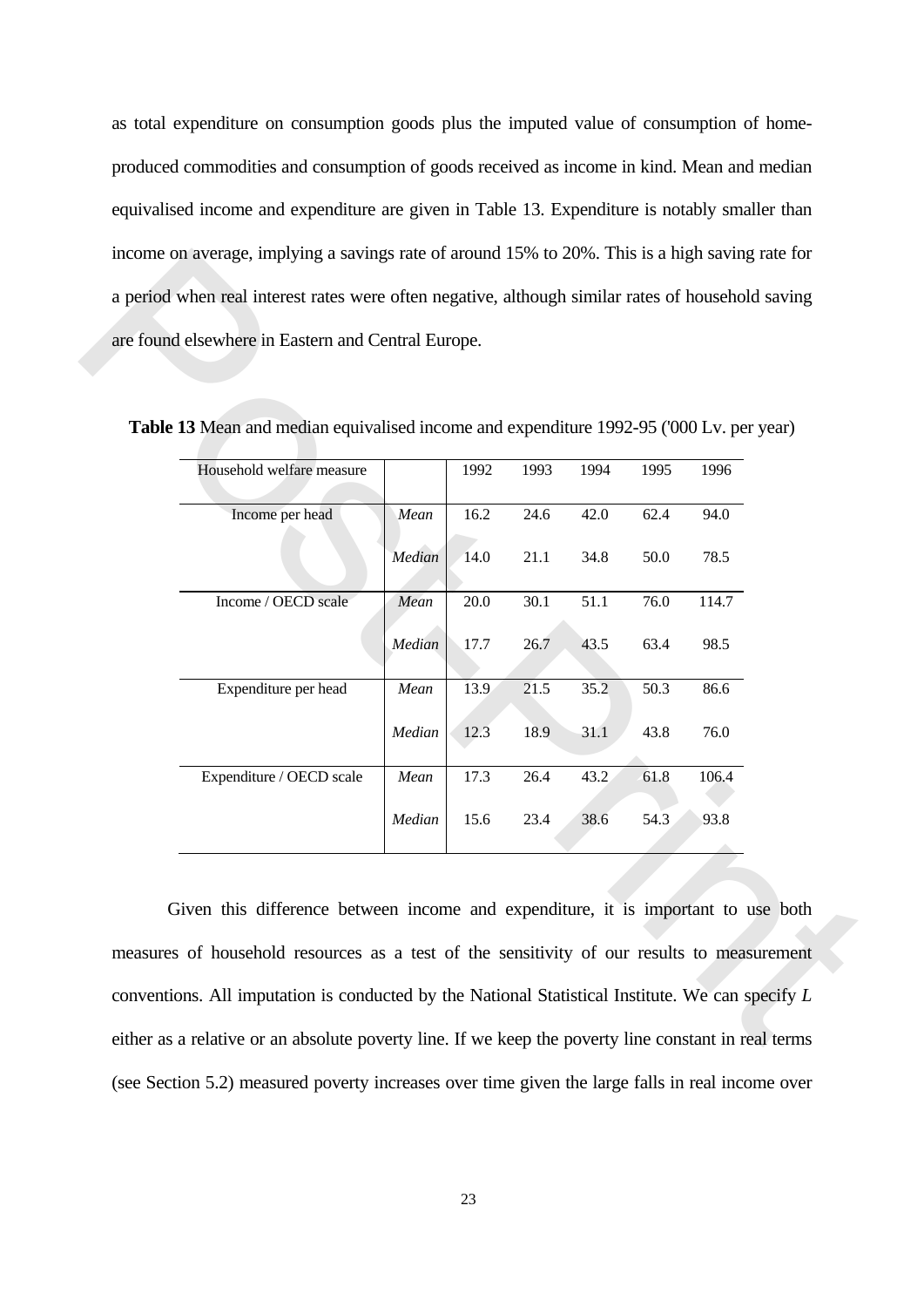the period. Alternatively we can specify *L* in relation to some characteristic (the median, say) of the current distribution of equivalised income or expenditure, producing a plot of measured relative poverty over time (Section 5.3). In either case, we can plot measured poverty against the poverty line, to give an idea of the sensitivity of the results to the choice of poverty line.

 The analysis below proves not to be very sensitive to the choice of basic welfare indicator (Figures 1-5 below). There is a greater difference between the results obtained using the OECD equivalence scale and those obtained from the per capita scale. Using the per capita rather than OECD scale increases the proportion of large households recorded as being in poverty, thus reducing the poverty rate among pensioners (who tend to live in small households) relative to the poverty rate among families with children. We attach more weight to the results based on the OECD scale, since that assumes more realistically the existence of economies of scale at the household level. The OECD scale is broadly in line with the 'optimal' equivalence scales estimated for Poland by Szulc, 1999. Our findings for Bulgaria contrast with those of Hancock and Pudney (1996) for Hungary, where the use of income or expenditure and OECD or per capita scales are critical. poverty line, to give an idea of the sensitivity of the results to the choice of poverty line.<br>The analysis below proves not to be very sensitive to the choice of basic welfare<br>indicator (Figures 1-5 below). There is a gre

#### 5.2. THE GROWTH OF POVERTY OVER TIME

 Figure 1 plots the headcount index (1) against *L*, for the years 1992-6. The range of values considered covers 10%-100% of the 1992 median of equivalised income or expenditure. Each year's values are deflated back to 1992 prices using the year-average CPI (Table 1). This means that we are using an absolute poverty line, fixed initially in relation to the 1992 median. The result is of dramatically increasing poverty. If, for example, we take half the 1992 median as a poverty line, measured poverty is seen to increase from about 6% of households in 1992 to over 30% in 1996. A similar scale of increase is observed over different poverty lines, for both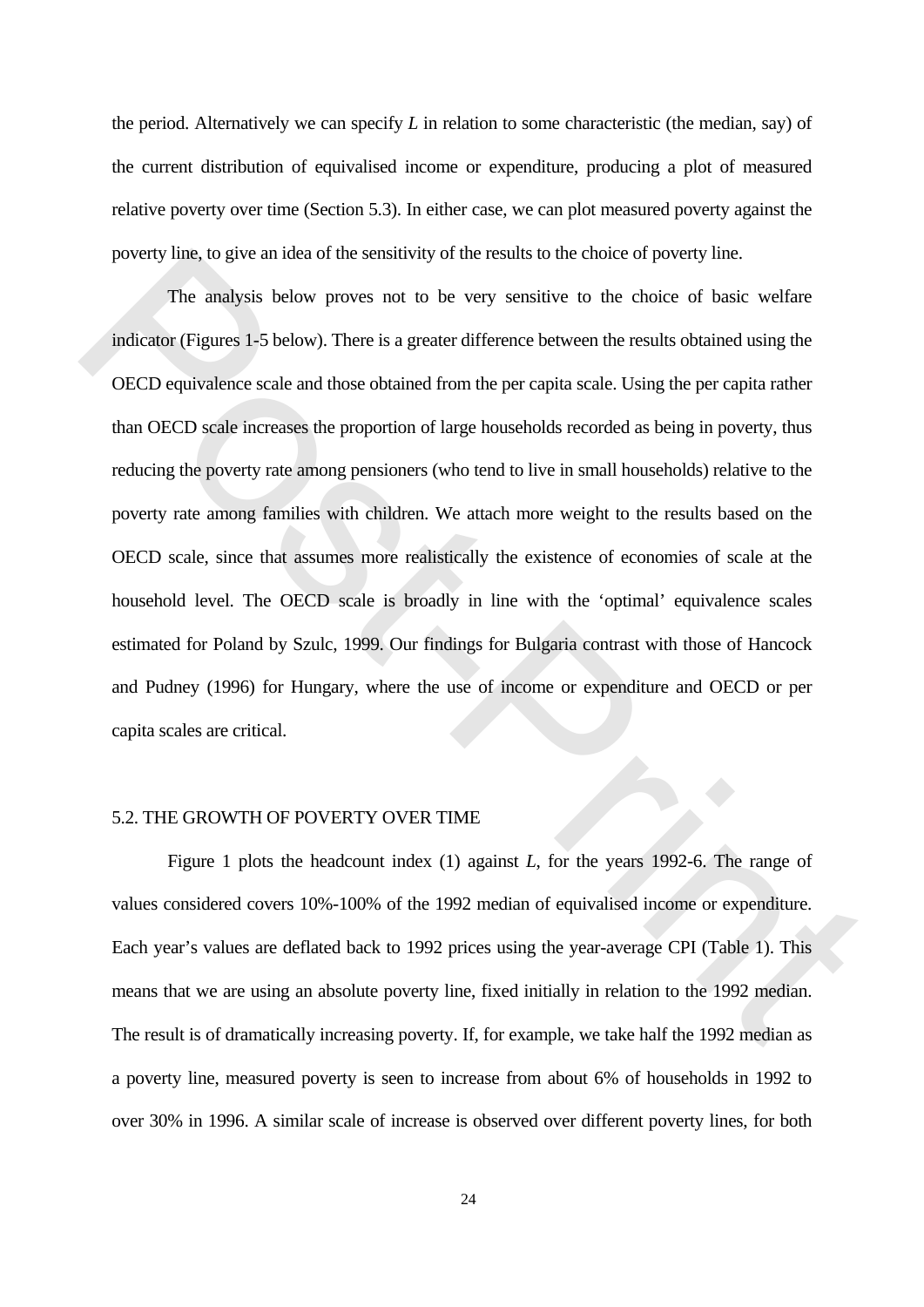income and expenditure resource measures. Figure 1 is based on the OECD equivalence scale, but similar results (not reported here) are found for the per capita scale.

Post-Print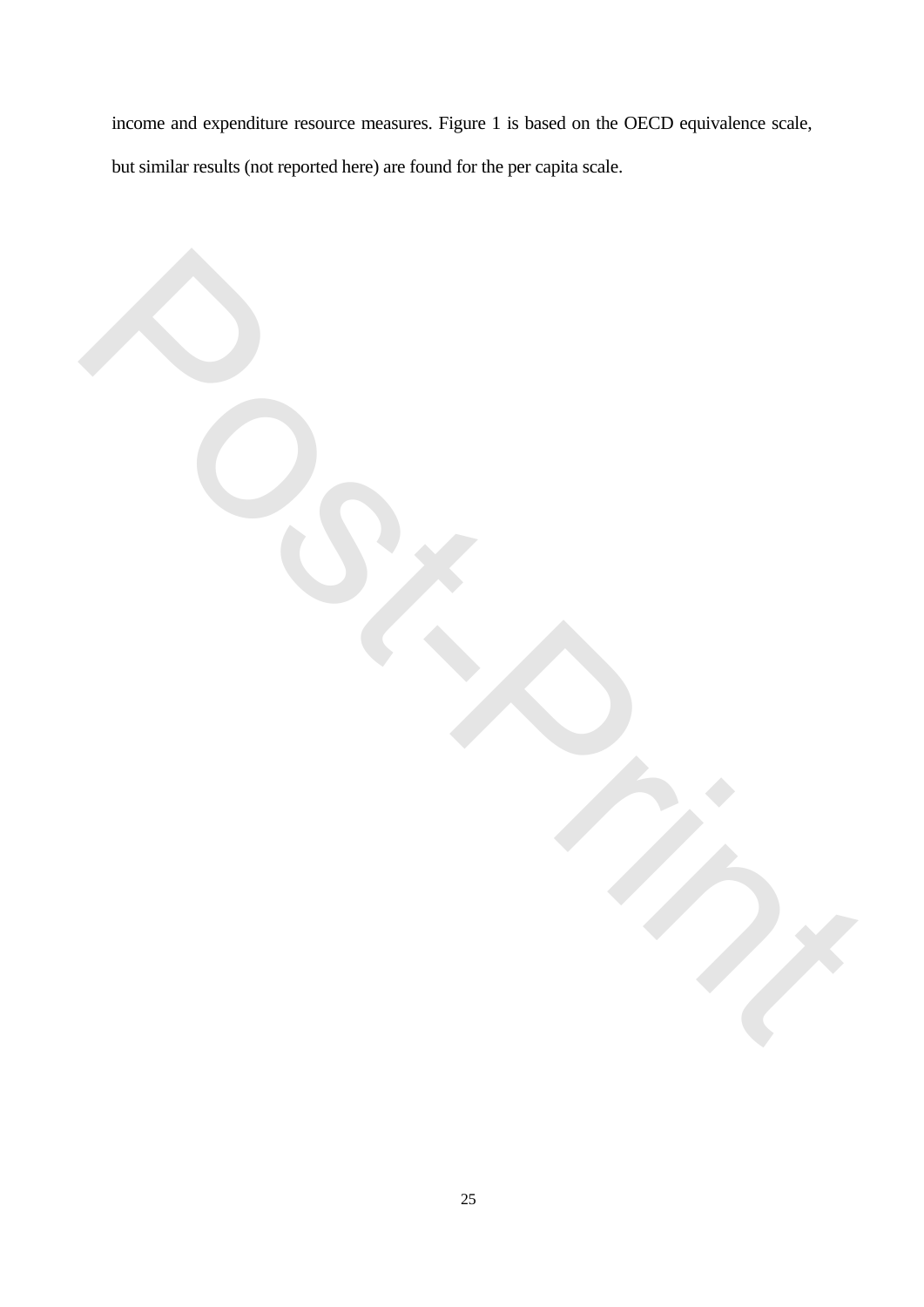

**Figure 1**: Income and expenditure-based poverty measures 1992-6 (OECD equivalence scale; 1992 prices; 1992 poverty line)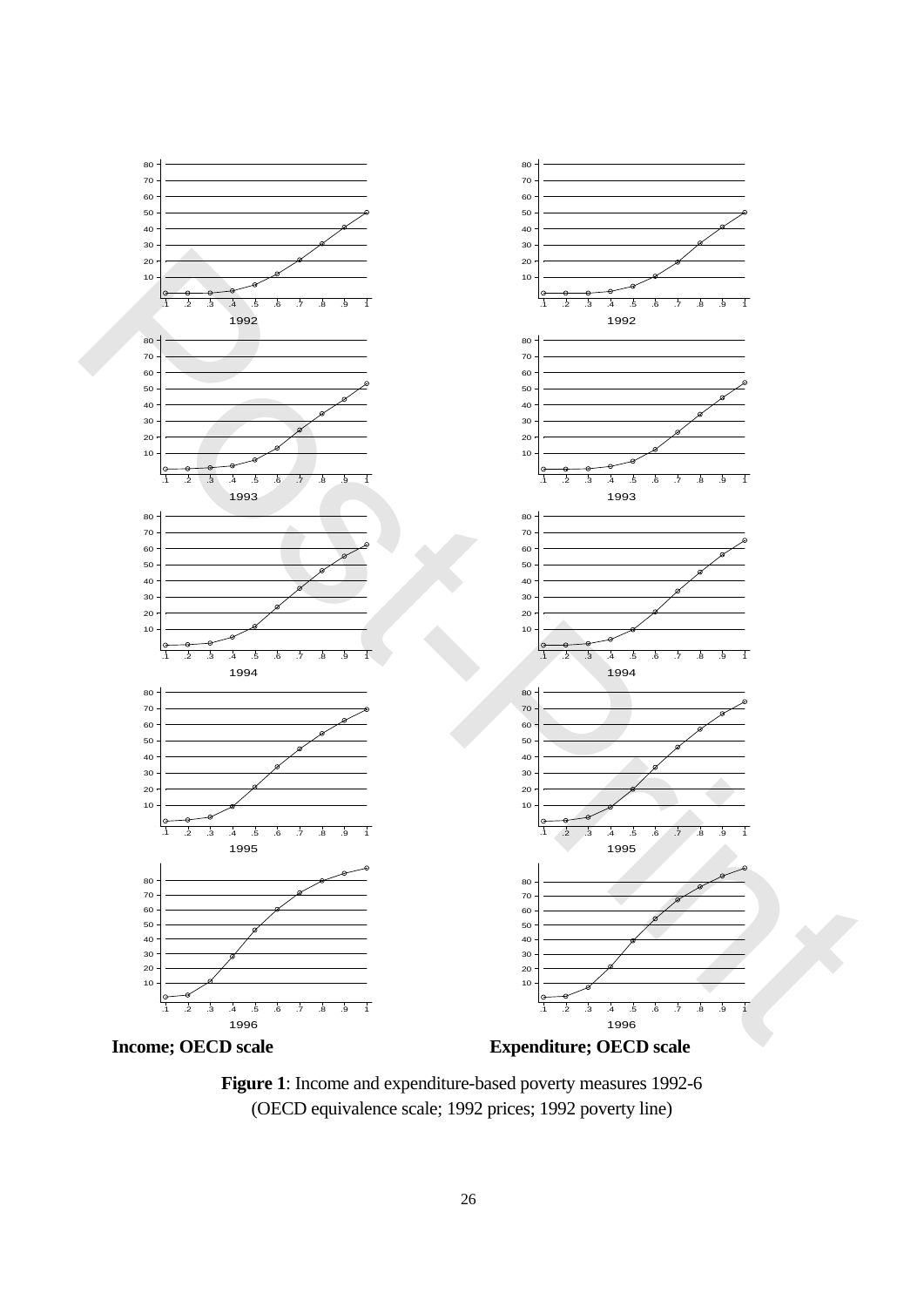#### 5.3. THE INCIDENCE OF POVERTY ACROSS GROUPS

 In this section, we focus on three vulnerable groups of households, containing: pensioners; children; and the unemployed. These groups are not mutually-exclusive, so the decomposition is not additive. Indeed, the majority of households containing an unemployed person also contain children. Versions of the index (1) are constructed for each group and are implemented in two different forms. The first tells us the proportion of the target group classified as poor; the second tells us what proportion of the poor belong to the target group:

$$
\hat{I}_I(L) = \frac{\sum_{i=1}^n t_i T\left(\frac{y_i}{s_i} < L\right)}{\sum_{i=1}^n t_i}
$$
\n
$$
\hat{I}_2(L) = \frac{\sum_{i=1}^n t_i T\left(\frac{y_i}{s_i} < L\right)}{\sum_{i=1}^n T\left(\frac{y_i}{s_i} < L\right)}
$$
\n(3)

where  $t_i$  is equal to 1 if household  $i$  contains at least one member of the target group (pensioners, unemployed or children), and 0 if not. Since this analysis is designed to provide a conditional description of the demographic profile of poverty, and since poverty is essentially a characteristic of the household, we calculate the indices on a household, rather than individual, basis. So, if our target group is the unemployed, expression (2) tells us the proportion of households containing an unemployed member which are poor, not the proportion of unemployed individuals who are poor, or the proportion of people living in households containing an unemployed person who are poor. decomposition is not additive. Indeed, the majority of households containing an unemployed<br>
person also contain children. Versions of the index (1) are constructed for each group and are<br>
implemented in two different form

 The distinction between these different forms of the poverty index is important. The proportion of unemployment-affected households which are poor may be very high, but the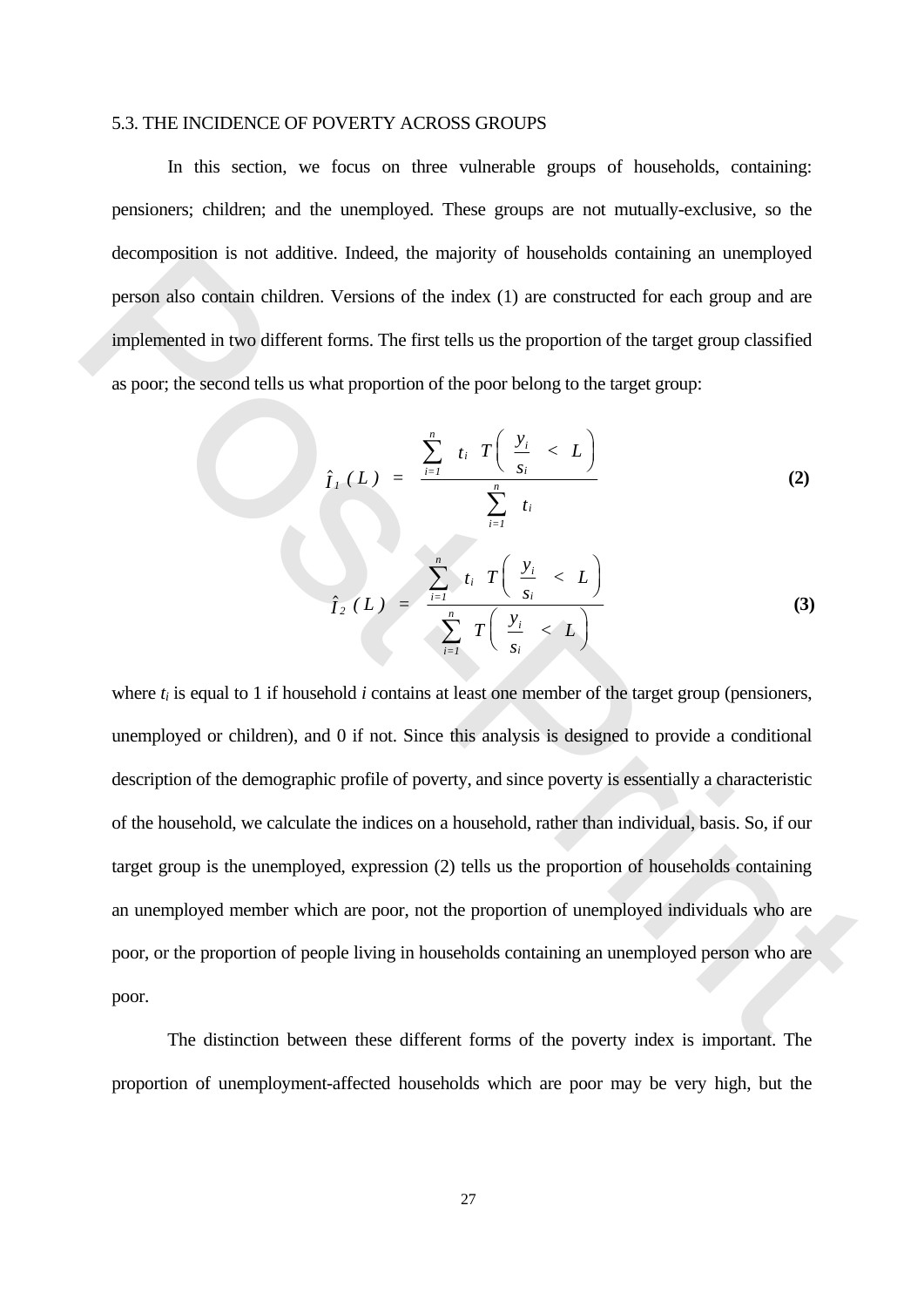frequency of unemployment may be low enough that unemployment contributes only a small proportion of total poverty. This has clear implications for the design of anti-poverty incometransfer policy. Some groups may contribute a sufficiently small amount to total poverty that government does not regard them as high priority groups, even though many within these groups may be in poverty. Figures 2-5 plot the two forms of the index against *L* (defined as a proportion of the current year's median income or expenditure). Note that the small subsample sizes involved (especially for 1992-94) make the results statistically unreliable for very low poverty lines. However, three important points emerge from the analysis:

(i) For almost any reasonable relative poverty line, there is a higher rate of measured poverty within the group of households containing an unemployed member than there is within pensioner households, or those with children. Using the OECD equivalence scale, in 1992 the poverty rates for pensioners and children were similar, but the poverty rate for children rose faster over time, at least for poverty lines around 50% of the (current) median. The ordering of children above pensioners is more emphatic if we use the per capita equivalence scale.

(ii) When we turn to the contribution to total poverty of the three groups, the picture changes because of the different size of each group. First, consider the results using the OECD scale and conventional poverty lines close to 50% of the median. In 1992, pensioner households make a larger contribution to total poverty than households containing the unemployed, which in turn make a comparable or slightly larger contribution than households with children. This ordering is largely unaffected by the use of income or expenditure, but is sensitive to the choice of poverty line. Higher poverty lines put greater emphasis on pensioners as contributors to poverty. Conversely, households in very deep poverty tend to be those with the unemployed and/or government does not regard them as high priority groups, even though many within these groups<br>nay be in poverty. Figures 2-5 plot the two forms of the index against L (defined as a proportion<br>of the current year's median i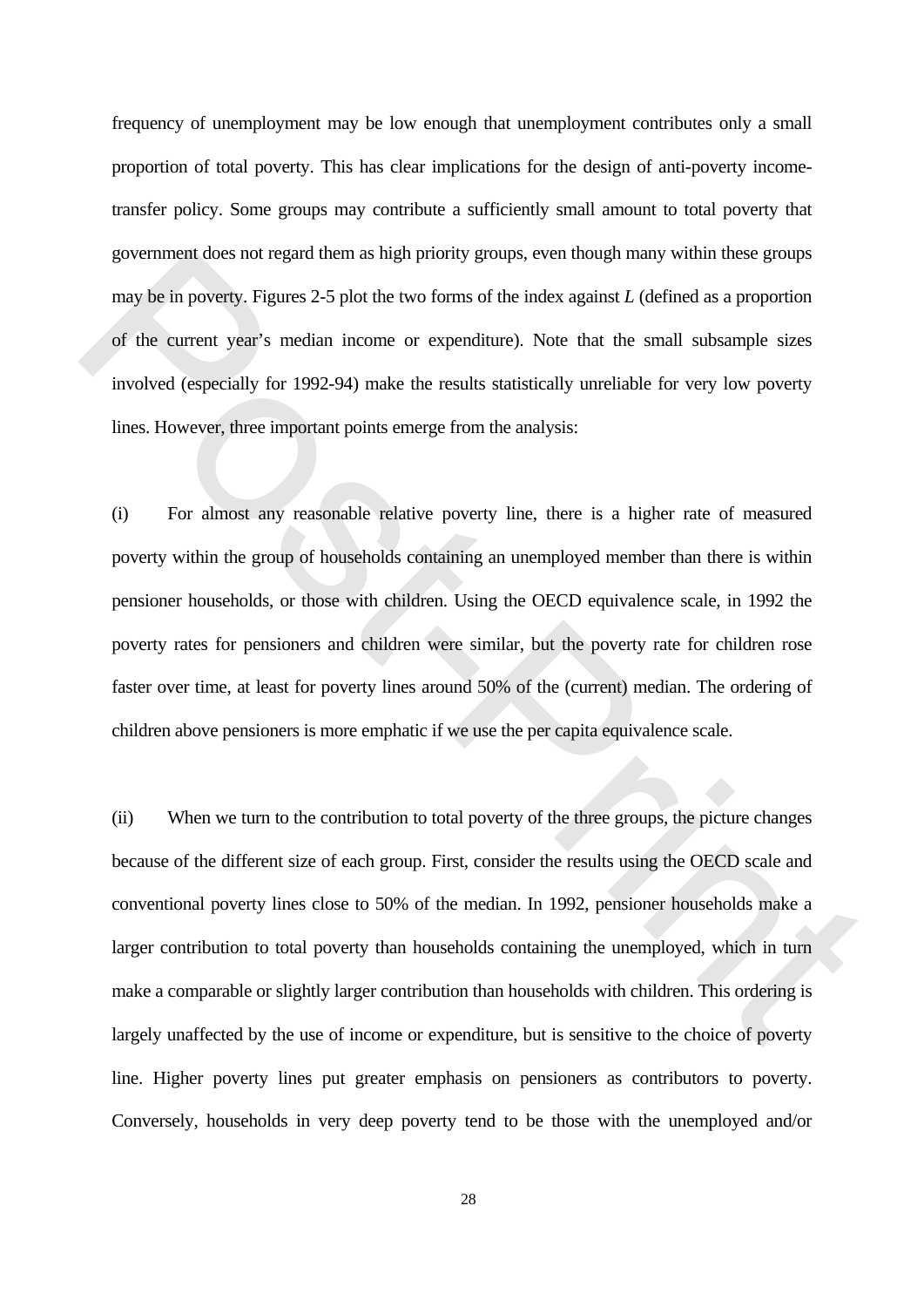children. After 1992, this last tendency increases significantly, with children and the unemployed becoming increasingly important within the group of households in deep poverty.

(iii) Using the more extreme per capita equivalence scale, the form of the poverty profiles change substantially, but the broad conclusion is unaffected. For 1992, the measured poverty contributions of the three groups are sensitive to the use of expenditure or income as the household resources measure, but all three groups make similar contributions to total poverty. After 1992, pensioners are increasingly dominated by the unemployed and children as major groups within the set of poor households, with little difference between the poverty contributions of the latter two groups.

 Thus, to summarise, although one could not say that pensioners had fared *well* during the early transition period in Bulgaria, it would be true to say that the cut in their living standards has been less severe than that of other sensitive groups, largely as a result of the relatively higher rate of inflation-accommodation applied to pensions than to other social security benefits.

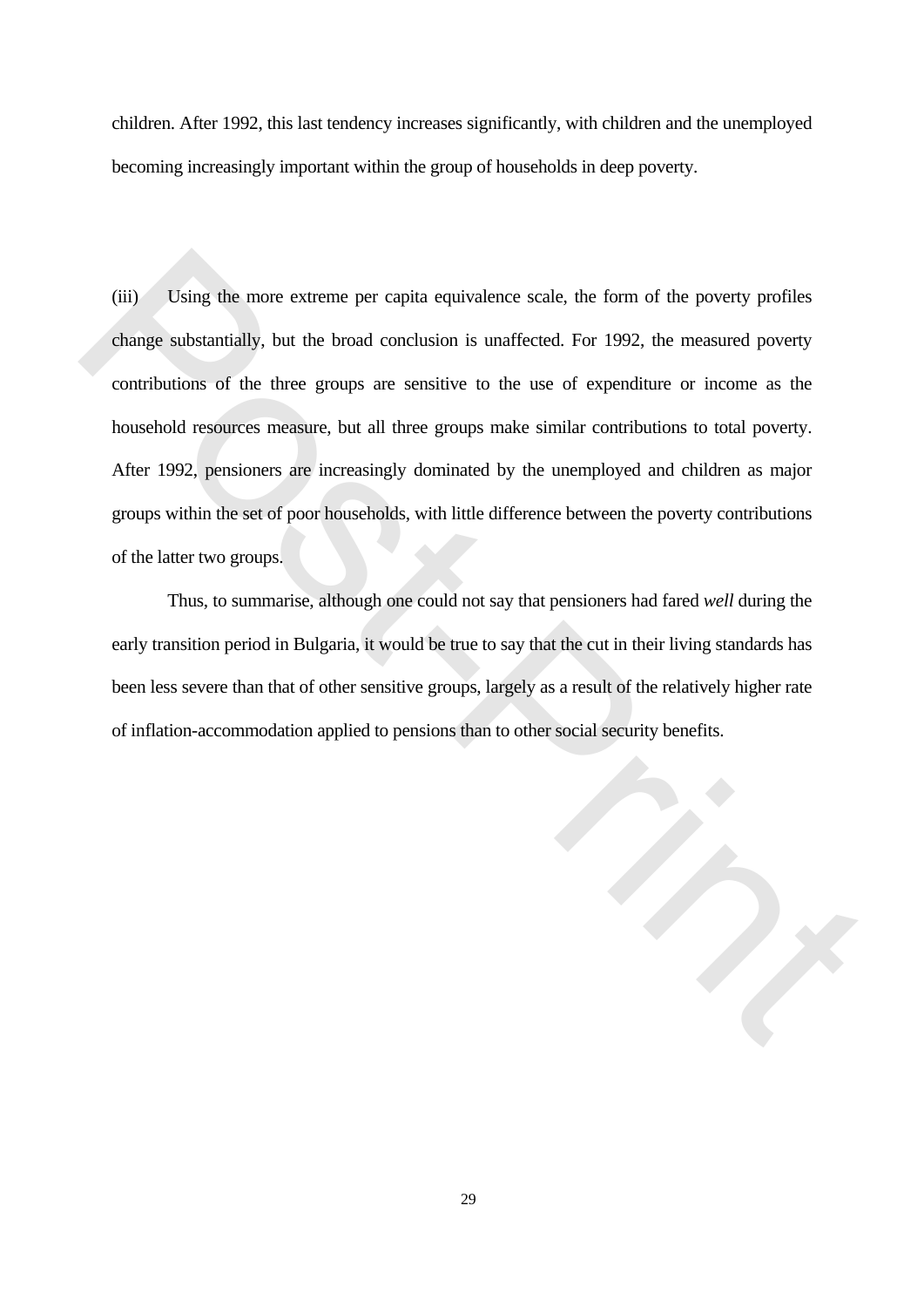

**a) poor as % of group** 

**b) poor within groups as % of all poor**

**Figure 2**: Expenditure-based poverty measures 1992-6 (OECD equivalence scale)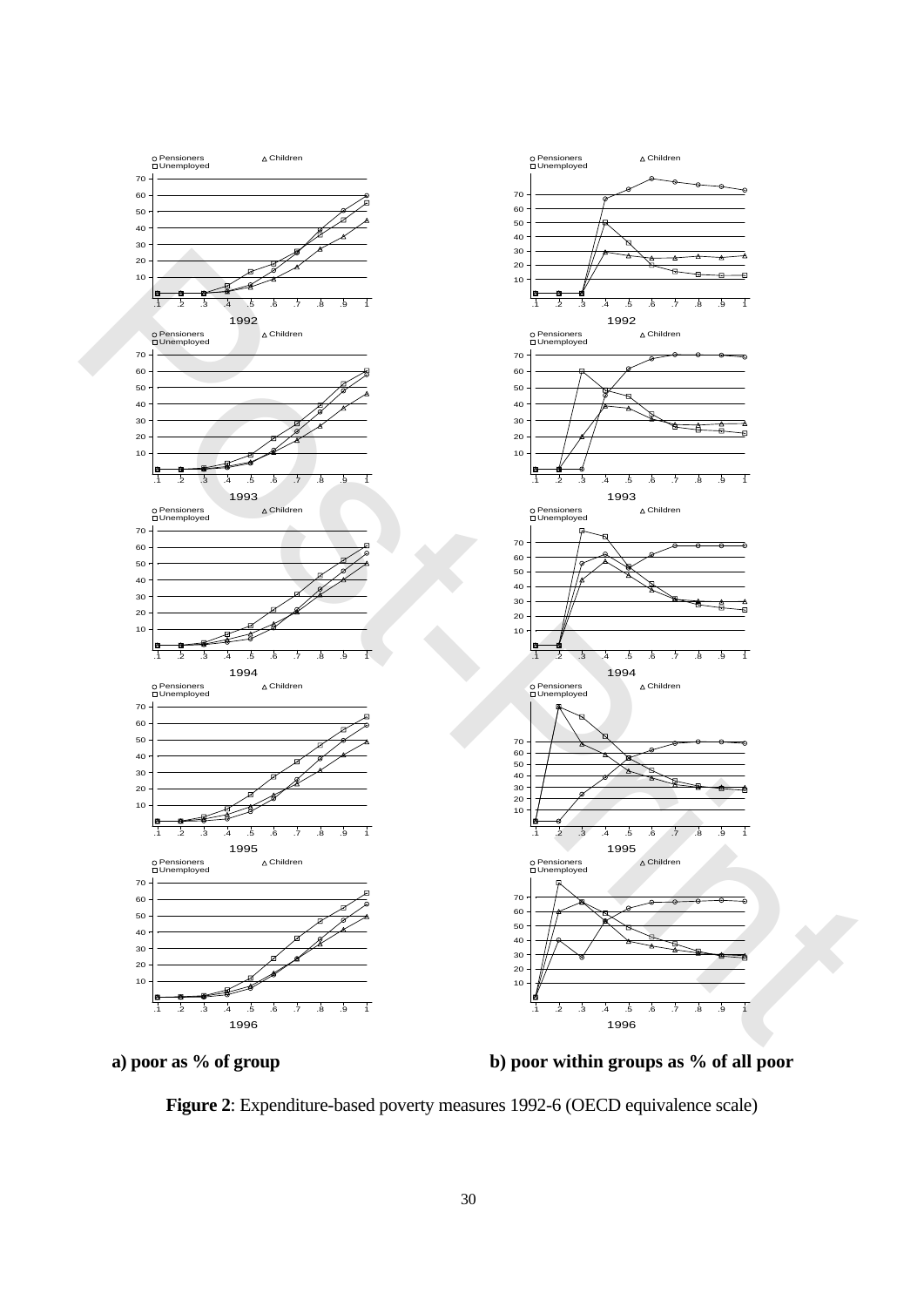

**a) poor as % of group** 

**b) poor within groups as % of all poor**

**Figure 3**: Income-based poverty measures 1992-6 (OECD equivalence scale)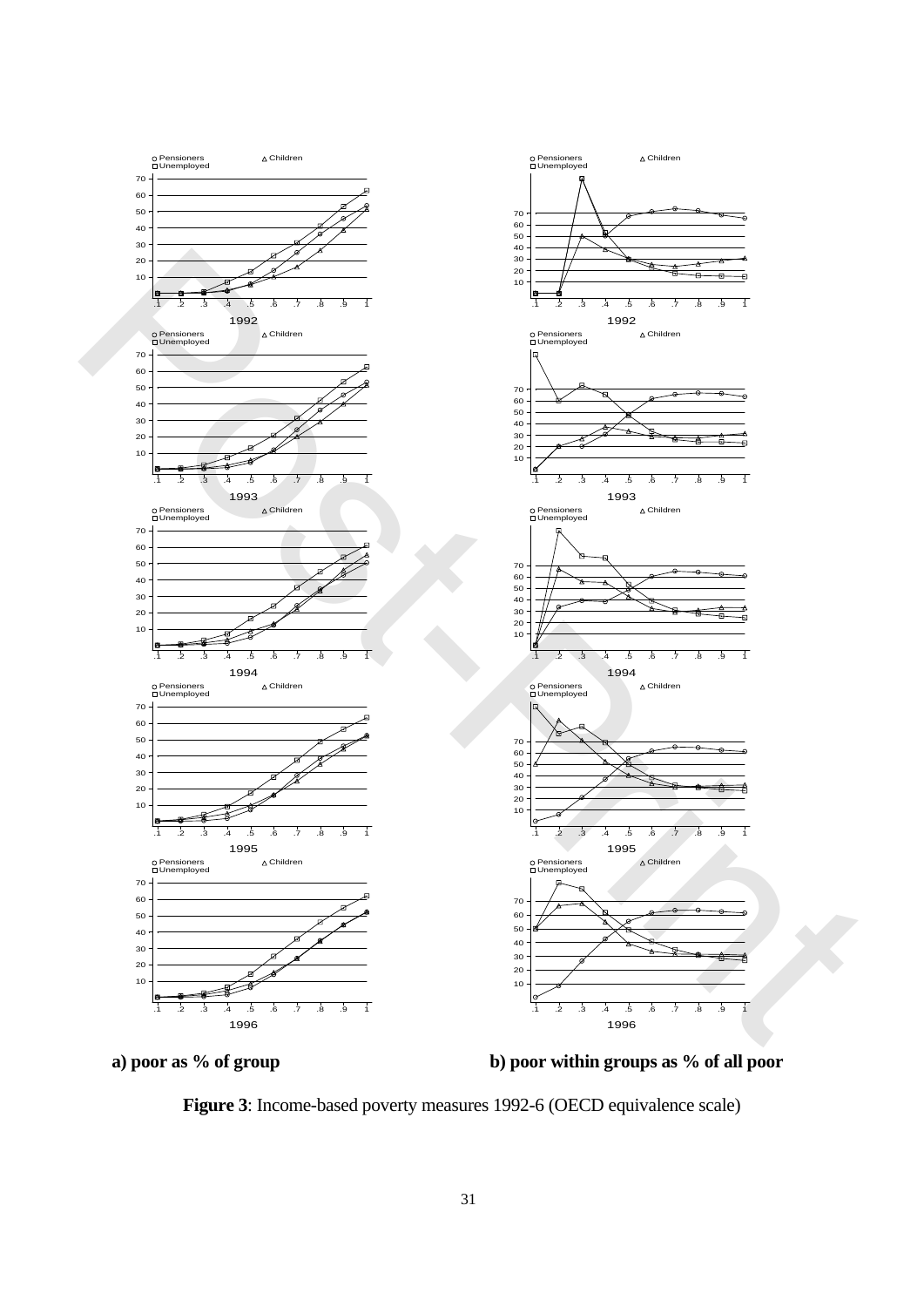

**a) poor as % of group** 

**b) poor within groups as % of all poor**

**Figure 4**: Expenditure-based poverty measures 1992-6 (per capita equivalence scale)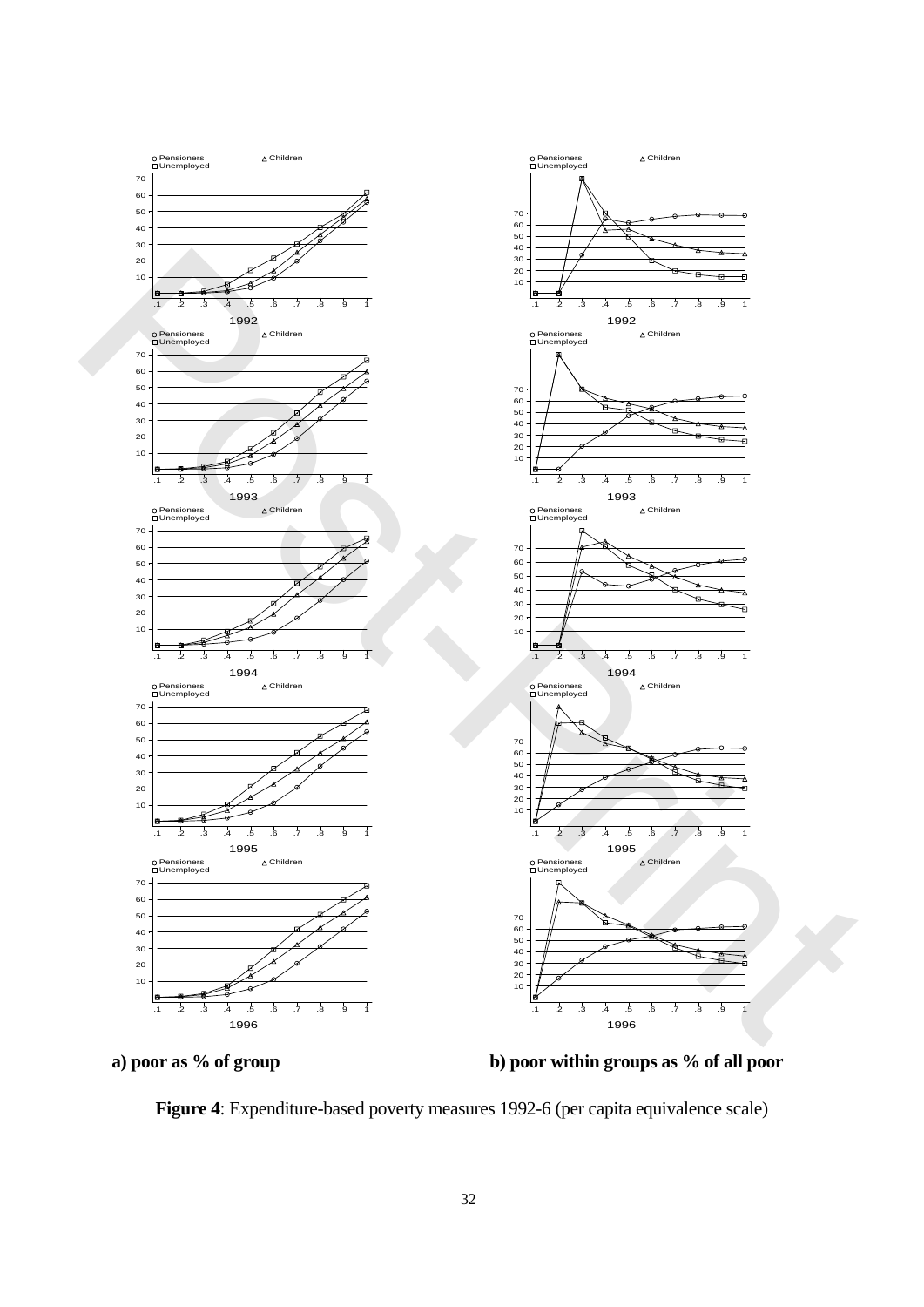

**a) poor as % of group** 

**b) poor within groups as % of all poor**

**Figure 5**: Income-based poverty measures 1992-6 (per capita equivalence scale)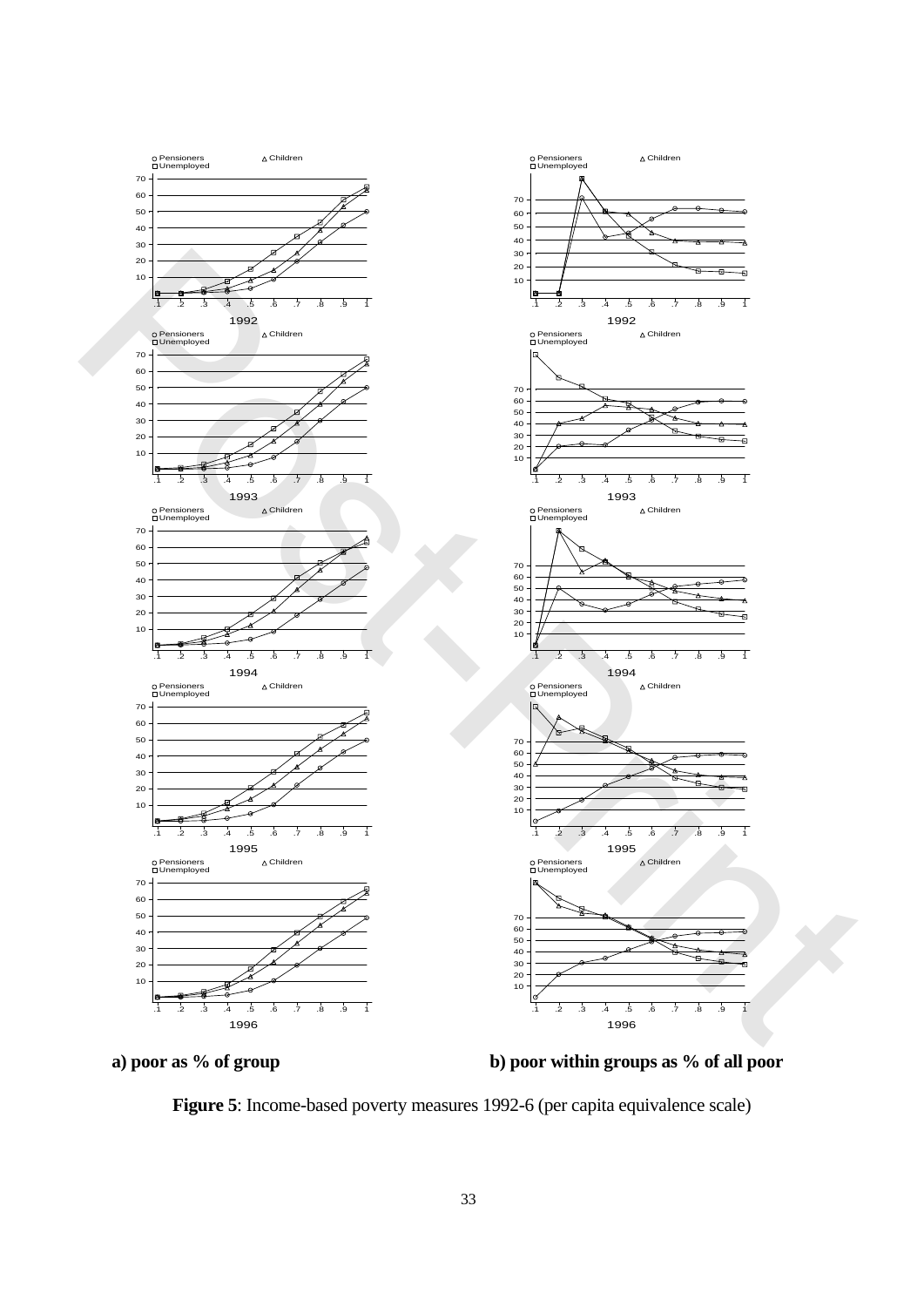#### 5.4. POVERTY AND SOCIAL ASSISTANCE

 The role of the social assistance system is to act as a social safety net, protecting the poorest households from poverty. During a severe recession, social assistance tends to become increasingly important with the passage of time, as the unemployed exhaust their limited entitlement to unemployment benefit (Micklewright and Nagy (1994)) and so it is, arguably, the most important of the anti-poverty devices available to the government. However, experience in many countries suggests that efficient targeting of social assistance is difficult, and that many very poor households can slip through the net. To investigate this issue, we examine the proportions of poor households which are found to be receiving social assistance payments. We do this by plotting the following proportion against the poverty line *L*, for each of our three target groups. meresiangly important with the passage of time, as the unemployed exhaust their limited<br>entidenent to unemployment benefit (Micklewright and Nagy (1994)) and so it is, arguably, the<br>most important of the anti-poverty devi

$$
A(L) = \frac{\sum_{i=1}^{n} t_i \quad a_i \quad T\left(\frac{y_i}{s_i} < L\right)}{\sum_{i=1}^{n} t_i \quad T\left(\frac{y_i}{s_i} < L\right)}
$$
\n
$$
(4)
$$

In these expressions  $a_i = 1$  if household *i* receives social assistance, and 0 otherwise and  $t_i$  is, as before, an indicator of whether or not household *i* contains a member of the target group. The expression (4) looks at the set of households which are poor *and* belong to the target group, and shows the proportion of those households which are in receipt of social assistance.

 There is a problem implementing this measure for the Bulgarian HBS, since the social assistance category includes regular social assistance income from the scheme sketched out in Table 7 above, but also a number of other payments including disablement allowances, grants and a variety of possible one-off allowances from government and public organisations and enterprises. Thus there is a more or less constant measured frequency of receipt which is largely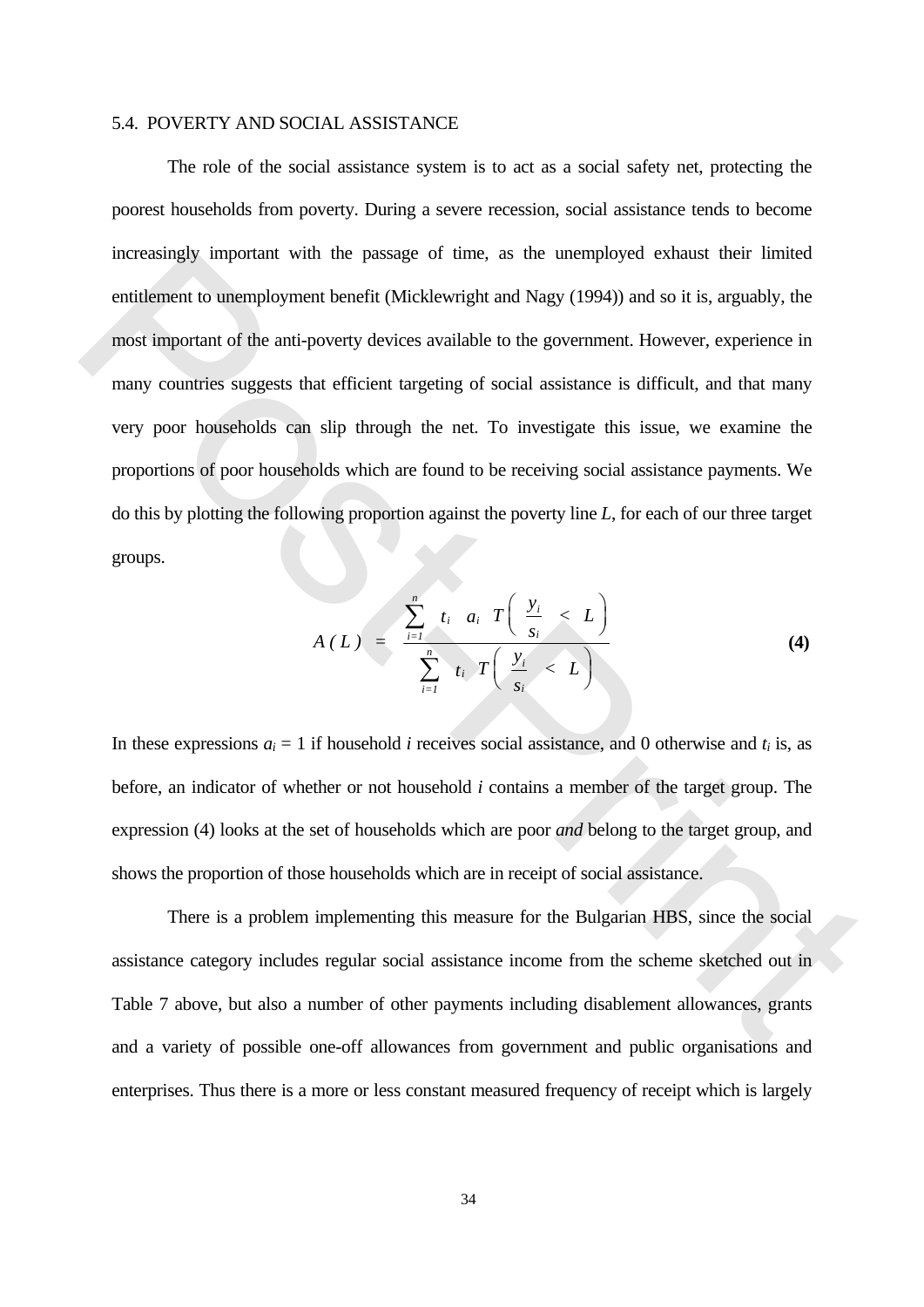independent of household resources, and the safety net element of social assistance is superimposed on this background level. Nevertheless, the relationship between receipt of this composite category of income and equivalised household resources does tell us a lot about the targeting of the social assistance system. Figure 6 plots these proportions for each of the years 1992-96 (note that a different poverty line is used for each year, since *L* is fixed relative to that year's income distribution). They are constructed using income and the OECD equivalence scale; turgeting of the social assistance system. Figure 6 plots these proportions for each of the years<br>1992-96 (note that a different poverty line is used for each year, since L is fixed relative to that<br>year's income distribut expenditure and the per capita equivalence scale produce similar results (not presented here).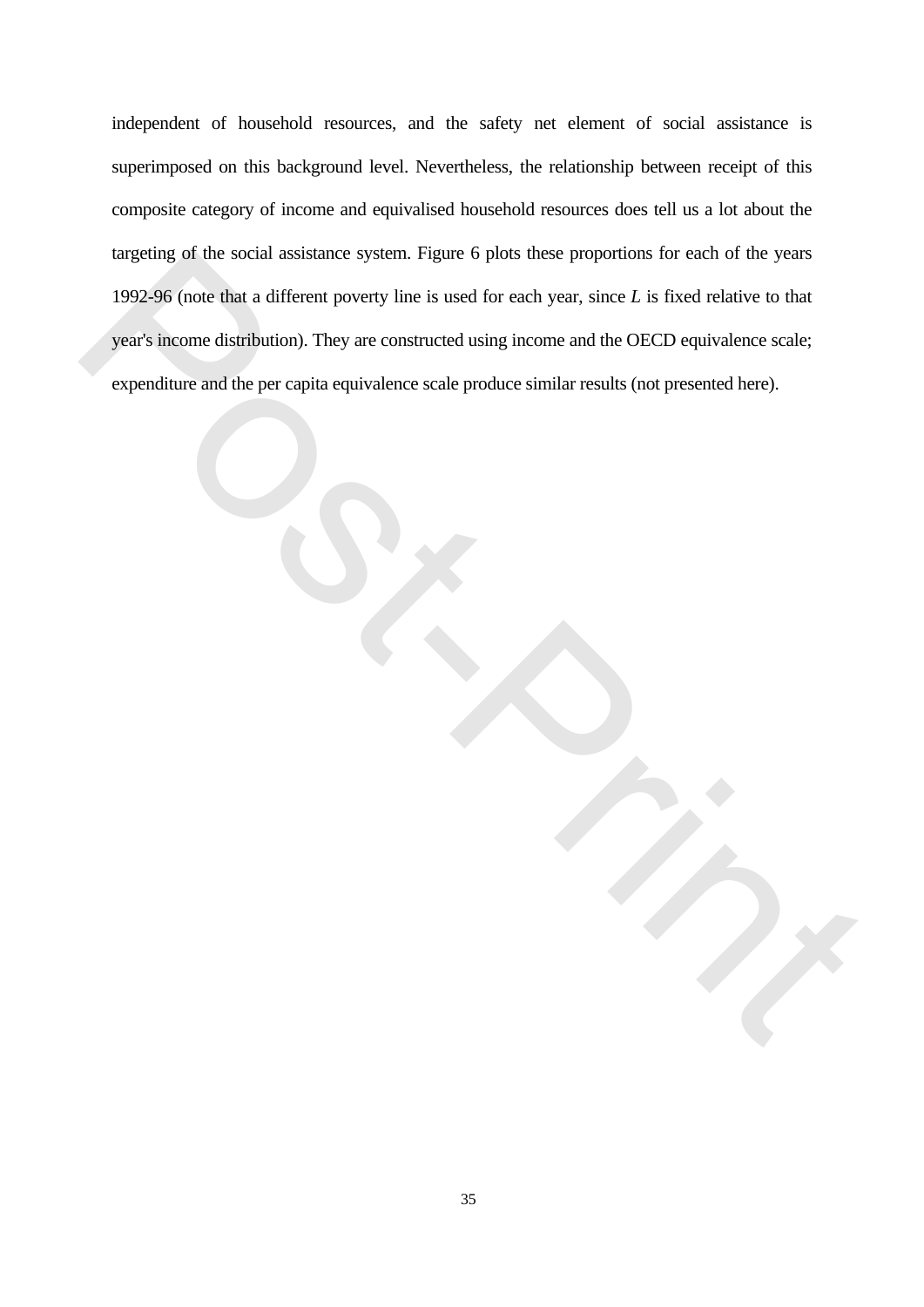

**Figure 6**: Proportion of the poor within target groups who are in receipt of social assistance 1992-96 (income; OECD equivalence scale)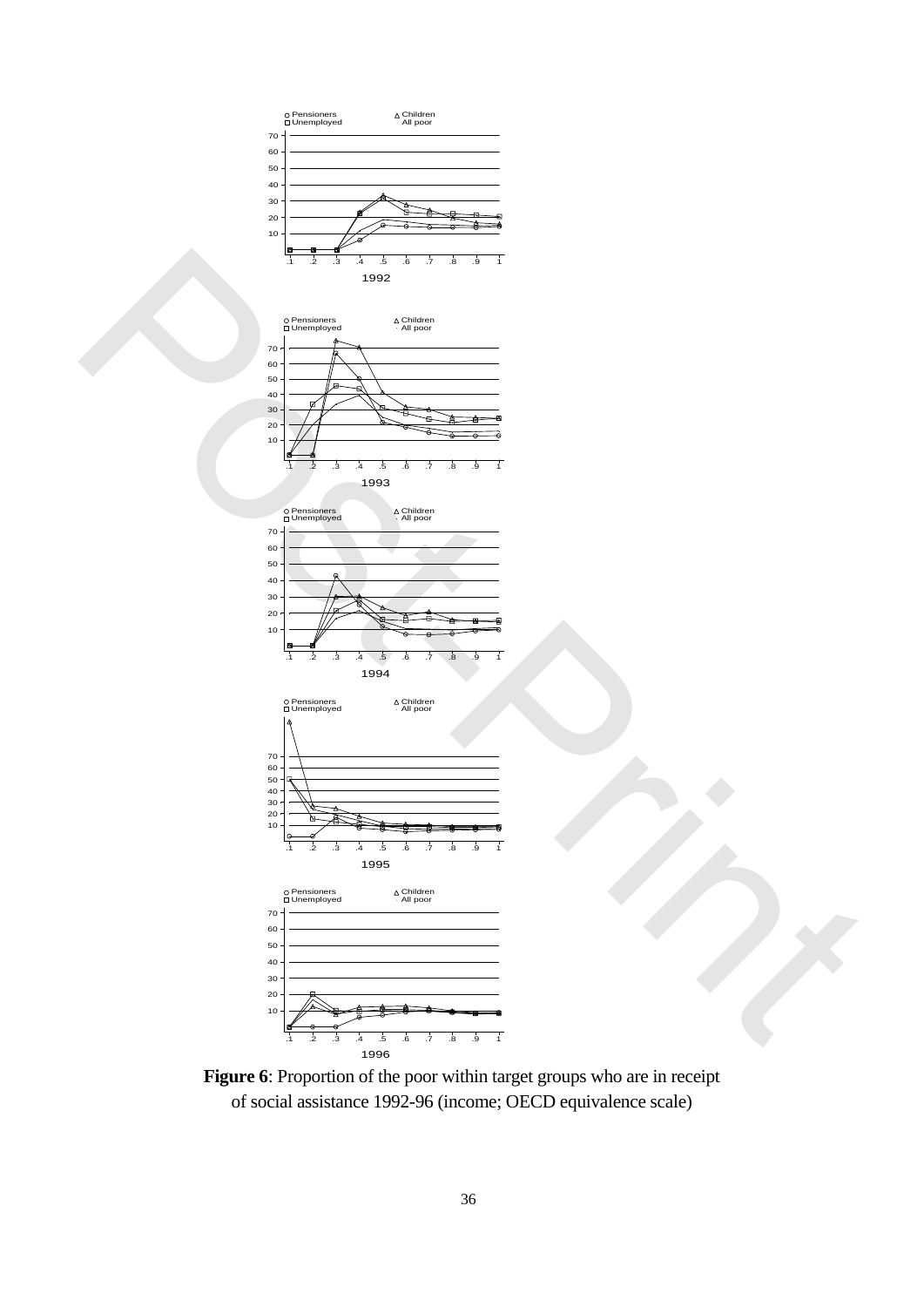We have already seen (Table 7 above) the reduction in generosity of the social assistance scheme, as a result of inflation and incomplete indexation of the official subsistence level since 1992. The actual pattern of receipt is the outcome of increasing long-term unemployment (which tends to increase eligibility), and factors such as the reduced real value of the official subsistence level and the shortage of funds experienced by local authorities (which tend to reduce eligibility). Figure 6 shows that the net effect has been a considerable retrenchment in terms of *de facto* eligibility for social assistance. Consider first the pattern of receipt among all poor households. Again, the profiles are subject to high degrees of sampling error for very low poverty lines, particularly for the years 1992-4. The frequency of receipt is not a monotonically decreasing function of the poverty line (as one might expect), partly reflecting the fact that some of the very poor are poor precisely because they do not receive social assistance. The frequency of receipt is significantly above the constant background level for households below about 60% of median equivalised income. In this very limited sense, social assistance payments are well targeted. However, the frequency of receipt is much lower than one might expect. Using poverty lines of around 40-60% of median equivalised income, the proportion of poor households receiving social assistance was only around 20% in 1992. There is a clear jump in 1993, however. This was caused, in large part, by a jump in the provision of 'one-off family allowances', distributed by local municipalities and, as Figure 6 shows, then targeted among the poorest households. Over time, the frequency of receipt has deteriorated still further, to around 15% by 1995. The level and rate of decline in eligibility is similar for all groups, except that pensioners had considerably lower frequencies of receipt in all years than households with children and those affected by unemployment. tends to increase eligibility), and factors such as the reduced real value of the official subsistence<br>level and the shoringe of funds experienced by local authorities (which tend to reduce eligibility).<br>Figure 6 shows th

## **6. Conclusions**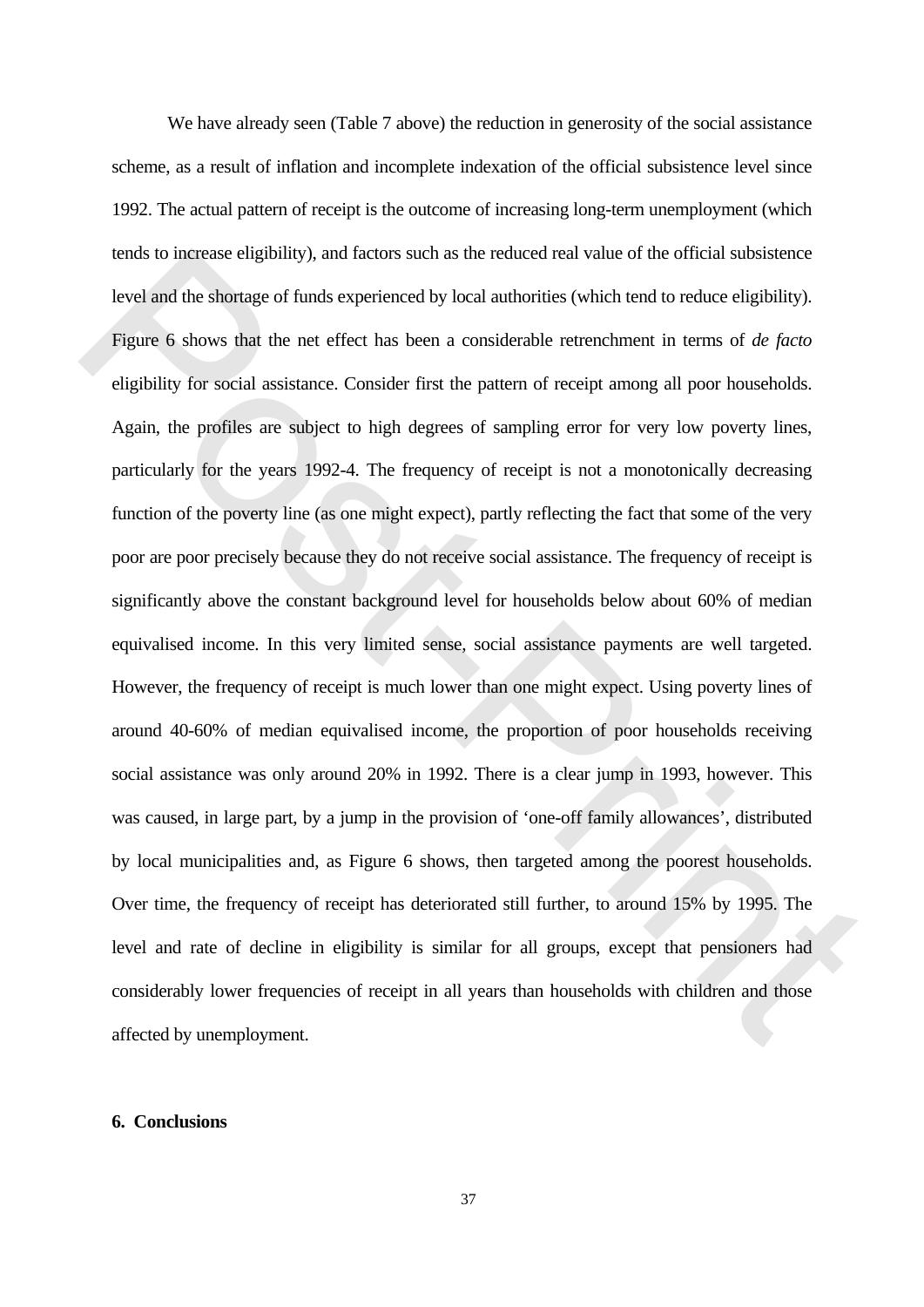The analysis in this paper attempts to sketch a rough picture of the structure of poverty in transitional Bulgaria, using data from the Bulgarian Household Budget Surveys for 1992-96. Using a range of measurement criteria, we have found a roughly six-fold rise in poverty over the 1992-96 period, relative to an absolute poverty line fixed in 1992 prices at 50% of the median.

 Changes in the composition of measured poverty have also been striking. Depending to some extent on measurement conventions, and using a year-specific relative concept of poverty, we find that households containing pensioners accounted for around 60-70% of total poverty in 1992, declining to around 50% by 1996. In this limited relative sense, the pension reforms and indexation provisions implemented since 1992 have been successful in protecting pensioners from some of the effects of transition. This is not to say, of course, that pensioner poverty has not increased absolutely.

 Households with children have been increasingly associated with poverty, with roughly 45% of them classified as relatively poor in 1996, compared with 30% in 1992. Part of this is due to the initially low level, and the lower rate of indexation applied to Child Benefit than to pensions over the period. However, the group most affected are the unemployed. In 1992 only around 30% of poor households contained an unemployed member; by 1996, some 50% of poor households were in this position. Since the number of registered unemployed people was falling for most of the 1992-96 period, this finding cannot be due simply to the existence of unemployment itself. Instead, the very low rate of indexation of unemployment benefits and the exhaustion of unemployment benefit entitlement are the main contributory factors. 1992-96 period, relative to an absolute poverty line fixed in 1992 prices at 50% of the median.<br>
Changes in the composition of measured poverty have also been striking. Depending to<br>
some extent on measurement conventions,

 Perhaps most worryingly, we have found a low degree of effectiveness of the last-resort social assistance safety net. This is the component of the social safety net that has been least protected against inflation, and in practice eligibility is very low and falling over time. If we see the social security system as providing a safety net for families cast into deep poverty by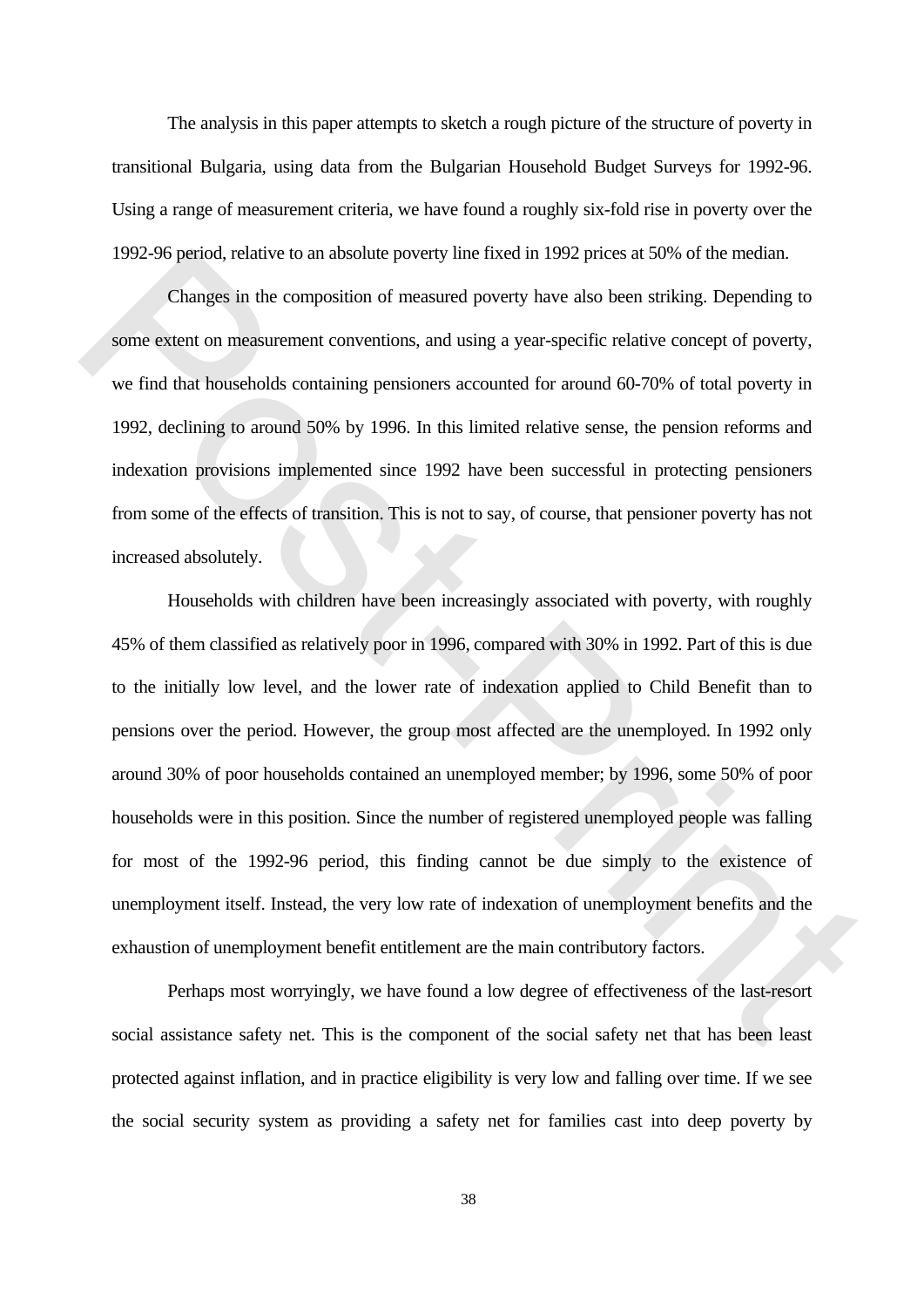economic transition, then there must be a strong case for reform of the social assistance programme, despite the poor state of the public finances.

#### **Acknowledgements**

We are grateful to the Bulgarian National Statistical Institute for access to official surveys and for their helpful advice. Parts of this work are supported by the European Commission under the Copernicus research programme (contract no. CIPA CT 930230), Phare ACE Fellowship (contract no. P95-2721-F) and the Phare ACE Programme 1996 (contract no. P96-6014-R). Participants in the CEES conference on East European Transition, Leicester, June 1996, gave valuable comments, as did the anonymous referees. Acknowledgements<br>
We are grateful to the Bulgarian National Statistical Institute for access to official surveys and<br>
for their helpful advice. Parts of this work are supported by the European Commission under<br>
the Copern

#### **References**

Atkinson, A. B. (1989), *Poverty and Social Security*, Hemel Hempstead, Harvester Wheatsheaf.

Avramov, R. and Guenov, K. (1994), 'The rebirth of capitalism in Bulgaria', *Bank Review* 4, 3-

24.

- Dobrinsky, R. (1994), 'The problem of bad loans and enterprise indebtedness in Bulgaria', *MOCT-MOST* 4, 37-58.
- Dobrinsky, R. (1998), 'The Prospects for Further (South-)Eastern EU Enlargement: Can Convergence Withstand Divergence?', Paper presented at the WIIW  $25<sup>th</sup>$  Anniversary Conference 'Shaping the new Europe: Challenges of EU Eastern Enlargement – East and West European Perspectives', Vienna, 11-13 November 1998.
- Dobrinsky, R., Dochev, N. and Nikolov, B. (1997), 'Debt work-out and enterprise performance in Bulgaria: lessons from transition experience and crisis', Discussion Paper No. 97/15, Heriot-Watt University, Centre for Economic Reform and Transformation.